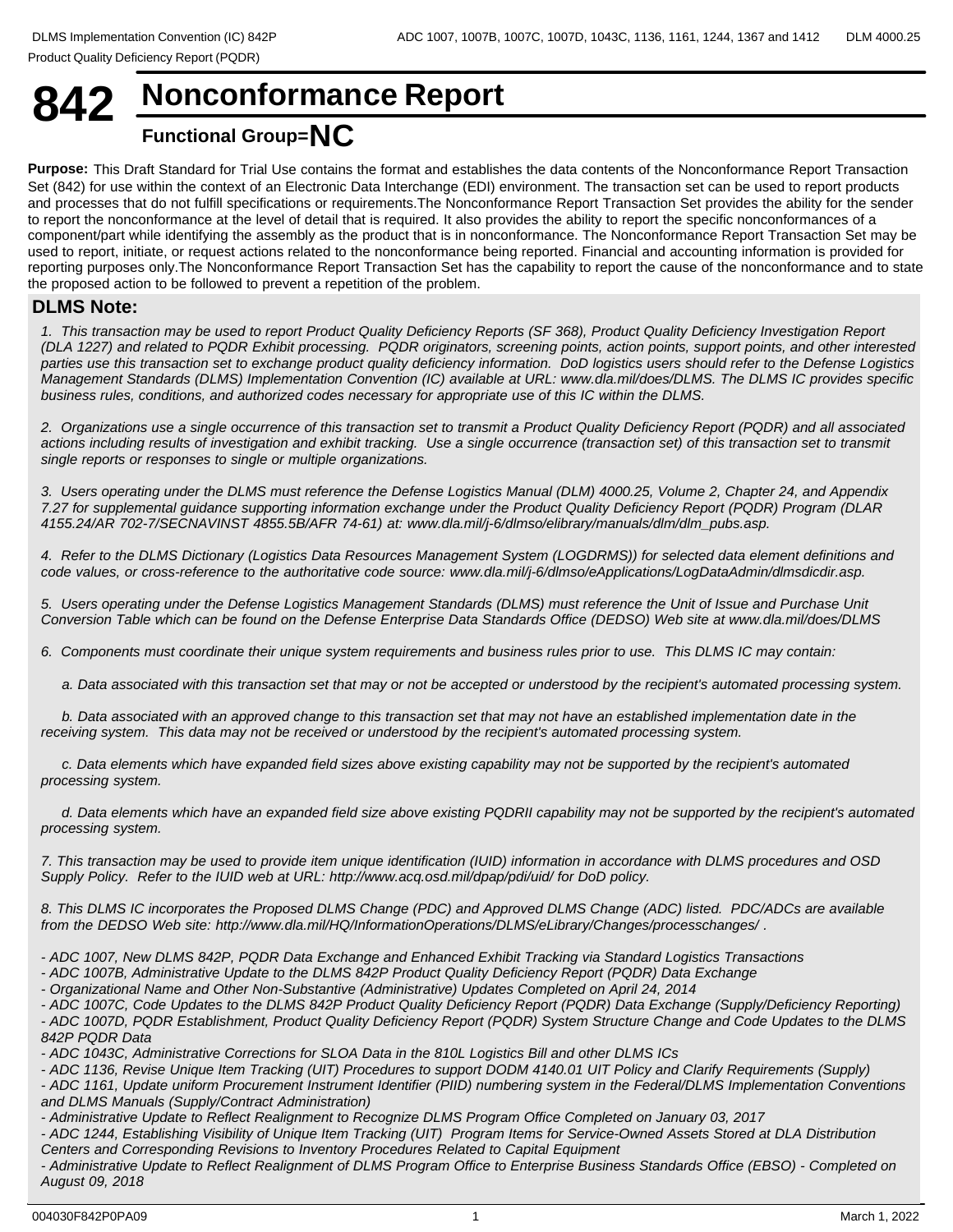*- ADC 1367, Administrative Update to Convert Federal Notes to DLMS Notes within DLMS Implementation Conventions - Administrative Update to Reflect Realignment of Enterprise Business Standards Office (EBSO) to Defense Enterprise Data Standards Office (DEDSO) - Completed on March 1, 2022*

*- ADC 1412, Replacement of Data Universal Numbering System Number with Unique Entity Identifier and Electronic Funds Transfer Indicator to Wide Area Workflow*

## **Heading:**

| <u>Pos</u> | $\underline{\mathsf{Id}}$ | <b>Segment Name</b>                                   | <u>Req</u> | Max Use | <b>Repeat</b> | <b>Notes</b> | <b>Usage</b> |
|------------|---------------------------|-------------------------------------------------------|------------|---------|---------------|--------------|--------------|
| 0100       | <b>ST</b>                 | <b>Transaction Set Header</b>                         | M          |         |               |              | Must use     |
| 0200       | <b>BNR</b>                | <b>Beginning Segment For</b><br>Nonconformance Report | M          |         |               |              | Must use     |
|            | LOOP ID - N1              |                                                       |            |         | $\geq$ 1      |              |              |
| 1200       | N <sub>1</sub>            | Name                                                  | O          |         |               |              | Used         |
| 1700       | <b>PER</b>                | Administrative Communications<br>Contact              | С          | >′      |               |              | Used         |

# **Detail:**

| <b>Pos</b>           | $\overline{\mathsf{Id}}$ | <b>Segment Name</b>                             | Req | <b>Max Use</b> | Repeat   | <b>Notes</b> | <b>Usage</b> |
|----------------------|--------------------------|-------------------------------------------------|-----|----------------|----------|--------------|--------------|
| LOOP ID - HL         |                          |                                                 |     |                | $\geq 1$ | N2/0100L     |              |
| 0100                 | HL                       | <b>Hierarchical Level</b>                       | М   |                |          | N2/0100      | Must use     |
| 0200                 | <b>LIN</b>               | Item Identification                             | O   |                |          |              | Used         |
| 0600                 | <b>DTM</b>               | Date/Time Reference                             | O   | >1             |          |              | Used         |
| 0700                 | <b>REF</b>               | Reference Identification                        | O   | >1             |          |              | Used         |
| 0750                 | <b>CS</b>                | <b>Contract Summary</b>                         | O   |                |          |              | Used         |
| 1020                 | <b>PWK</b>               | Paperwork                                       | O   | >1             |          |              | Used         |
| <b>LOOP ID - LM</b>  |                          |                                                 |     |                | $\geq 1$ |              |              |
| 1040                 | LM                       | Code Source Information                         | O   |                |          |              | Used         |
| 1050                 | LQ                       | <b>Industry Code</b>                            | M   | >1             |          |              | Must use     |
| <b>LOOP ID - NCD</b> |                          |                                                 |     |                | $\geq 1$ |              |              |
| 2300                 | <b>NCD</b>               | Nonconformance Description                      | O   | -1             |          |              | Used         |
| 2400                 | <b>NTE</b>               | Note/Special Instruction                        | O   | >1             |          |              | Used         |
| 2600                 | <b>REF</b>               | Reference Identification                        | O   | >1             |          |              | Used         |
| 2700                 | QTY                      | Quantity                                        | O   | >1             |          |              | Used         |
| 2730                 | <b>AMT</b>               | Monetary Amount                                 | O   | >1             |          |              | Used         |
| LOOP ID - N1         |                          |                                                 |     |                | $\geq 1$ |              |              |
| 2800                 | N <sub>1</sub>           | Name                                            | O   | 1              |          |              | Used         |
| 2900                 | N <sub>2</sub>           | Additional Name Information                     | O   | $\overline{2}$ |          |              | Used         |
| 3000                 | N3                       | Address Information                             | O   | 2              |          |              | Used         |
| 3100                 | N <sub>4</sub>           | Geographic Location                             | O   |                |          |              | Used         |
| 3300                 | PER                      | <b>Administrative Communications</b><br>Contact | O   | >1             |          |              | Used         |
| <b>LOOP ID - NCA</b> |                          |                                                 |     |                | $\geq 1$ |              |              |
| 3400                 | <b>NCA</b>               | Nonconformance Action                           | O   | 1              |          |              | Used         |
| 3500                 | <b>NTE</b>               | Note/Special Instruction                        | O   | >1             |          |              | Used         |
| 4700                 | <b>SE</b>                | <b>Transaction Set Trailer</b>                  | M   | $\mathbf{1}$   |          |              | Must use     |

# **Notes:**

2/0100L The HL levels are item, component, product characteristic, report, and serial number. Valid HL Parent-Child relationships are 1) item - component, 2) item - product characteristic, 3) component - product characteristic, 4) report - item, 5) item - serial number, and 6) component - serial number.

2/0100 The HL levels are item, component, product characteristic, report, and serial number. Valid HL Parent-Child relationships are 1) item - component, 2) item - product characteristic, 3) component - product characteristic, 4) report - item, 5) item - serial number, and 6) component - serial number.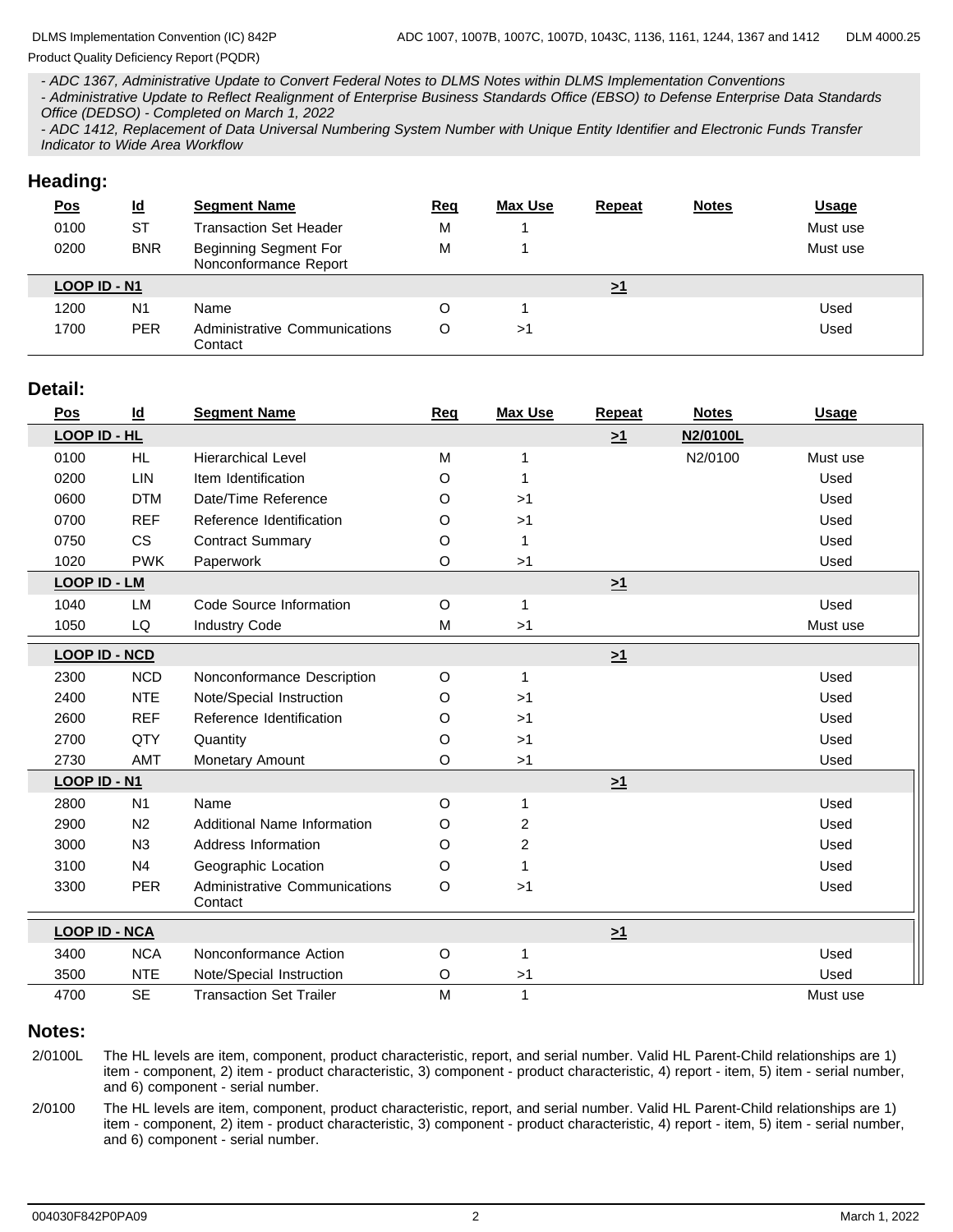# **ST** Transaction Set Header

| <b>Pos: 0100</b> | Max: 1                     |
|------------------|----------------------------|
|                  | <b>Heading - Mandatory</b> |
| Loop: N/A        | Elements: 3                |

## **User Option (Usage):** Must use

**Purpose:** To indicate the start of a transaction set and to assign a control number

# **Semantics:**

- 1. The transaction set identifier (ST01) is used by the translation routines of the interchange partners to select the appropriate transaction set definition (e.g., 810 selects the Invoice Transaction Set).
- 2. The implementation convention reference (ST03) is used by the translation routines of the interchange partners to select the appropriate implementation convention to match the transaction set definition.

| $Ref$            | $\underline{\mathsf{Id}}$ | <b>Element Name</b>                                                                                                                                                      | Req | <b>Type</b> | Min/Max | <u>Usage</u> |
|------------------|---------------------------|--------------------------------------------------------------------------------------------------------------------------------------------------------------------------|-----|-------------|---------|--------------|
| ST <sub>01</sub> | 143                       | <b>Transaction Set Identifier Code</b>                                                                                                                                   | M   | ID          | 3/3     | Must use     |
|                  |                           | <b>Description:</b> Code uniquely identifying a<br><b>Transaction Set</b>                                                                                                |     |             |         |              |
|                  |                           | Code Name<br>Nonconformance Report<br>842                                                                                                                                |     |             |         |              |
| ST <sub>02</sub> | 329                       | <b>Transaction Set Control Number</b>                                                                                                                                    | M   | AN          | 4/9     | Must use     |
|                  |                           | Description: Identifying control number that must<br>be unique within the transaction set functional group<br>assigned by the originator for a transaction set           |     |             |         |              |
|                  |                           | <b>DLMS Note:</b> A unique transaction number assigned<br>by the originating system of the transaction set, or<br>the originator's application program, i.e., 200900001. |     |             |         |              |
| ST <sub>03</sub> | 1705                      | <b>Implementation Convention Reference</b>                                                                                                                               | O   | <b>AN</b>   | 1/35    | Used         |
|                  |                           | <b>Description:</b> Reference assigned to identify<br>Implementation Convention                                                                                          |     |             |         |              |
|                  |                           | <b>DLMS Note:</b> Use to indicate this transmission uses<br>the 842P DLMS Implementation Convention (IC).<br>Enter the DLMS IC 004030F842P0PA00.                         |     |             |         |              |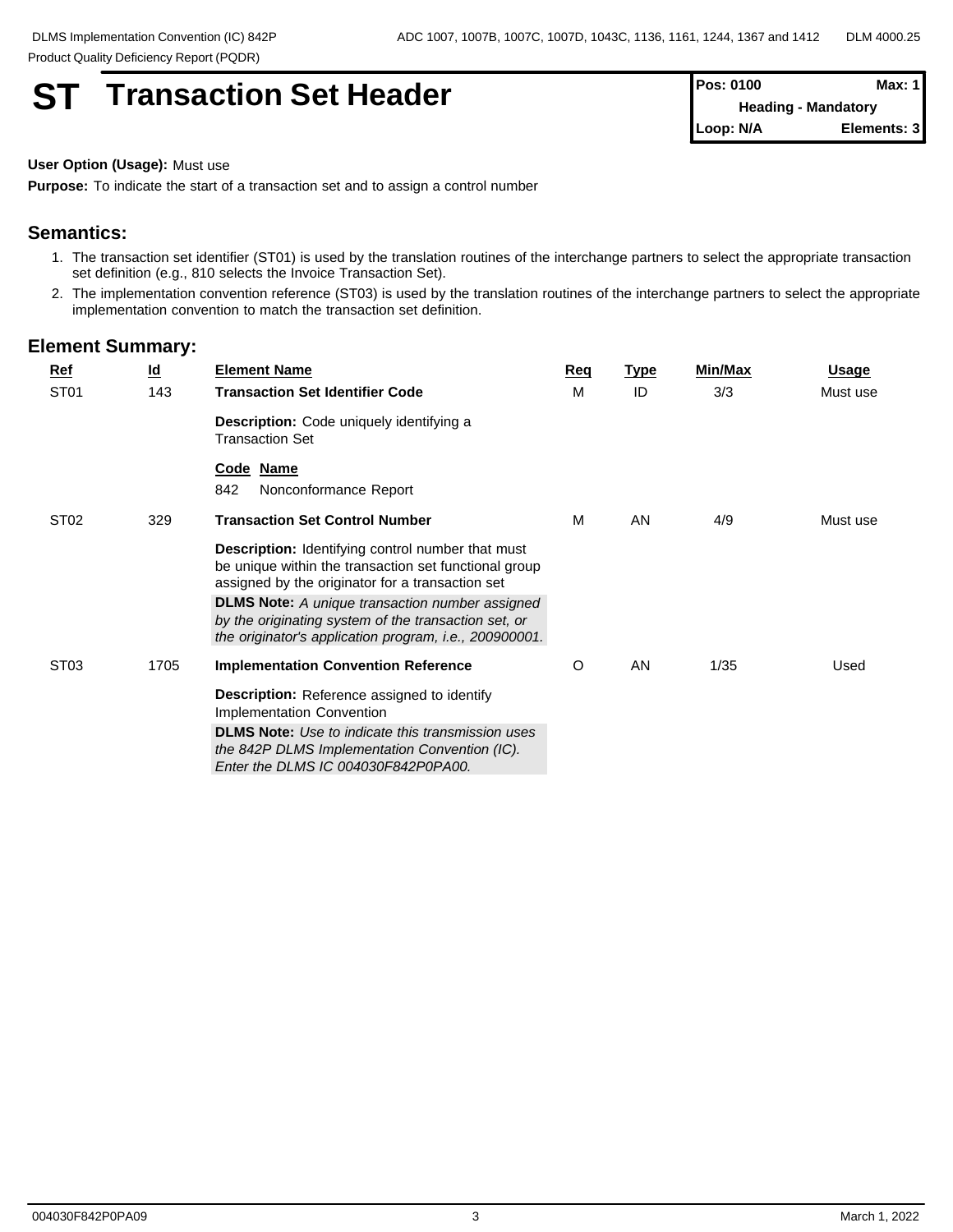# **BNR Beginning Segment For Nonconformance Report**

| Pos: 0200 |                            | Max: 1      |
|-----------|----------------------------|-------------|
|           | <b>Heading - Mandatory</b> |             |
| Loop: N/A |                            | Elements: 6 |

**User Option (Usage):** Must use

**Purpose:** To indicate the beginning of a Nonconformance Report Transaction Set

# **Semantics:**

- 1. BNR02 is the nonconformance report identifier number.
- 2. BNR03 is the date that the nonconformance report was created.
- 3. BNR04 is the time that the nonconformance report was created.

# **Comments:**

1. BNR05 indicates the status or intention of the nonconformance report.

| <b>Ref</b> | $\underline{\mathsf{Id}}$ |    | <b>Element Name</b>                                                                                                                                                                                                       | Req | <b>Type</b> | Min/Max | Usage    |  |  |  |  |  |  |
|------------|---------------------------|----|---------------------------------------------------------------------------------------------------------------------------------------------------------------------------------------------------------------------------|-----|-------------|---------|----------|--|--|--|--|--|--|
| BNR01      | 353                       |    | <b>Transaction Set Purpose Code</b>                                                                                                                                                                                       | M   | ID          | 2/2     | Must use |  |  |  |  |  |  |
|            |                           |    | Description: Code identifying purpose of<br>transaction set                                                                                                                                                               |     |             |         |          |  |  |  |  |  |  |
|            |                           |    | <b>DLMS Note:</b> The following Transaction Codes are<br>authorized to describe the PQDR Transaction Code.                                                                                                                |     |             |         |          |  |  |  |  |  |  |
|            |                           |    | Code Name                                                                                                                                                                                                                 |     |             |         |          |  |  |  |  |  |  |
|            |                           | 00 | Original                                                                                                                                                                                                                  |     |             |         |          |  |  |  |  |  |  |
|            |                           |    | <b>DLMS Note:</b>                                                                                                                                                                                                         |     |             |         |          |  |  |  |  |  |  |
|            |                           |    | Use when the Originating Point Forwards to Screening Point.                                                                                                                                                               |     |             |         |          |  |  |  |  |  |  |
|            |                           | 01 | Cancellation                                                                                                                                                                                                              |     |             |         |          |  |  |  |  |  |  |
|            |                           |    | <b>DLMS Note:</b>                                                                                                                                                                                                         |     |             |         |          |  |  |  |  |  |  |
|            |                           |    | Used when PQDR is Cancelled. Only Screening Points may cancel a PQDR. A cancelled PQDR<br>cannot be reopened.                                                                                                             |     |             |         |          |  |  |  |  |  |  |
|            |                           | 03 | Delete                                                                                                                                                                                                                    |     |             |         |          |  |  |  |  |  |  |
|            |                           |    | <b>DLMS Note:</b>                                                                                                                                                                                                         |     |             |         |          |  |  |  |  |  |  |
|            |                           |    | Used by Screening, Action Points and Support Points to return ownership of a PQDR action back to the<br>previous processing point or location.                                                                            |     |             |         |          |  |  |  |  |  |  |
|            |                           | 08 | <b>Status</b>                                                                                                                                                                                                             |     |             |         |          |  |  |  |  |  |  |
|            |                           |    | <b>DLMS Note:</b>                                                                                                                                                                                                         |     |             |         |          |  |  |  |  |  |  |
|            |                           |    | Used to acknowledge that a PQDR was received and to provide current point of contact to the previous<br>point.                                                                                                            |     |             |         |          |  |  |  |  |  |  |
|            |                           | 10 | Not Found                                                                                                                                                                                                                 |     |             |         |          |  |  |  |  |  |  |
|            |                           |    | <b>DLMS Note:</b>                                                                                                                                                                                                         |     |             |         |          |  |  |  |  |  |  |
|            |                           |    | Used by exhibit requestor to request status or follow up on an exhibit request.                                                                                                                                           |     |             |         |          |  |  |  |  |  |  |
|            |                           | 11 | Response                                                                                                                                                                                                                  |     |             |         |          |  |  |  |  |  |  |
|            |                           |    | <b>DLMS Note:</b>                                                                                                                                                                                                         |     |             |         |          |  |  |  |  |  |  |
|            |                           |    | Used when the Support Point completes their investigation and returns the PQDR to an Action Point.                                                                                                                        |     |             |         |          |  |  |  |  |  |  |
|            |                           | 12 | Not Processed                                                                                                                                                                                                             |     |             |         |          |  |  |  |  |  |  |
|            |                           |    | <b>DLMS Note:</b>                                                                                                                                                                                                         |     |             |         |          |  |  |  |  |  |  |
|            |                           |    | Use to indicate that a PQDR was received by an incorrect Screening Point, Action Point, or Support<br>Point and could not be processed. The transaction returns the misdirected PQDR to the previous<br>processing point. |     |             |         |          |  |  |  |  |  |  |
|            |                           | 13 | Request                                                                                                                                                                                                                   |     |             |         |          |  |  |  |  |  |  |
|            |                           |    | <b>DLMS Note:</b>                                                                                                                                                                                                         |     |             |         |          |  |  |  |  |  |  |
|            |                           |    | Used to request the exhibit and provide shipping information.                                                                                                                                                             |     |             |         |          |  |  |  |  |  |  |
|            |                           | 14 | <b>Advance Notification</b>                                                                                                                                                                                               |     |             |         |          |  |  |  |  |  |  |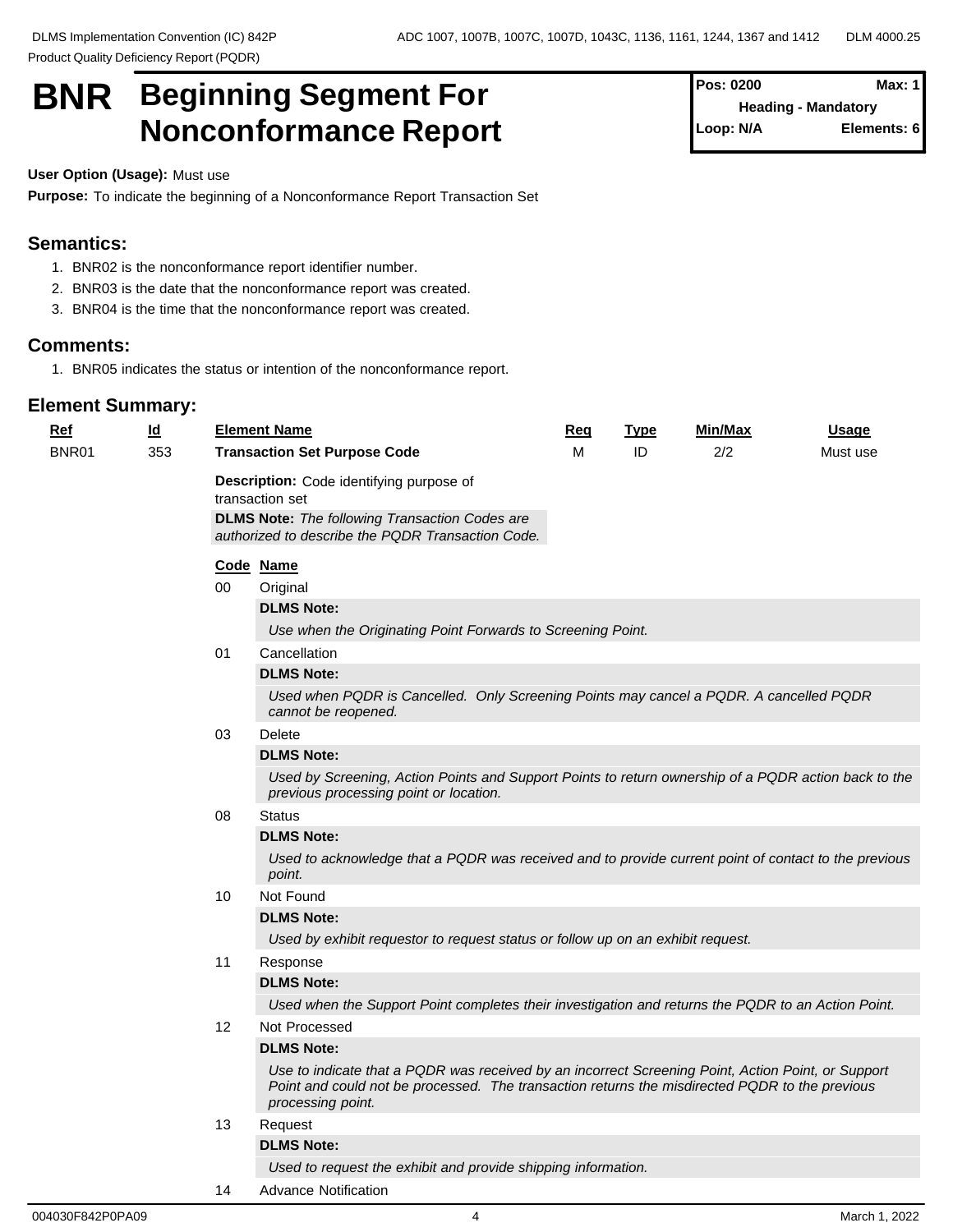### **DLMS Note:**

*Used to provide exhibit shipment information to the requestor.*

# 22 Information Copy

## **DLMS Note:**

*Used by WebPQDR to send Information Copy of PQDR to another system. Used for dissemination to non-action activities outside of the PQDR process in another system. Use to provide PQDR to other agencies with a need to know. All data fields should be sent to present the entire PQDR to the receiver.*

### 25 Incremental

## **DLMS Note:**

*Used by Support or Action Point to provide investigation status of the PQDR to the previous owner.*

#### 44 Rejection

#### **DLMS Note:**

*Used when WebPQDR determines that 842P transaction is non-compliant with this standard or when a recipient system of an 842P is unable to process a transaction due to its unique data requirements (i.e., duplicate Report Control Number).* 

## 45 Follow-up

## **DLMS Note:**

*Used to request a status when a processing point has not provided investigation status via interim reply.*

#### 47 Transfer

## **DLMS Note:**

*Use to Redirect/Transfer a PQDR to another Screening Point, Action Point, or Support Point.*

#### 53 Completion

## **DLMS Note:**

*Used by Screening Point to close out and notify other PQDR processing points of PQDR process completion for a given PQDR. Only the Screening Point may perform this transaction.*

#### CN Completion Notification

## **DLMS Note:**

Used when the Action Point completes its investigation and returns the PQDR to a Screening Point.

#### CO Corrected

## **DLMS Note:**

*Use to transmit a General Correspondence, information concerning the PQDR status from the sender to the receiver, and or to send corrections with an explanation of changes.*

### DA Delegate to Alternate

## **DLMS Note:**

*1. Used by the responsible Support Point to delegate to another Support Point without changing the responsible Support Point.*

*2. ASC X12 added this migration code in version/release 7010.*

#### ED Exhibit Disposition

#### **DLMS Note:**

*1. Used by the current exhibit holder to confirm compliance with materiel disposition instructions.*

*2. ASC X12 added this migration code in version/release 7010.*

#### ER Exhibit Receipt

## **DLMS Note:**

*1. Use to document an Exhibit Receipt.*

*2. If sent as a late exhibit receipt, PQDR is reassigned to the sender's level.* 

#### *3. ASC X12 added this migration code in version/release 7010.*

FA Forward to Action Point

## **DLMS Note:**

*1. Used when the Screening Point forwards a PQDR to an Action Point.*

*2. ASC X12 added this migration code in version/release 7010.*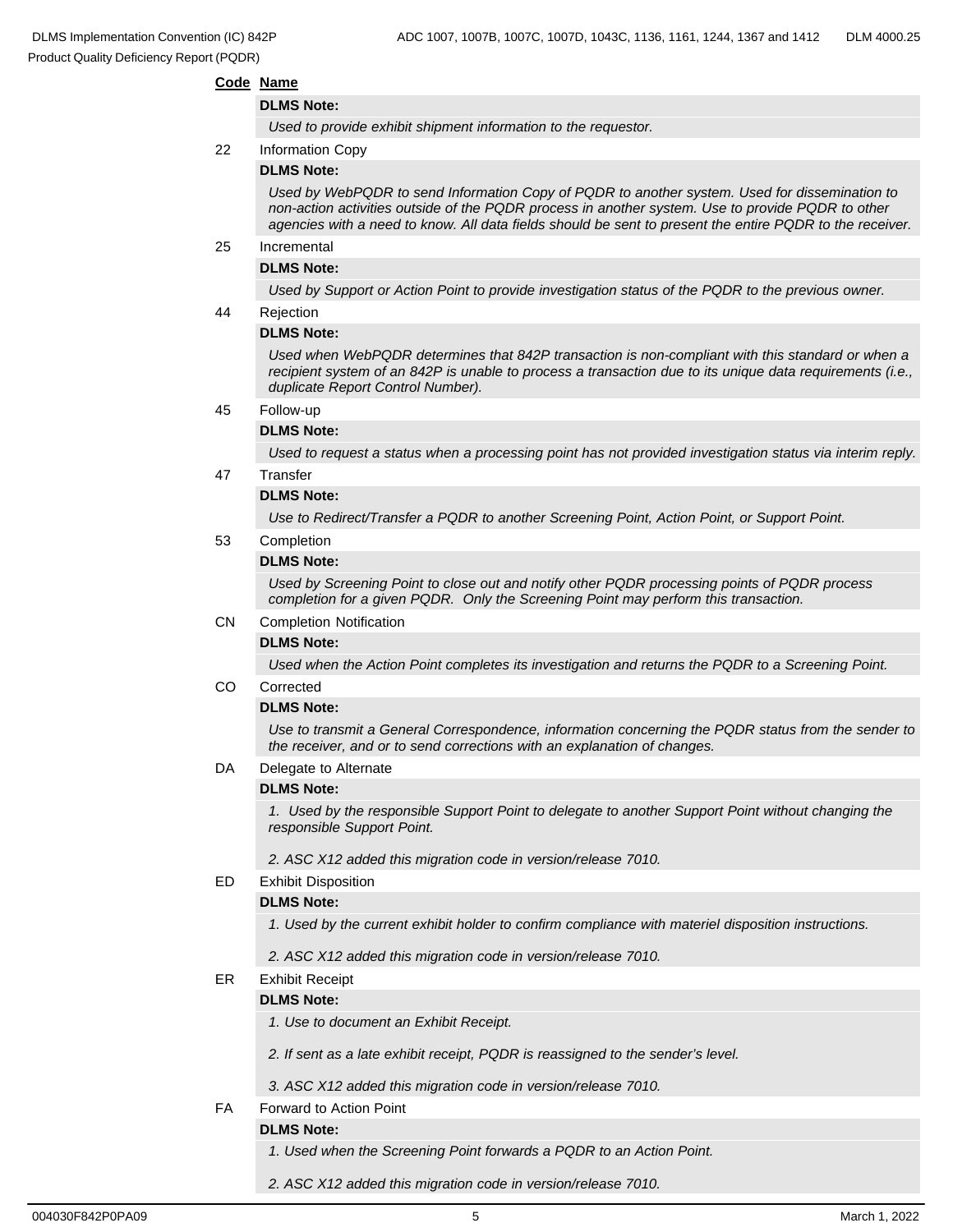| Code Name |  |  |
|-----------|--|--|
|           |  |  |

| FC | Forward to Contractor |  |
|----|-----------------------|--|
|    |                       |  |

## **DLMS Note:**

*1. Used when the Action Point or Support Point sends PQDR investigation request to a contractor..*

*2. ASC X12 added this migration code in version/release 7010.* 

FS Forward to Support Point

## **DLMS Note:**

*1. Use to Forward from Action Point to Support Point. Assigns a PQDR to a support point by an action point. Used when the Action Point forwards a PQDR to a Support Point.*

| 2. ASC X12 added this migration code in version/release 7010. |  |
|---------------------------------------------------------------|--|
|---------------------------------------------------------------|--|

MD Materiel Disposition

### **DLMS Note:**

*1. Used by the Support Point or Action Point after the investigation is complete to provide final materiel disposition instructions.* 

*2. ASC X12 added this migration code in version/release 7010.* 

RO Reopen

#### **DLMS Note:**

*1. Used to notify other systems that a PQDR has been reopened by the Screening Point, or that the other PQDR processing points (Originating, Action, or Support Point) have requested that the PQDR be reopened.*

*2. ASC X12 added this migration code in version/release 7010.* 

#### RR Reply Rebuttal

### **DLMS Note:**

*1. Used to rebut an investigation response. PQDR placed at the prior ownership level.* 

*2 ASC X12 added this migration code in version/release 7010.* 

SU Status Update **DLMS Note:**

> *Use to send an Update to correct or append specific data fields in another information system. Used to disseminate information to other process points.*

| BNR02 | 127 | <b>Reference Identification</b>                                                                                                                                                                                                                                                                                                                                                                                                                                 | M | AN        | 1/50 | Must use |
|-------|-----|-----------------------------------------------------------------------------------------------------------------------------------------------------------------------------------------------------------------------------------------------------------------------------------------------------------------------------------------------------------------------------------------------------------------------------------------------------------------|---|-----------|------|----------|
|       |     | Description: Reference information as defined for a<br>particular Transaction Set or as specified by the<br>Reference Identification Qualifier                                                                                                                                                                                                                                                                                                                  |   |           |      |          |
|       |     | <b>DLMS Note:</b> Enter "Z" to satisfy ANSI                                                                                                                                                                                                                                                                                                                                                                                                                     |   |           |      |          |
| BNR03 | 373 | <b>Date</b>                                                                                                                                                                                                                                                                                                                                                                                                                                                     | M | DT        | 8/8  | Must use |
|       |     | <b>Description:</b> Date expressed as CCYYMMDD<br>where CC represents the first two digits of the<br>calendar year<br><b>DLMS Note:</b> This date corresponds to the Universal<br>Time Coordinate (UTC). i.e. 20091231 for April 02,<br>2012                                                                                                                                                                                                                    |   |           |      |          |
| BNR04 | 337 | Time                                                                                                                                                                                                                                                                                                                                                                                                                                                            | O | <b>TM</b> | 4/8  | Must use |
|       |     | <b>Description:</b> Time expressed in 24-hour clock time<br>as follows: HHMM, or HHMMSS, or HHMMSSD, or<br>HHMMSSDD, where $H =$ hours (00-23), $M =$ minutes<br>$(00-59)$ , S = integer seconds $(00-59)$ and DD =<br>decimal seconds; decimal seconds are expressed<br>as follows: $D = \text{tenths} (0-9)$ and $DD = \text{hundredths}$<br>$(00-99)$<br><b>DLMS Note:</b> 1. Express the originating activity's<br>time in Universal Time Coordinate (UTC). |   |           |      |          |
|       |     | 2. Express time in a four-position (HHMM) format.                                                                                                                                                                                                                                                                                                                                                                                                               |   |           |      |          |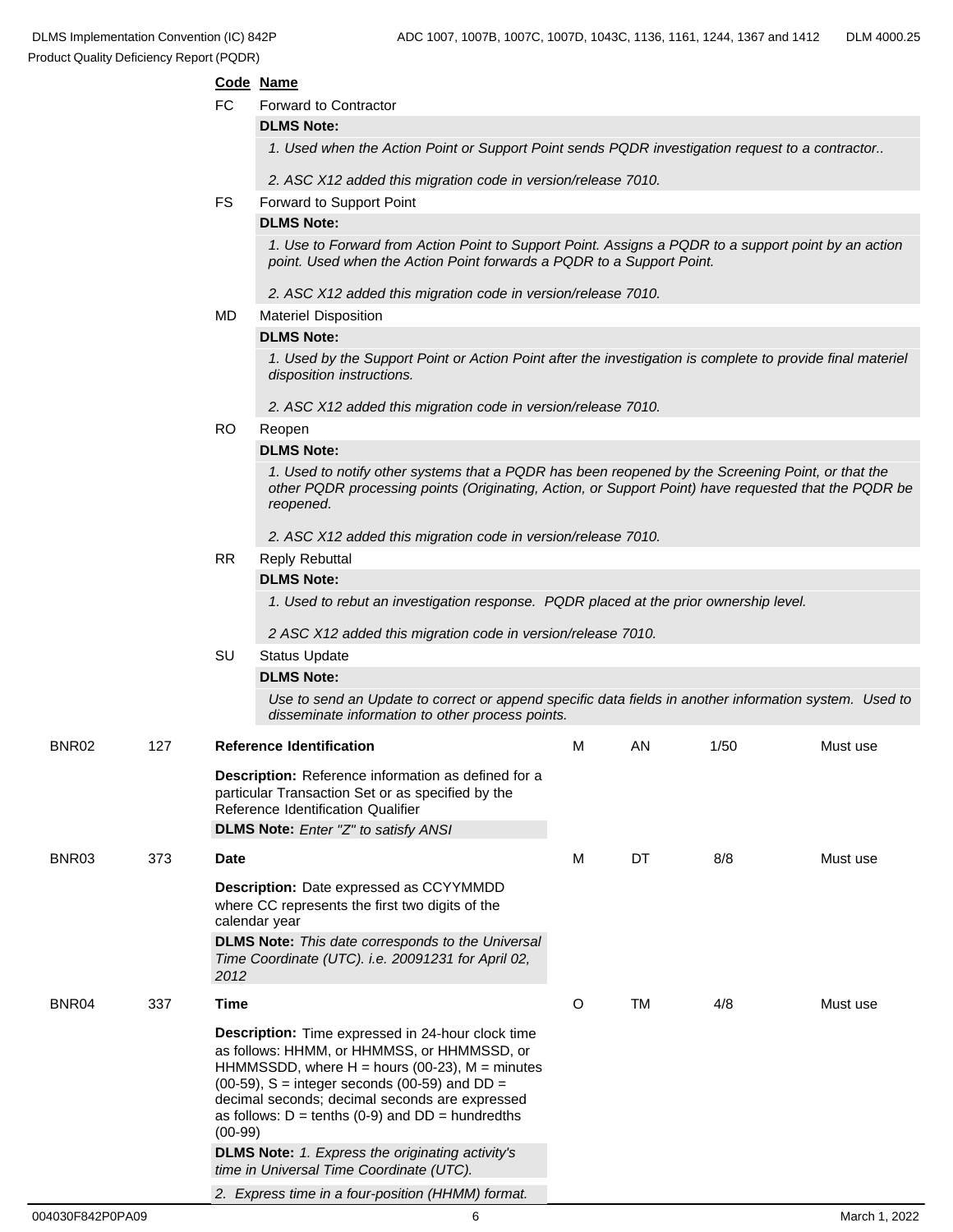| $\underline{\mathsf{Id}}$<br>Min/Max<br>$Ref$<br><b>Element Name</b><br><b>Usage</b><br>Req<br><u>Type</u><br>i.e. 0859 for 08:59 AM.<br>BNR05<br>2/2<br>886<br>ID<br>Used<br><b>Nonconformance Report Status Code</b><br>O<br><b>Description:</b> Code identifying the status of the<br>nonconformance report<br>Code Name<br>Closed<br>СL | Product Quality Deficiency Report (PQDR) |                   |  |  |
|---------------------------------------------------------------------------------------------------------------------------------------------------------------------------------------------------------------------------------------------------------------------------------------------------------------------------------------------|------------------------------------------|-------------------|--|--|
|                                                                                                                                                                                                                                                                                                                                             |                                          |                   |  |  |
|                                                                                                                                                                                                                                                                                                                                             |                                          |                   |  |  |
|                                                                                                                                                                                                                                                                                                                                             |                                          |                   |  |  |
|                                                                                                                                                                                                                                                                                                                                             |                                          |                   |  |  |
|                                                                                                                                                                                                                                                                                                                                             |                                          | <b>DLMS Note:</b> |  |  |

*Use to indicate that the PQDR is in a closed status. Where applicable, provide detailed status using the PQDR Investigation Status Code (2/LQ01/1050 Code GK).*

# **DLMS Note:**

FI Final

*Use to indicate that the PQDR investigation is completed. Where applicable, provide detailed status using the PQDR Investigation Status Code (2/LQ01/1050 Code GK).*

OI Open, Waiting for Cause and Corrective Action Implementation

## **DLMS Note:**

*Use to indicate that the PQDR investigation is not complete. Where applicable, provide detailed status using the PQDR Investigation Status Code (2/LQ01/1050 Code GK).*

## RE Reopened

## **DLMS Note:**

*Use to indicate that the PQDR status has changed from closed to open in the sending system. Where applicable, provide detailed status using the PQDR Investigation Status Code (2/LQ01/1050 Code GK).*

BNR06 640 **Transaction Type Code**

## **Description:** Code specifying the type of transaction

## **Code Name**

QD Product Quality Deficiency **DLMS Note:** *Use to indicate that the transaction set contains a PQDR.* QR Product Quality Deficiency Response

### **DLMS Note:**

*Use to indicate the transaction set contains a PQDR Response.*

O ID 2/2 Used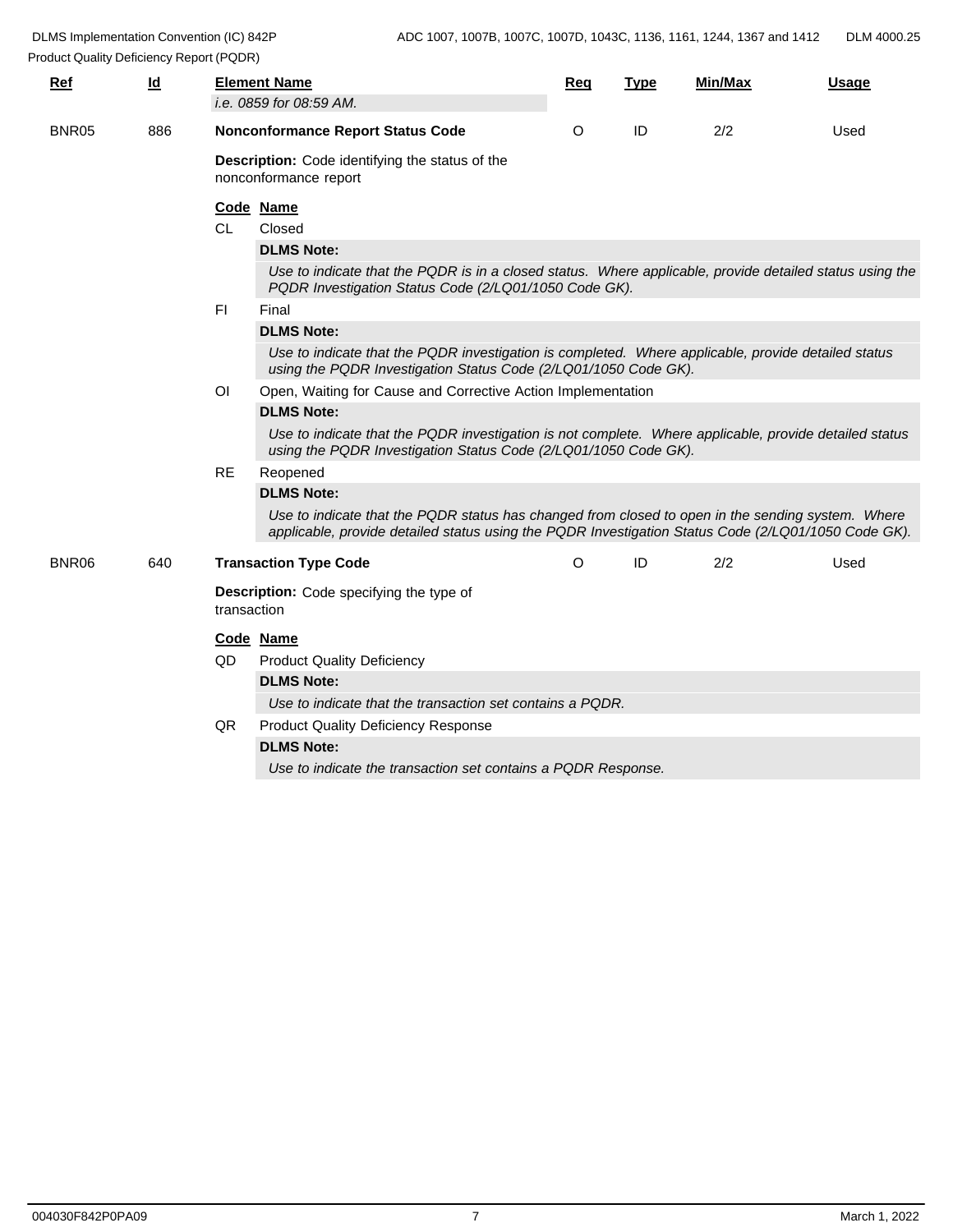**N1 Name Magnetic Max:** 1 **Pos:** 1200 **Max:** 1 **Heading - Optional Loop: N1 Elements: 5**

## **User Option (Usage):** Used

**Purpose:** To identify a party by type of organization, name, and code

## **Syntax Rules:**

- 1. R0203 At least one of N102 or N103 is required.
- 2. P0304 If either N103 or N104 is present, then the other is required.

# **Comments:**

- 1. This segment, used alone, provides the most efficient method of providing organizational identification. To obtain this efficiency the "ID Code" (N104) must provide a key to the table maintained by the transaction processing party.
- 2. N105 and N106 further define the type of entity in N101.

# **DLMS Note:**

*Must use separate iterations of this 1/N1/1200 loop to identify the organizations sending and receiving the transaction set and to identify other parties involved with the processing of the PQDR.*

| $Ref$<br>N <sub>101</sub> | <u>ld</u><br>98 |           | <b>Element Name</b><br><b>Entity Identifier Code</b>                                                                                                                                                                                            | Req<br>M | <b>Type</b><br>ID | <b>Min/Max</b><br>2/3 | <b>Usage</b><br>Must use |
|---------------------------|-----------------|-----------|-------------------------------------------------------------------------------------------------------------------------------------------------------------------------------------------------------------------------------------------------|----------|-------------------|-----------------------|--------------------------|
|                           |                 |           | Description: Code identifying an organizational<br>entity, a physical location, property or an individual<br><b>DLMS Note:</b> The following codes are authorized.<br>Sender and receiver must be identified in N106 by<br>using the TO and FR. |          |                   |                       |                          |
|                           |                 |           |                                                                                                                                                                                                                                                 |          |                   |                       |                          |
|                           |                 |           | Code Name                                                                                                                                                                                                                                       |          |                   |                       |                          |
|                           |                 | 41        | Submitter<br><b>DLMS Note:</b>                                                                                                                                                                                                                  |          |                   |                       |                          |
|                           |                 |           |                                                                                                                                                                                                                                                 |          |                   |                       |                          |
|                           |                 |           | Use to identify the DoDAAC of the current Originator DoDAAC.                                                                                                                                                                                    |          |                   |                       |                          |
|                           |                 | 91        | <b>Action Party</b><br><b>DLMS Note:</b>                                                                                                                                                                                                        |          |                   |                       |                          |
|                           |                 |           | Use to identify the DoDAAC of the current Action Point DoDAAC. This is the activity responsible for the                                                                                                                                         |          |                   |                       |                          |
|                           |                 |           | investigation and resolution of the deficiency.                                                                                                                                                                                                 |          |                   |                       |                          |
|                           |                 | 92        | <b>Support Party</b>                                                                                                                                                                                                                            |          |                   |                       |                          |
|                           |                 |           | <b>DLMS Note:</b>                                                                                                                                                                                                                               |          |                   |                       |                          |
|                           |                 |           | Use to identify the DoDAAC of the current Support Point DoDAAC. This is the activity handling the<br><i>investigation.</i>                                                                                                                      |          |                   |                       |                          |
|                           |                 | <b>RN</b> | Repair or Refurbish Location                                                                                                                                                                                                                    |          |                   |                       |                          |
|                           |                 |           | <b>DLMS Note:</b>                                                                                                                                                                                                                               |          |                   |                       |                          |
|                           |                 |           | Use to identify the CAGE or DoDAAC Last Repair Facility, aka Last Rework Facility.                                                                                                                                                              |          |                   |                       |                          |
|                           |                 | ZD        | Party to Receive Reports                                                                                                                                                                                                                        |          |                   |                       |                          |
|                           |                 |           | <b>DLMS Note:</b>                                                                                                                                                                                                                               |          |                   |                       |                          |
|                           |                 |           | Use to identify additional party(ies) to receive a copy of the PQDR via electronic retransmission of the<br>842P.                                                                                                                               |          |                   |                       |                          |
|                           |                 | ZQ        | <b>Screening Point</b>                                                                                                                                                                                                                          |          |                   |                       |                          |
|                           |                 |           | <b>DLMS Note:</b>                                                                                                                                                                                                                               |          |                   |                       |                          |
|                           |                 |           | Use to identify the DoDAAC of the current Screening Point activity.                                                                                                                                                                             |          |                   |                       |                          |
| N <sub>102</sub>          | 93              | Name      |                                                                                                                                                                                                                                                 | X        | AN                | 1/60                  | Used                     |
|                           |                 |           | Description: Free-form name                                                                                                                                                                                                                     |          |                   |                       |                          |
| N <sub>103</sub>          | 66              |           | <b>Identification Code Qualifier</b>                                                                                                                                                                                                            | Χ        | ID                | 1/2                   | Used                     |
|                           |                 |           |                                                                                                                                                                                                                                                 |          |                   |                       |                          |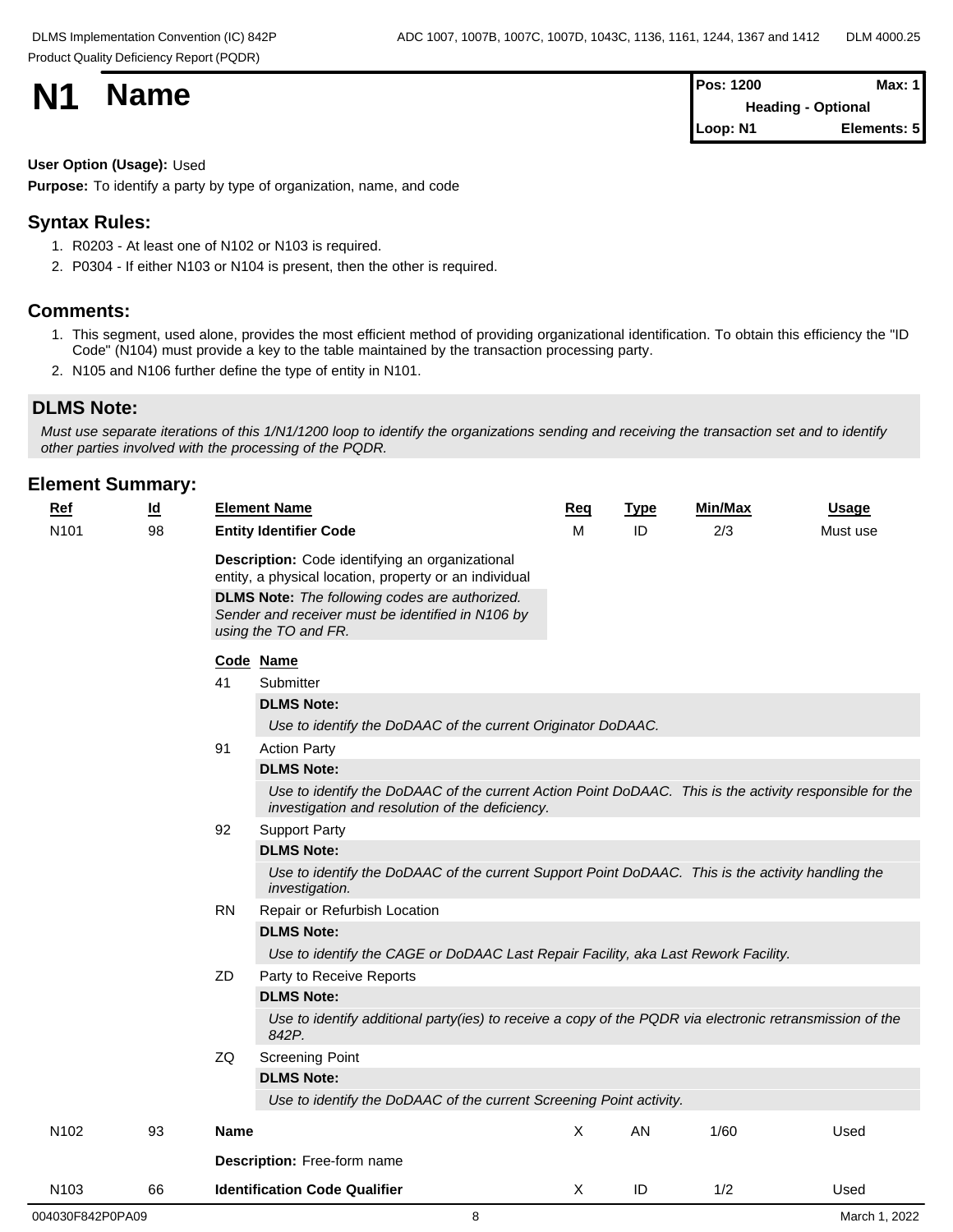| Ref              | $\underline{\mathsf{Id}}$ |           | <b>Element Name</b>                                                                                                                   | <u>Req</u> | <b>Type</b> | <b>Min/Max</b> | <u>Usage</u> |
|------------------|---------------------------|-----------|---------------------------------------------------------------------------------------------------------------------------------------|------------|-------------|----------------|--------------|
|                  |                           |           | Description: Code designating the system/method<br>of code structure used for Identification Code (67)                                |            |             |                |              |
|                  |                           | 10<br>33  | Code Name<br>Department of Defense Activity Address Code (DODAAC)<br>Commercial and Government Entity (CAGE)                          |            |             |                |              |
| N <sub>104</sub> | 67                        |           | <b>Identification Code</b>                                                                                                            | X          | <b>AN</b>   | 2/80           | Used         |
|                  |                           |           | <b>Description:</b> Code identifying a party or other code<br><b>DLMS Note:</b> Default for PQDR is to use the<br>DoDAAC i.e. N00104. |            |             |                |              |
| N <sub>106</sub> | 98                        |           | <b>Entity Identifier Code</b>                                                                                                         | O          | ID          | 2/3            | Used         |
|                  |                           |           | Description: Code identifying an organizational<br>entity, a physical location, property or an individual                             |            |             |                |              |
|                  |                           |           | Code Name                                                                                                                             |            |             |                |              |
|                  |                           | <b>FR</b> | Message From                                                                                                                          |            |             |                |              |
|                  |                           |           | <b>DLMS Note:</b>                                                                                                                     |            |             |                |              |
|                  |                           |           | Use with the appropriate 1/N101/1200 code to indicate that the organization cited in N104 is originating<br>the transaction set.      |            |             |                |              |
|                  |                           | TO        | Message To                                                                                                                            |            |             |                |              |
|                  |                           |           | <b>DLMS Note:</b>                                                                                                                     |            |             |                |              |
|                  |                           |           | Use with the appropriate 1/N101/1200 code to indicate that the organization cited in N104 is receiver of<br>the transaction set.      |            |             |                |              |
|                  |                           |           |                                                                                                                                       |            |             |                |              |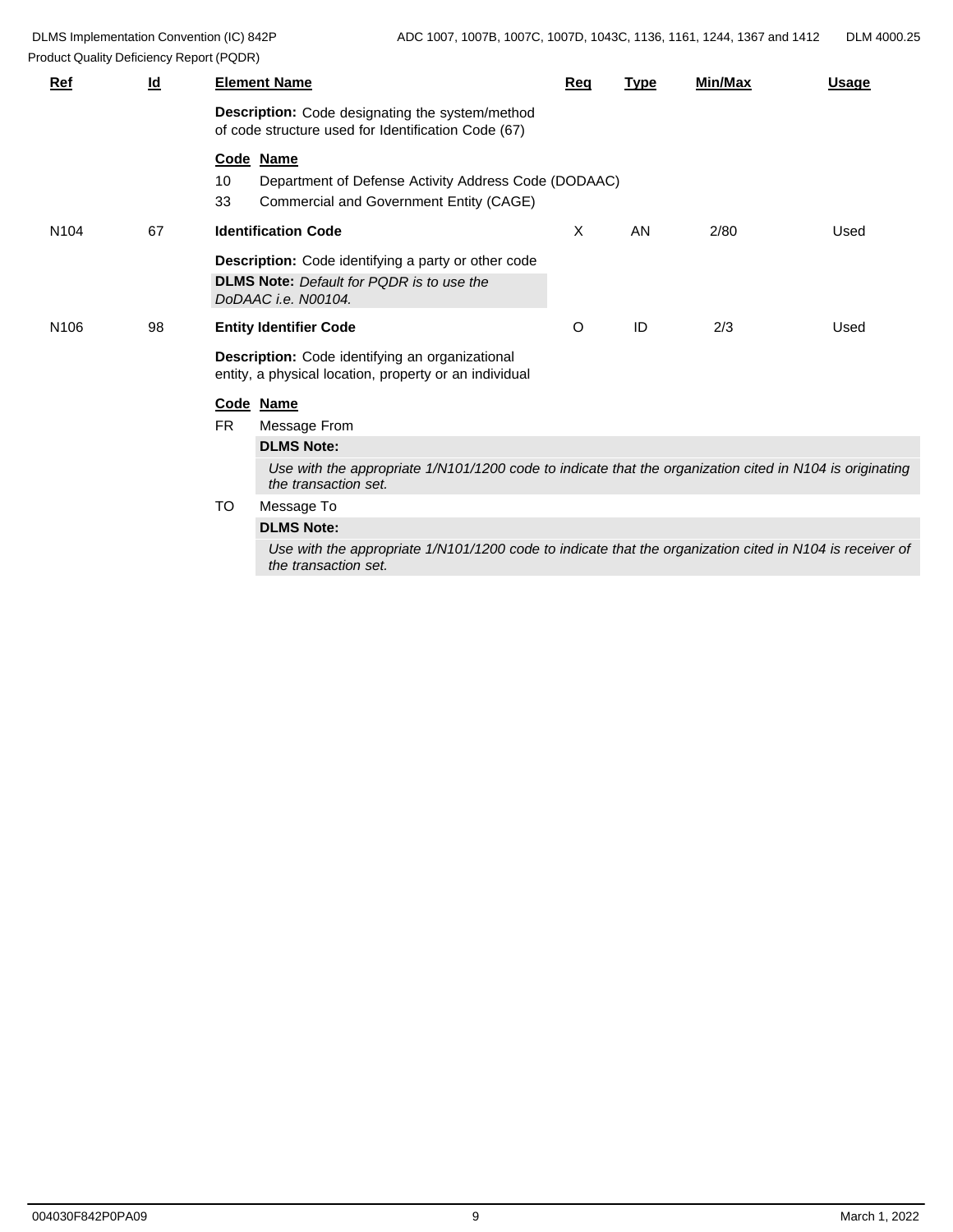# **PER Administrative Communications Contact**

| <b>IPos: 1700</b> | Max: >1                   |
|-------------------|---------------------------|
|                   | <b>Heading - Optional</b> |
| Loop: N1          | Elements: 9               |

## **User Option (Usage):** Used

**Purpose:** To identify a person or office to whom administrative communications should be directed

# **Syntax Rules:**

- 1. P0304 If either PER03 or PER04 is present, then the other is required.
- 2. P0506 If either PER05 or PER06 is present, then the other is required.
- 3. P0708 If either PER07 or PER08 is present, then the other is required.

# **DLMS Note:**

*Use multiple repetitions as needed to identify applicable points of contact and communication numbers. Must provide email address and at least one phone number.*

| <u>Ref</u><br>PER <sub>01</sub> | <u>ld</u><br>366 |                  | <b>Element Name</b><br><b>Contact Function Code</b>                                                                                                                                                              | Req<br>М | <b>Type</b><br>ID | Min/Max<br>2/2 | <u>Usage</u><br>Must use |
|---------------------------------|------------------|------------------|------------------------------------------------------------------------------------------------------------------------------------------------------------------------------------------------------------------|----------|-------------------|----------------|--------------------------|
|                                 |                  |                  | Description: Code identifying the major duty or<br>responsibility of the person or group named                                                                                                                   |          |                   |                |                          |
|                                 |                  |                  | Code Name                                                                                                                                                                                                        |          |                   |                |                          |
|                                 |                  | ES               | <b>Electronic Submission Recipient</b>                                                                                                                                                                           |          |                   |                |                          |
|                                 |                  |                  | <b>DLMS Note:</b>                                                                                                                                                                                                |          |                   |                |                          |
|                                 |                  |                  | Use to identify the Screening Point contact information, if not identified as sender (FR) or receiver (TO).<br>Use with a "ZQ" identified in line N101.                                                          |          |                   |                |                          |
|                                 |                  | <b>FC</b>        | <b>Forwarder Contact</b>                                                                                                                                                                                         |          |                   |                |                          |
|                                 |                  |                  | <b>DLMS Note:</b>                                                                                                                                                                                                |          |                   |                |                          |
|                                 |                  |                  | Use to identify the Action Point contact information, if not identified as sender (FR) or receiver (TO).<br>Use with a "91" identified in line N101.                                                             |          |                   |                |                          |
|                                 |                  | PI               | Preparer                                                                                                                                                                                                         |          |                   |                |                          |
|                                 |                  |                  | <b>DLMS Note:</b>                                                                                                                                                                                                |          |                   |                |                          |
|                                 |                  |                  | Use to identify the Originator contact information, if not identified as sender (FR) or receiver (TO). Use<br>with a "41" identified in line N101.                                                               |          |                   |                |                          |
|                                 |                  | QA               | <b>Quality Assurance Contact</b>                                                                                                                                                                                 |          |                   |                |                          |
|                                 |                  |                  | <b>DLMS Note:</b>                                                                                                                                                                                                |          |                   |                |                          |
|                                 |                  |                  | Use to identify the Support Point contact information, if not identified as sender (FR) or receiver (TO).<br>Use with a "92" identified in line N101.                                                            |          |                   |                |                          |
|                                 |                  | <b>RQ</b>        | Requestor                                                                                                                                                                                                        |          |                   |                |                          |
|                                 |                  |                  | <b>DLMS Note:</b>                                                                                                                                                                                                |          |                   |                |                          |
|                                 |                  |                  | Use to identify the point of contact to receive information Copy of PQDR. Use when a "ZD" is identified<br>in line N101.                                                                                         |          |                   |                |                          |
| PER <sub>02</sub>               | 93               | Name             |                                                                                                                                                                                                                  | O        | AN                | 1/60           | Used                     |
|                                 |                  |                  | Description: Free-form name                                                                                                                                                                                      |          |                   |                |                          |
|                                 |                  | <i>initials.</i> | <b>DLMS Note:</b> Provide the last name, first name,<br>middle initial, and rank, as required, of the individual<br>named as point of contact. Include blank spaces<br>between name components and periods after |          |                   |                |                          |
| PER <sub>03</sub>               | 365              |                  | <b>Communication Number Qualifier</b>                                                                                                                                                                            | X        | ID                | 2/2            | Used                     |
|                                 |                  |                  | Description: Code identifying the type of<br>communication number                                                                                                                                                |          |                   |                |                          |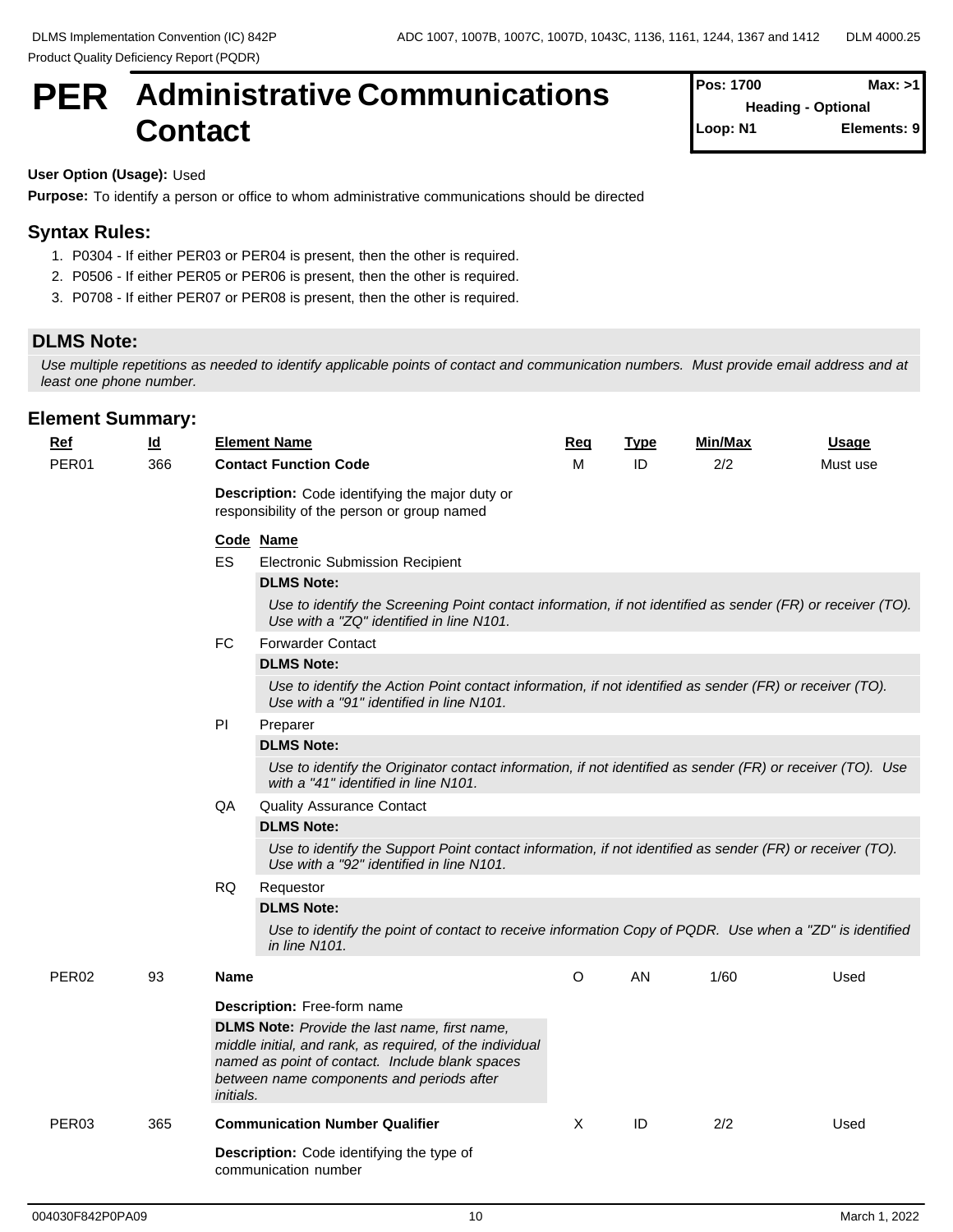|                   |     | EM        | Code Name<br><b>Electronic Mail</b>                                                                                                                                                       |          |           |       |      |
|-------------------|-----|-----------|-------------------------------------------------------------------------------------------------------------------------------------------------------------------------------------------|----------|-----------|-------|------|
|                   |     |           | <b>DLMS Note:</b>                                                                                                                                                                         |          |           |       |      |
|                   |     |           | Use to identify the E-mail address.                                                                                                                                                       |          |           |       |      |
| PER <sub>04</sub> | 364 |           | <b>Communication Number</b>                                                                                                                                                               | X        | AN        | 1/256 | Used |
|                   |     |           | <b>Description:</b> Complete communications number<br>including country or area code when applicable                                                                                      |          |           |       |      |
| PER <sub>05</sub> | 365 |           | <b>Communication Number Qualifier</b>                                                                                                                                                     | X        | ID        | 2/2   | Used |
|                   |     |           | <b>Description:</b> Code identifying the type of<br>communication number                                                                                                                  |          |           |       |      |
|                   |     | <b>TE</b> | Code Name<br>Telephone                                                                                                                                                                    |          |           |       |      |
|                   |     |           | <b>DLMS Note:</b>                                                                                                                                                                         |          |           |       |      |
|                   |     |           | Use to identify the commercial phone number, i.e. 1-234-456-7899.                                                                                                                         |          |           |       |      |
| PER <sub>06</sub> | 364 |           | <b>Communication Number</b>                                                                                                                                                               | $\times$ | AN        | 1/256 | Used |
|                   |     |           | <b>Description:</b> Complete communications number<br>including country or area code when applicable                                                                                      |          |           |       |      |
| PER <sub>07</sub> | 365 |           | <b>Communication Number Qualifier</b>                                                                                                                                                     | X        | ID        | 2/2   | Used |
|                   |     |           | Description: Code identifying the type of<br>communication number                                                                                                                         |          |           |       |      |
|                   |     | AU        | Code Name<br>Defense Switched Network                                                                                                                                                     |          |           |       |      |
|                   |     |           | <b>DLMS Note:</b><br>Use to identify the DSN Phone number, i.e. 456-7890.                                                                                                                 |          |           |       |      |
| PER08             | 364 |           | <b>Communication Number</b>                                                                                                                                                               | X        | AN        | 1/256 | Used |
|                   |     |           | Description: Complete communications number<br>including country or area code when applicable                                                                                             |          |           |       |      |
| PER09             | 443 |           | <b>Contact Inquiry Reference</b>                                                                                                                                                          | O        | <b>AN</b> | 1/20  | Used |
|                   |     |           | Description: Additional reference number or<br>description to clarify a contact number                                                                                                    |          |           |       |      |
|                   |     |           | DLMS Note: Use as needed to identify the office<br>symbol/activity code for the party identified or the<br>position title or the point of contact, i.e., Quality<br>Assurance Specialist. |          |           |       |      |
|                   |     |           |                                                                                                                                                                                           |          |           |       |      |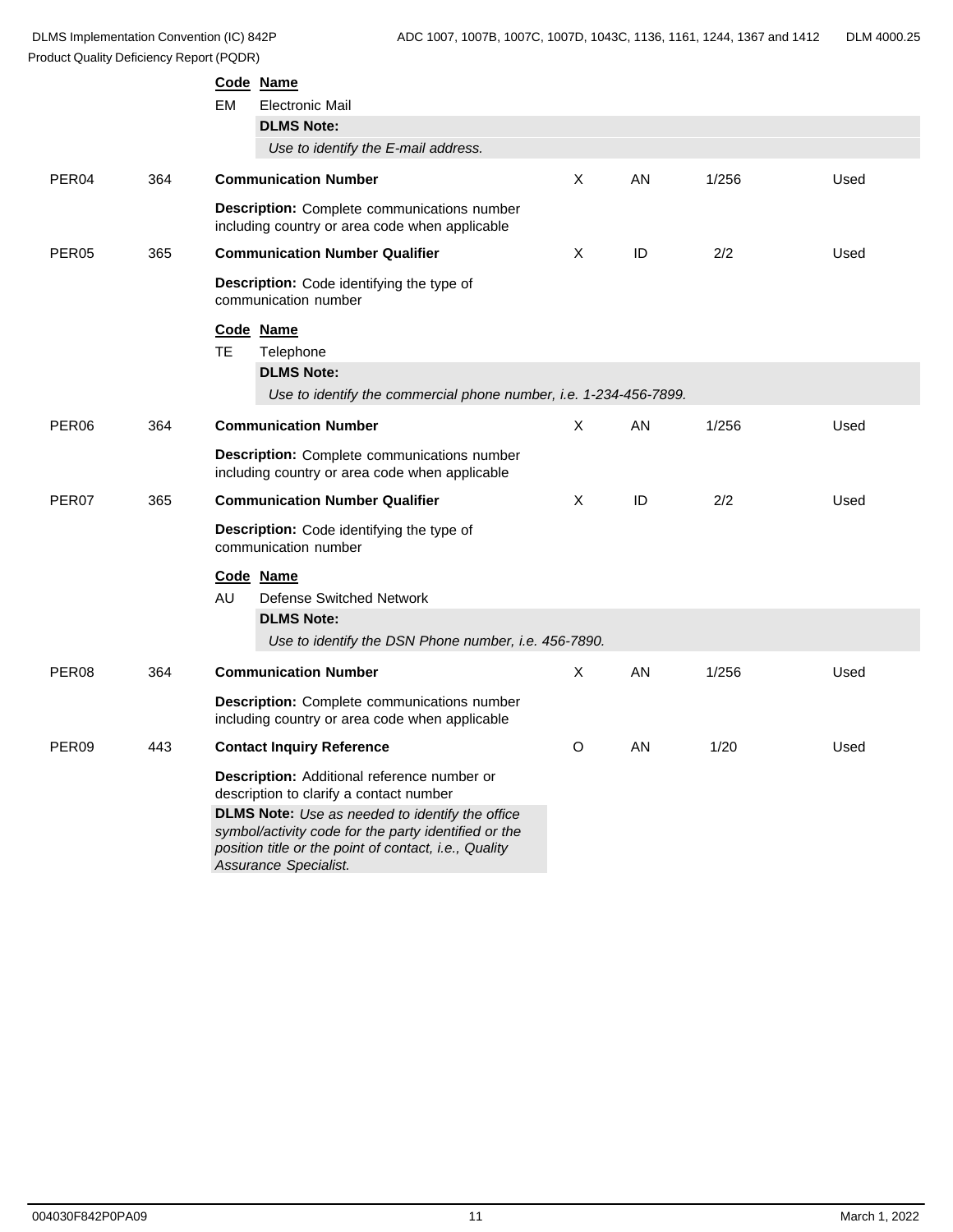# **HL** Hierarchical Level

| <b>IPos: 0100</b> | Max: 1                    |
|-------------------|---------------------------|
|                   | <b>Detail - Mandatory</b> |
| Loop: HL          | Elements: 2               |

## **User Option (Usage):** Must use

**Purpose:** To identify dependencies among and the content of hierarchically related groups of data segments

# **Comments:**

- 1. The HL segment is used to identify levels of detail information using a hierarchical structure, such as relating line-item data to shipment data, and packaging data to line-item data.
- 2. The HL segment defines a top-down/left-right ordered structure.
- 3. HL01 shall contain a unique alphanumeric number for each occurrence of the HL segment in the transaction set. For example, HL01 could be used to indicate the number of occurrences of the HL segment, in which case the value of HL01 would be "1" for the initial HL segment and would be incremented by one in each subsequent HL segment within the transaction.
- 4. HL02 identifies the hierarchical ID number of the HL segment to which the current HL segment is subordinate.
- 5. HL03 indicates the context of the series of segments following the current HL segment up to the next occurrence of an HL segment in the transaction. For example, HL03 is used to indicate that subsequent segments in the HL loop form a logical grouping of data referring to shipment, order, or item-level information.
- 6. HL04 indicates whether or not there are subordinate (or child) HL segments related to the current HL segment.

## **Element Summary:**

| <b>Ref</b>       | $\underline{\mathsf{Id}}$ | <b>Element Name</b>                                                                                                                | <u>Req</u> | <b>Type</b> | <b>Min/Max</b> | <b>Usage</b> |
|------------------|---------------------------|------------------------------------------------------------------------------------------------------------------------------------|------------|-------------|----------------|--------------|
| HL <sub>01</sub> | 628                       | <b>Hierarchical ID Number</b>                                                                                                      | M          | AN          | 1/12           | Must use     |
|                  |                           | <b>Description:</b> A unique number assigned by the<br>sender to identify a particular data segment in a<br>hierarchical structure |            |             |                |              |
|                  |                           | <b>DLMS Note:</b> Cite numeric '1' to satisfy ANSI syntax<br>requirement.                                                          |            |             |                |              |
| HL <sub>03</sub> | 735                       | <b>Hierarchical Level Code</b>                                                                                                     | М          | ID          | 1/2            | Must use     |
|                  |                           | <b>Description:</b> Code defining the characteristic of a<br>level in a hierarchical structure                                     |            |             |                |              |
|                  |                           | Code Name                                                                                                                          |            |             |                |              |

I item the state of the state of the state of the state of the state of the state of the state of the state of the state of the state of the state of the state of the state of the state of the state of the state of the sta

## **DLMS Note:**

*Optional use to identify IUID data consistent with IUID data requirements. The IUID data is carried in the REF and N1 segments; the NCD segment is required by ANSI syntax; and no other segments are used in the IUID loop. Use a separate IUID loop for each item. Skip this level when not applicable. The UII value and some of the associated data elements are DLMS enhancements. These elements may not be received or understood by the recipient's automated processing system.*

W Transaction Reference Number

## **DLMS Note:**

*Optional use when multiple requisition or shipment document numbers are applicable. Use this document loop to report the second and any additional document numbers. Use a separate document number loop for each applicable document number. Up to 9 document number loops may be used per transaction (for a total of 10 document numbers per PQDR, since the Report Loop also contains one of the applicable document numbers). The document number loop may include the document number as well as associated credit information data carried in the REF, DTM, AMT, NI segments; no other segments are used in the document number loop.*

## RP Report

## **DLMS Note:**

*Mandatory use in all transactions to provide detail information associated with the transaction.*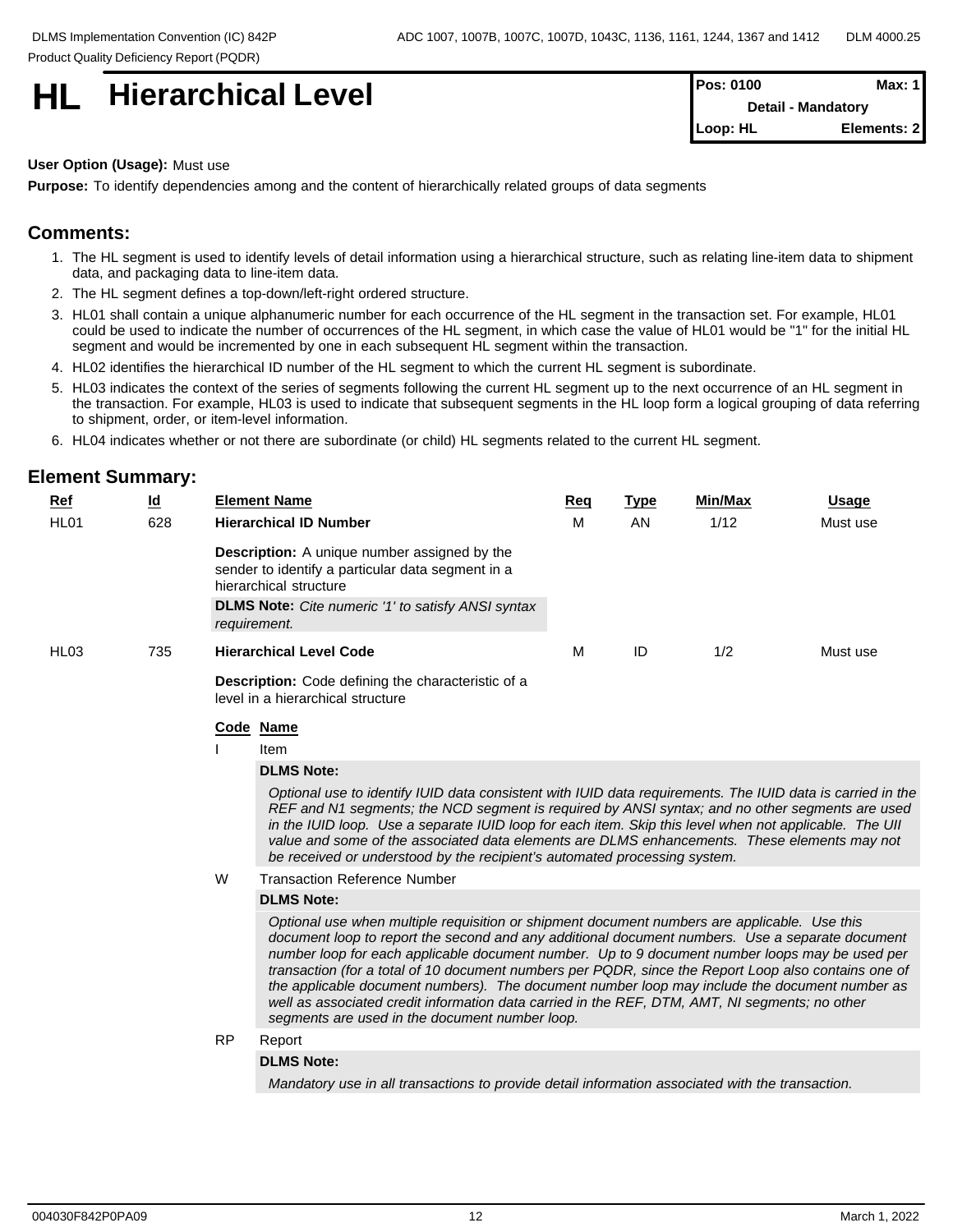# **LIN** Item Identification **Pos: 0200 Max: 1**

**Detail - Optional Loop: HL Elements: 30**

## **User Option (Usage):** Used

**Purpose:** To specify basic item identification data

## **Syntax Rules:**

- 1. P0405 If either LIN04 or LIN05 is present, then the other is required.
- 2. P0607 If either LIN06 or LIN07 is present, then the other is required.
- 3. P0809 If either LIN08 or LIN09 is present, then the other is required.
- 4. P1011 If either LIN10 or LIN11 is present, then the other is required.
- 5. P1213 If either LIN12 or LIN13 is present, then the other is required.
- 6. P1415 If either LIN14 or LIN15 is present, then the other is required.
- 7. P1617 If either LIN16 or LIN17 is present, then the other is required.
- 8. P1819 If either LIN18 or LIN19 is present, then the other is required.
- 9. P2021 If either LIN20 or LIN21 is present, then the other is required.
- 10. P2223 If either LIN22 or LIN23 is present, then the other is required.
- 11. P2425 If either LIN24 or LIN25 is present, then the other is required.
- 12. P2627 If either LIN26 or LIN27 is present, then the other is required.
- 13. P2829 If either LIN28 or LIN29 is present, then the other is required.
- 14. P3031 If either LIN30 or LIN31 is present, then the other is required.

## **Semantics:**

1. LIN01 is the line item identification

## **Comments:**

- 1. See the Data Dictionary for a complete list of IDs.
- 2. LIN02 through LIN31 provide for fifteen different product/service IDs for each item. For example: Case, Color, Drawing No., U.P.C. No., ISBN No., Model No., or SKU.

# **DLMS Note:**

*Use LIN Segment Product/Service ID pairs as needed to fully identify/describe the nonconforming materiel and associated information such as the next higher assembly and engine. Skip over any values that are not applicable.*

| <u>Ref</u>        | $\underline{\mathsf{Id}}$ |           | <b>Element Name</b>                                                                                                                                                                                                                                                                   | Req | <b>Type</b> | Min/Max | Usage    |  |
|-------------------|---------------------------|-----------|---------------------------------------------------------------------------------------------------------------------------------------------------------------------------------------------------------------------------------------------------------------------------------------|-----|-------------|---------|----------|--|
| LIN <sub>02</sub> | 235                       |           | <b>Product/Service ID Qualifier</b>                                                                                                                                                                                                                                                   | M   | ID          | 2/2     | Must use |  |
|                   |                           |           | <b>Description:</b> Code identifying the type/source of the<br>descriptive number used in Product/Service ID (234)                                                                                                                                                                    |     |             |         |          |  |
|                   |                           |           | <b>DLMS Note:</b> Must use one of FS, FT, or NN for<br>materiel identification.                                                                                                                                                                                                       |     |             |         |          |  |
|                   |                           |           | Code Name                                                                                                                                                                                                                                                                             |     |             |         |          |  |
|                   |                           | FS.       | National Stock Number                                                                                                                                                                                                                                                                 |     |             |         |          |  |
|                   |                           |           | <b>DLMS Note:</b>                                                                                                                                                                                                                                                                     |     |             |         |          |  |
|                   |                           |           | 1. Use to identify the deficient Item NSN (or temporary Navy Item Control Number (NICN) of the<br>nonconforming materiel. Equates to SF368, Block 5.                                                                                                                                  |     |             |         |          |  |
|                   |                           |           | 2. This element may be populated/updated by the Originating Point or the Screening Point.                                                                                                                                                                                             |     |             |         |          |  |
|                   |                           | <b>FT</b> | Federal Supply Classification                                                                                                                                                                                                                                                         |     |             |         |          |  |
|                   |                           |           | <b>DLMS Note:</b>                                                                                                                                                                                                                                                                     |     |             |         |          |  |
|                   |                           |           | 1. Use to identify the 4 character FSC portion of the NSN for the nonconforming materiel. FSC or<br>National Item Identification Number (NIIN) is required when entire NSN is unavailable. If FSC is<br>provided, the manufacturer's part number and CAGE code must also be provided. |     |             |         |          |  |
|                   |                           |           | 2. This element may be populated/updated by the Originating Point or the Screening Point.                                                                                                                                                                                             |     |             |         |          |  |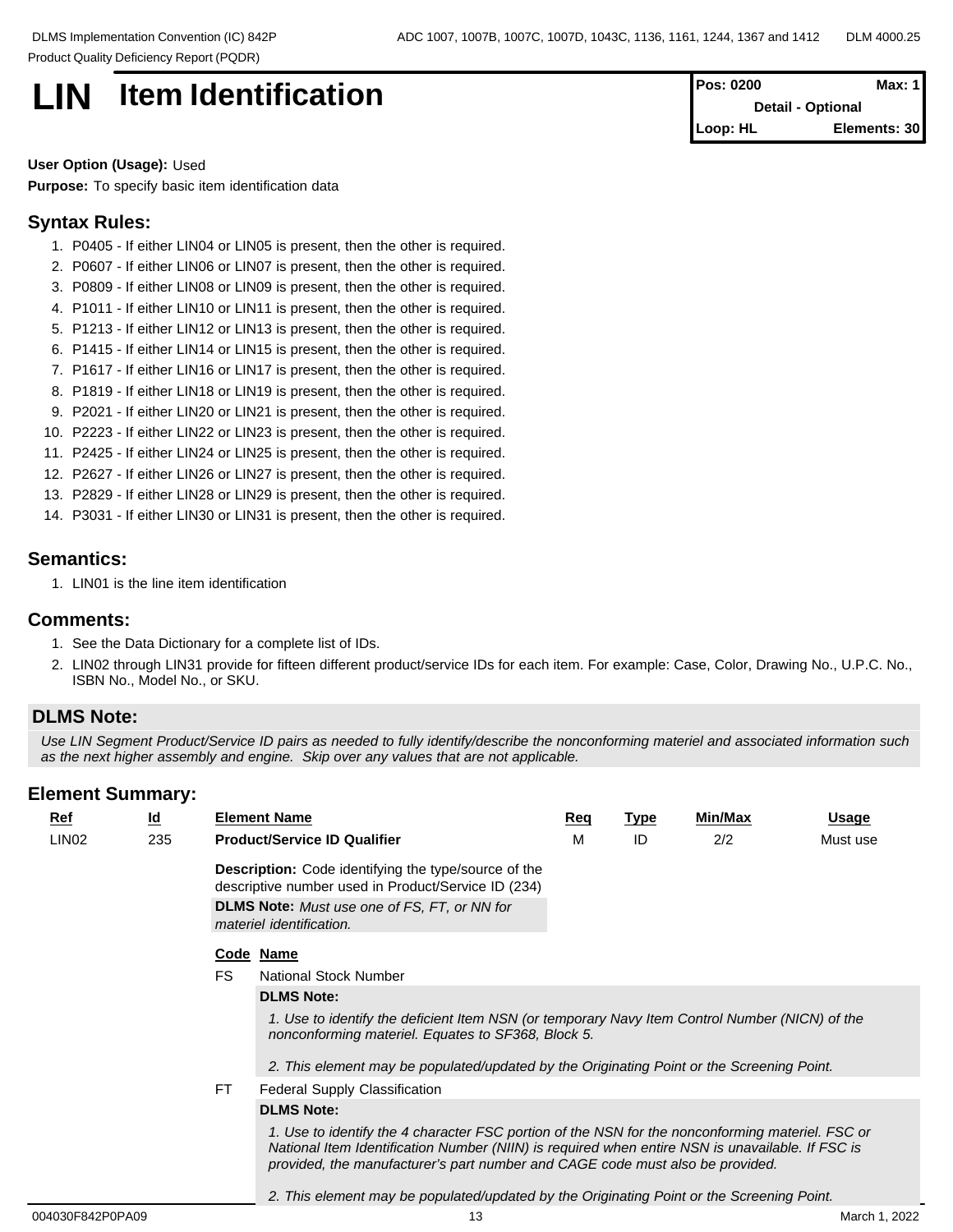NN National Item Identification Number

#### **DLMS Note:**

*1. Use to identify the 9 character NIIN portion of the NSN for the nonconforming materiel. FSC (in association with the manufacturer's part number and CAGE code) or NIIN is required when entire NSN is unavailable.*

- *2. This element may be populated/updated by the Originating Point or the Screening Point.*
- *3. Qualifier NN is a migration code approved for use in X12 version 5020.*
- SW Stock Number

## **DLMS Note:**

*1. Use to identify a local stock number (LSN). The LSN is applicable when an NSN has not been assigned and the deficient item has been receipted under an LSN.*

*2. When an LSN is used, also provide manufacturer's part number and CAGE code.*

*3. This element may be populated by the Originating Point, and may be populated or updated by the Screening Point.*

ZZ Mutually Defined

## **DLMS Note:**

*1. Use to identify materiel when no other authorized codes apply (includes Management Control Numbers) (MCNs) and Navy Item Control Numbers (NICNs).*

*2. This element may only be populated/updated by the Originating Point or Screening Point.*

|                   |     | 2. This element may only be populated/updated by the Originating Point or Screening Point.                                                                                                                                                                                                                                                    |   |    |      |          |  |  |  |  |  |
|-------------------|-----|-----------------------------------------------------------------------------------------------------------------------------------------------------------------------------------------------------------------------------------------------------------------------------------------------------------------------------------------------|---|----|------|----------|--|--|--|--|--|
| LIN <sub>03</sub> | 234 | <b>Product/Service ID</b>                                                                                                                                                                                                                                                                                                                     | м | AN | 1/48 | Must use |  |  |  |  |  |
|                   |     | <b>Description:</b> Identifying number for a product or<br>service                                                                                                                                                                                                                                                                            |   |    |      |          |  |  |  |  |  |
| LIN04             | 235 | <b>Product/Service ID Qualifier</b>                                                                                                                                                                                                                                                                                                           | X | ID | 2/2  | Used     |  |  |  |  |  |
|                   |     | <b>Description:</b> Code identifying the type/source of the<br>descriptive number used in Product/Service ID (234)                                                                                                                                                                                                                            |   |    |      |          |  |  |  |  |  |
|                   |     | <b>DLMS Note:</b> Use to further identify an item. Use<br>multiple Product/Service ID pairs as needed.                                                                                                                                                                                                                                        |   |    |      |          |  |  |  |  |  |
|                   |     | Code Name                                                                                                                                                                                                                                                                                                                                     |   |    |      |          |  |  |  |  |  |
|                   |     | MG<br><b>Manufacturer's Part Number</b>                                                                                                                                                                                                                                                                                                       |   |    |      |          |  |  |  |  |  |
|                   |     | <b>DLMS Note:</b>                                                                                                                                                                                                                                                                                                                             |   |    |      |          |  |  |  |  |  |
|                   |     | 1. Use to identify the Deficient Item Part Number (also known as Supplier/Manufacturers Part Number<br>of the deficient materiel). Equates to SF368, Block 8. Use in conjunction with the manufacturer's CAGE<br>code at LIN06 and/or supplier CAGE code at LIN14.<br>2. Part number must be provided when identifying an item by FSC or LSN. |   |    |      |          |  |  |  |  |  |
|                   |     | 3. When available, inclusion of the part number is recommended when identifying an item by NSN.                                                                                                                                                                                                                                               |   |    |      |          |  |  |  |  |  |
| LIN <sub>05</sub> | 234 | <b>Product/Service ID</b>                                                                                                                                                                                                                                                                                                                     | X | AN | 1/48 | Used     |  |  |  |  |  |
|                   |     | <b>Description:</b> Identifying number for a product or<br>service                                                                                                                                                                                                                                                                            |   |    |      |          |  |  |  |  |  |
| LIN06             | 235 | <b>Product/Service ID Qualifier</b>                                                                                                                                                                                                                                                                                                           | X | ID | 2/2  | Used     |  |  |  |  |  |
|                   |     | <b>Description:</b> Code identifying the type/source of the<br>descriptive number used in Product/Service ID (234)                                                                                                                                                                                                                            |   |    |      |          |  |  |  |  |  |
|                   |     | Code Name                                                                                                                                                                                                                                                                                                                                     |   |    |      |          |  |  |  |  |  |
|                   |     | Manufacturer<br>MF                                                                                                                                                                                                                                                                                                                            |   |    |      |          |  |  |  |  |  |
|                   |     | <b>DLMS Note:</b>                                                                                                                                                                                                                                                                                                                             |   |    |      |          |  |  |  |  |  |
|                   |     | Use to identify Manufacturer CAGE Code of the nonconforming materiel. Equates to SF368, Block 9a.                                                                                                                                                                                                                                             |   |    |      |          |  |  |  |  |  |
| LIN07             | 234 | <b>Product/Service ID</b>                                                                                                                                                                                                                                                                                                                     | Χ | AN | 1/48 | Used     |  |  |  |  |  |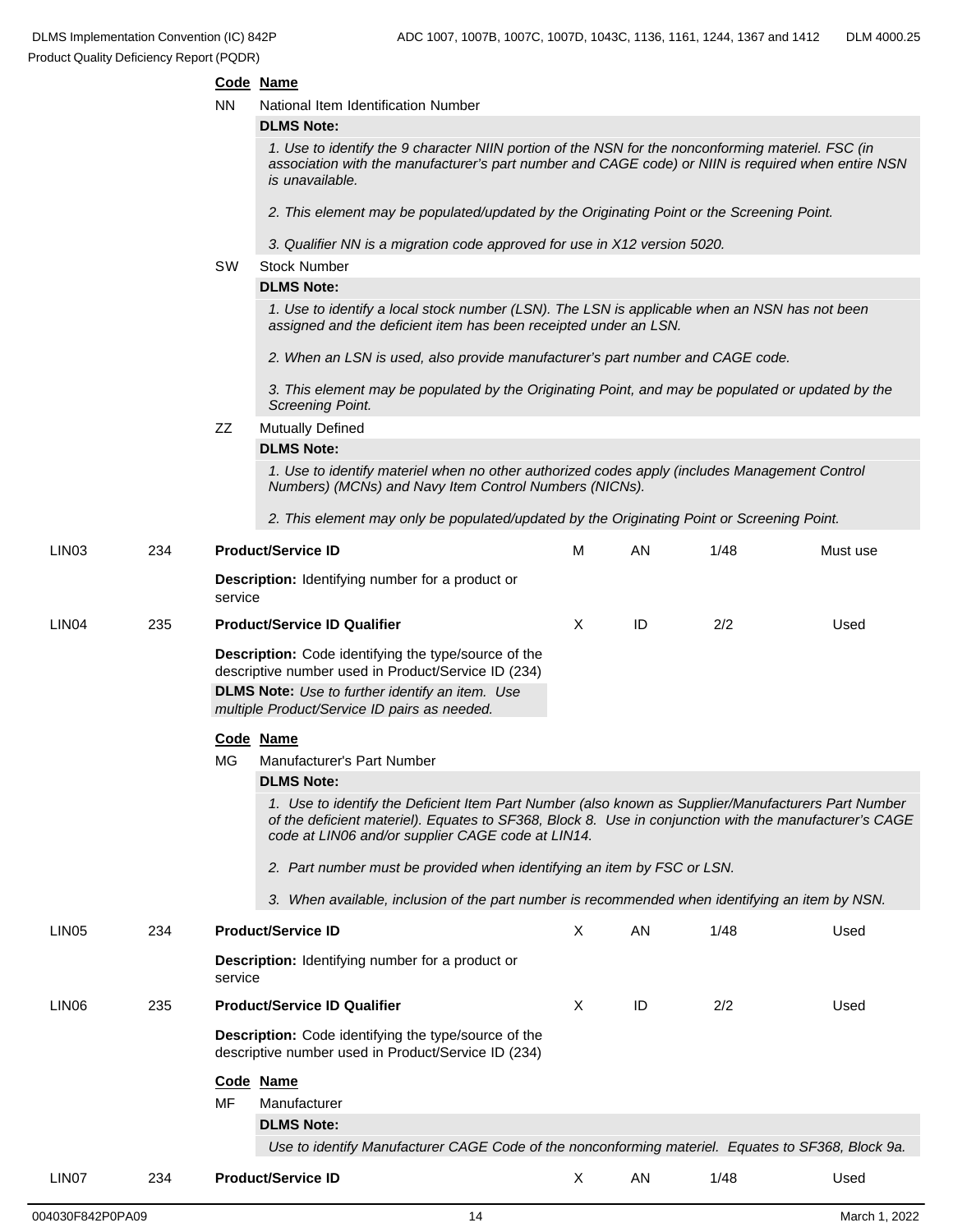| $Ref$             | <u>ld</u> |                | <b>Element Name</b>                                                                                                                                            | Req          | <b>Type</b> | <b>Min/Max</b> | Usage |
|-------------------|-----------|----------------|----------------------------------------------------------------------------------------------------------------------------------------------------------------|--------------|-------------|----------------|-------|
|                   |           | service        | <b>Description:</b> Identifying number for a product or                                                                                                        |              |             |                |       |
| LIN <sub>08</sub> | 235       |                | <b>Product/Service ID Qualifier</b>                                                                                                                            | X            | ID          | 2/2            | Used  |
|                   |           |                | Description: Code identifying the type/source of the<br>descriptive number used in Product/Service ID (234)                                                    |              |             |                |       |
|                   |           |                | Code Name                                                                                                                                                      |              |             |                |       |
|                   |           | <b>CN</b>      | <b>Commodity Name</b>                                                                                                                                          |              |             |                |       |
|                   |           |                | <b>DLMS Note:</b>                                                                                                                                              |              |             |                |       |
|                   |           |                | Use to identify the Deficient Item Nomenclature of the nonconforming materiel. Equates to SF368,<br>Block 6.                                                   |              |             |                |       |
| LIN <sub>09</sub> | 234       |                | <b>Product/Service ID</b>                                                                                                                                      | $\times$     | AN          | 1/48           | Used  |
|                   |           | service        | <b>Description:</b> Identifying number for a product or                                                                                                        |              |             |                |       |
| LIN <sub>10</sub> | 235       |                | <b>Product/Service ID Qualifier</b>                                                                                                                            | X            | ID          | 2/2            | Used  |
|                   |           |                | Description: Code identifying the type/source of the<br>descriptive number used in Product/Service ID (234)                                                    |              |             |                |       |
|                   |           |                | Code Name                                                                                                                                                      |              |             |                |       |
|                   |           | W <sub>2</sub> | Work Unit Number<br><b>DLMS Note:</b>                                                                                                                          |              |             |                |       |
|                   |           |                | 1. Use to identify the Work Unit Code (WUC) or Equipment Item Code (EIC) of the nonconforming item.                                                            |              |             |                |       |
|                   |           |                | USMC stores the Table of Authorized Materiel (TAM) code in this field.                                                                                         |              |             |                |       |
|                   |           |                | 2. This element may be populated/updated by the Originating Point or the Screening Point.                                                                      |              |             |                |       |
| <b>LIN11</b>      | 234       |                | <b>Product/Service ID</b>                                                                                                                                      | X            | AN          | 1/48           | Used  |
|                   |           | service        | <b>Description:</b> Identifying number for a product or                                                                                                        |              |             |                |       |
| <b>LIN12</b>      | 235       |                | <b>Product/Service ID Qualifier</b>                                                                                                                            | X            | ID          | 2/2            | Used  |
|                   |           |                | Description: Code identifying the type/source of the<br>descriptive number used in Product/Service ID (234)                                                    |              |             |                |       |
|                   |           |                | Code Name                                                                                                                                                      |              |             |                |       |
|                   |           | <b>OT</b>      | Internal Number                                                                                                                                                |              |             |                |       |
|                   |           |                | <b>DLMS Note:</b>                                                                                                                                              |              |             |                |       |
|                   |           |                | 1. Use to identify the Air Force Reference Designator.                                                                                                         |              |             |                |       |
|                   |           |                | 2. This is the Reference Designator (C017)/LCN (F022) of the item for which the report is being                                                                |              |             |                |       |
|                   |           |                | submitted. For the C017 Reference Designator refer to the applicable -06 TO. For the F022 LCN refer<br>to the Integrated Management Information System (IMIS). |              |             |                |       |
|                   |           |                | 3. This element may only be populated/updated by the Air Force Originating Point, Screening Point, or<br><b>Action Point.</b>                                  |              |             |                |       |
| LIN <sub>13</sub> | 234       |                | <b>Product/Service ID</b>                                                                                                                                      | $\mathsf{X}$ | AN          | 1/48           | Used  |
|                   |           | service        | <b>Description:</b> Identifying number for a product or                                                                                                        |              |             |                |       |
| LIN <sub>14</sub> | 235       |                | <b>Product/Service ID Qualifier</b>                                                                                                                            | $\times$     | ID          | 2/2            | Used  |
|                   |           |                | Description: Code identifying the type/source of the<br>descriptive number used in Product/Service ID (234)                                                    |              |             |                |       |
|                   |           |                |                                                                                                                                                                |              |             |                |       |
|                   |           |                | Code Name                                                                                                                                                      |              |             |                |       |
|                   |           | ZB             | Commercial and Government Entity (CAGE) Code<br><b>DLMS Note:</b>                                                                                              |              |             |                |       |
|                   |           |                |                                                                                                                                                                |              |             |                |       |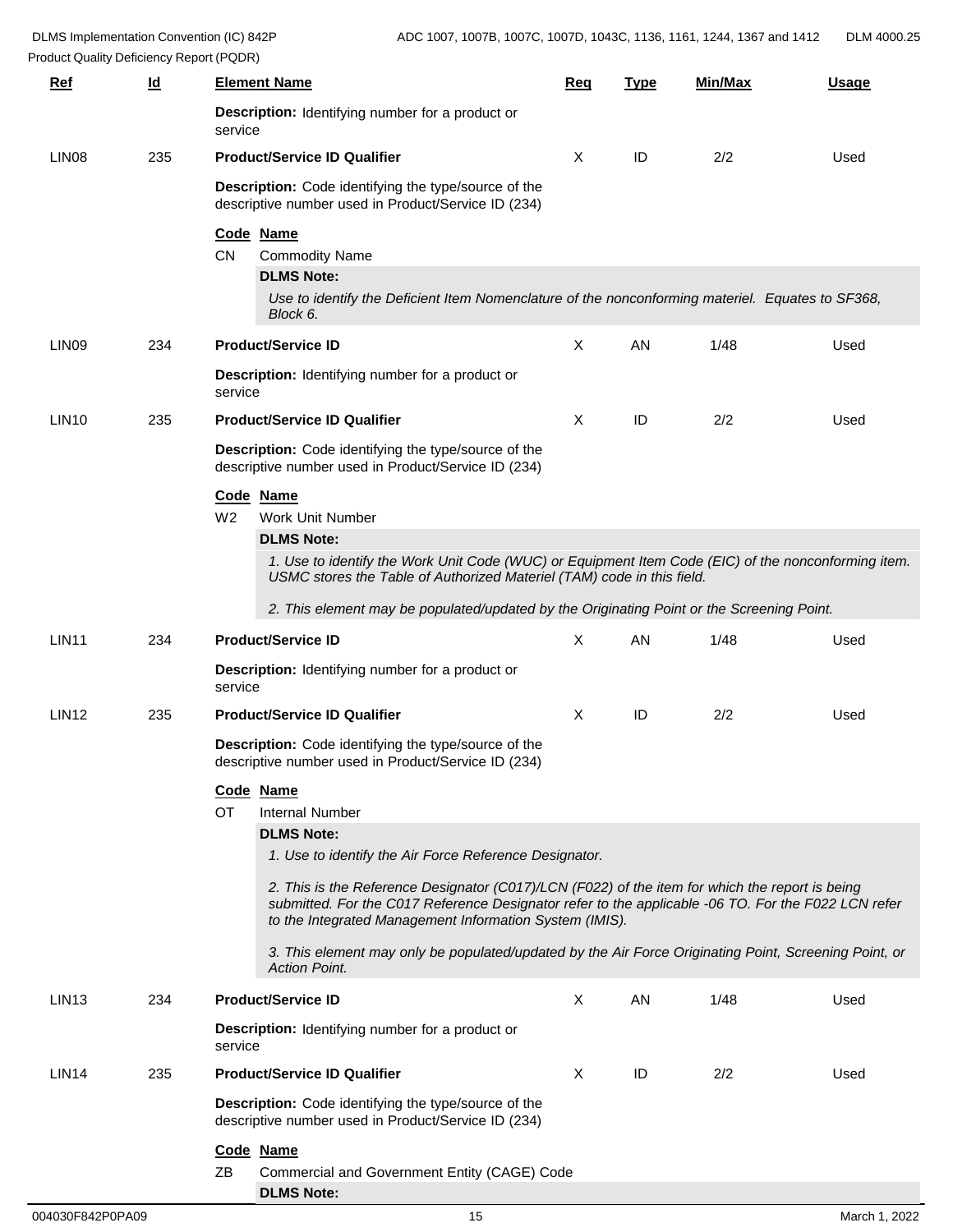|                   |                                                                                                      | Code Name                                                                                                                                                                                                                                                                                            |                                                                                                                                                                                                                                                                                                                                                                      |    |      |      |  |  |  |  |  |  |
|-------------------|------------------------------------------------------------------------------------------------------|------------------------------------------------------------------------------------------------------------------------------------------------------------------------------------------------------------------------------------------------------------------------------------------------------|----------------------------------------------------------------------------------------------------------------------------------------------------------------------------------------------------------------------------------------------------------------------------------------------------------------------------------------------------------------------|----|------|------|--|--|--|--|--|--|
|                   |                                                                                                      | 1. Use to identify the Prime Contractors Code (CAGE) for the supplier of the nonconforming materiel.                                                                                                                                                                                                 |                                                                                                                                                                                                                                                                                                                                                                      |    |      |      |  |  |  |  |  |  |
|                   |                                                                                                      |                                                                                                                                                                                                                                                                                                      | 2. Use the Qualifier ZB in the LIN segment as the primary means to identify the supplier of the<br>nonconforming materiel. Use the Qualifier PG in the N1 segment to provide an address that is different<br>than the address officially listed with the CAGE in Central Contractor Registry (CCR)/Business<br>Identification Number Cross-Reference System (BINCS). |    |      |      |  |  |  |  |  |  |
|                   |                                                                                                      | 3. This element may be populated/updated by the Originating Point, Screening Point, or Action Point.                                                                                                                                                                                                 |                                                                                                                                                                                                                                                                                                                                                                      |    |      |      |  |  |  |  |  |  |
| <b>LIN15</b>      | 234                                                                                                  | <b>Product/Service ID</b>                                                                                                                                                                                                                                                                            | X                                                                                                                                                                                                                                                                                                                                                                    | AN | 1/48 | Used |  |  |  |  |  |  |
|                   |                                                                                                      | <b>Description:</b> Identifying number for a product or<br>service                                                                                                                                                                                                                                   |                                                                                                                                                                                                                                                                                                                                                                      |    |      |      |  |  |  |  |  |  |
| <b>LIN16</b>      | 235                                                                                                  | <b>Product/Service ID Qualifier</b>                                                                                                                                                                                                                                                                  | X                                                                                                                                                                                                                                                                                                                                                                    | ID | 2/2  | Used |  |  |  |  |  |  |
|                   |                                                                                                      | Description: Code identifying the type/source of the<br>descriptive number used in Product/Service ID (234)<br><b>DLMS Note:</b> Use the next five qualifiers when<br>applicable to identify the Next Higher Assembly.                                                                               |                                                                                                                                                                                                                                                                                                                                                                      |    |      |      |  |  |  |  |  |  |
|                   |                                                                                                      | Code Name                                                                                                                                                                                                                                                                                            |                                                                                                                                                                                                                                                                                                                                                                      |    |      |      |  |  |  |  |  |  |
|                   |                                                                                                      | F8<br>Next Higher Used Assembly                                                                                                                                                                                                                                                                      |                                                                                                                                                                                                                                                                                                                                                                      |    |      |      |  |  |  |  |  |  |
|                   |                                                                                                      | <b>DLMS Note:</b>                                                                                                                                                                                                                                                                                    |                                                                                                                                                                                                                                                                                                                                                                      |    |      |      |  |  |  |  |  |  |
|                   |                                                                                                      | 1. Use to identify the Next Higher Assembly NSN. Equates to SF368, Block 17a.<br>2. This element may be populated/updated by the Originating Point, Screening Point, or Action Point.                                                                                                                |                                                                                                                                                                                                                                                                                                                                                                      |    |      |      |  |  |  |  |  |  |
|                   |                                                                                                      |                                                                                                                                                                                                                                                                                                      |                                                                                                                                                                                                                                                                                                                                                                      |    |      |      |  |  |  |  |  |  |
| LIN <sub>17</sub> | 234                                                                                                  | <b>Product/Service ID</b>                                                                                                                                                                                                                                                                            | Χ                                                                                                                                                                                                                                                                                                                                                                    | AN | 1/48 | Used |  |  |  |  |  |  |
|                   |                                                                                                      | <b>Description:</b> Identifying number for a product or<br>service                                                                                                                                                                                                                                   |                                                                                                                                                                                                                                                                                                                                                                      |    |      |      |  |  |  |  |  |  |
| LIN <sub>18</sub> | 235                                                                                                  | <b>Product/Service ID Qualifier</b>                                                                                                                                                                                                                                                                  | X                                                                                                                                                                                                                                                                                                                                                                    | ID | 2/2  | Used |  |  |  |  |  |  |
|                   |                                                                                                      | Description: Code identifying the type/source of the<br>descriptive number used in Product/Service ID (234)                                                                                                                                                                                          |                                                                                                                                                                                                                                                                                                                                                                      |    |      |      |  |  |  |  |  |  |
|                   |                                                                                                      | Code Name                                                                                                                                                                                                                                                                                            |                                                                                                                                                                                                                                                                                                                                                                      |    |      |      |  |  |  |  |  |  |
|                   |                                                                                                      | GE.<br><b>Generic Name Description</b>                                                                                                                                                                                                                                                               |                                                                                                                                                                                                                                                                                                                                                                      |    |      |      |  |  |  |  |  |  |
|                   |                                                                                                      | <b>DLMS Note:</b>                                                                                                                                                                                                                                                                                    |                                                                                                                                                                                                                                                                                                                                                                      |    |      |      |  |  |  |  |  |  |
|                   |                                                                                                      | 1. Use to identify the Next Higher Assembly Nomenclature. Equates to SF368, Block 17b.                                                                                                                                                                                                               |                                                                                                                                                                                                                                                                                                                                                                      |    |      |      |  |  |  |  |  |  |
|                   |                                                                                                      | 2. This element may be populated/updated by the Originating Point, Screening Point, or Action Point.                                                                                                                                                                                                 |                                                                                                                                                                                                                                                                                                                                                                      |    |      |      |  |  |  |  |  |  |
| <b>LIN19</b>      | 234                                                                                                  | <b>Product/Service ID</b>                                                                                                                                                                                                                                                                            | X                                                                                                                                                                                                                                                                                                                                                                    | AN | 1/48 | Used |  |  |  |  |  |  |
|                   |                                                                                                      | <b>Description:</b> Identifying number for a product or<br>service                                                                                                                                                                                                                                   |                                                                                                                                                                                                                                                                                                                                                                      |    |      |      |  |  |  |  |  |  |
| <b>LIN20</b>      | 235                                                                                                  | <b>Product/Service ID Qualifier</b>                                                                                                                                                                                                                                                                  | Χ                                                                                                                                                                                                                                                                                                                                                                    | ID | 2/2  | Used |  |  |  |  |  |  |
|                   |                                                                                                      | <b>Description:</b> Code identifying the type/source of the<br>descriptive number used in Product/Service ID (234)                                                                                                                                                                                   |                                                                                                                                                                                                                                                                                                                                                                      |    |      |      |  |  |  |  |  |  |
|                   |                                                                                                      | Code Name                                                                                                                                                                                                                                                                                            |                                                                                                                                                                                                                                                                                                                                                                      |    |      |      |  |  |  |  |  |  |
|                   |                                                                                                      | EM<br><b>Equipment Identification Number</b>                                                                                                                                                                                                                                                         |                                                                                                                                                                                                                                                                                                                                                                      |    |      |      |  |  |  |  |  |  |
|                   |                                                                                                      | <b>DLMS Note:</b>                                                                                                                                                                                                                                                                                    |                                                                                                                                                                                                                                                                                                                                                                      |    |      |      |  |  |  |  |  |  |
|                   |                                                                                                      | 1. Use to identify Next Higher Assembly Serial Number. Equates to SF368, Block 17d.                                                                                                                                                                                                                  |                                                                                                                                                                                                                                                                                                                                                                      |    |      |      |  |  |  |  |  |  |
|                   |                                                                                                      | 2. For the Deficient Item Serial Number (SF368, Block 11) refer to 2/LIN20/0200 Code SE in the IUID<br>loop. For Engine Serial Number, refer to 2/LIN26/0200 Code SN in the report loop. For serial number of<br>the End Item (SF 368, Block 18d), refer to 2/REF01/0700 Code SE in the report loop. |                                                                                                                                                                                                                                                                                                                                                                      |    |      |      |  |  |  |  |  |  |
|                   |                                                                                                      | 3. The serial number may not exceed 30 characters in accordance with IUID policy.                                                                                                                                                                                                                    |                                                                                                                                                                                                                                                                                                                                                                      |    |      |      |  |  |  |  |  |  |
|                   | 4. This element may be populated/updated by the Originating Point, Screening Point, or Action Point. |                                                                                                                                                                                                                                                                                                      |                                                                                                                                                                                                                                                                                                                                                                      |    |      |      |  |  |  |  |  |  |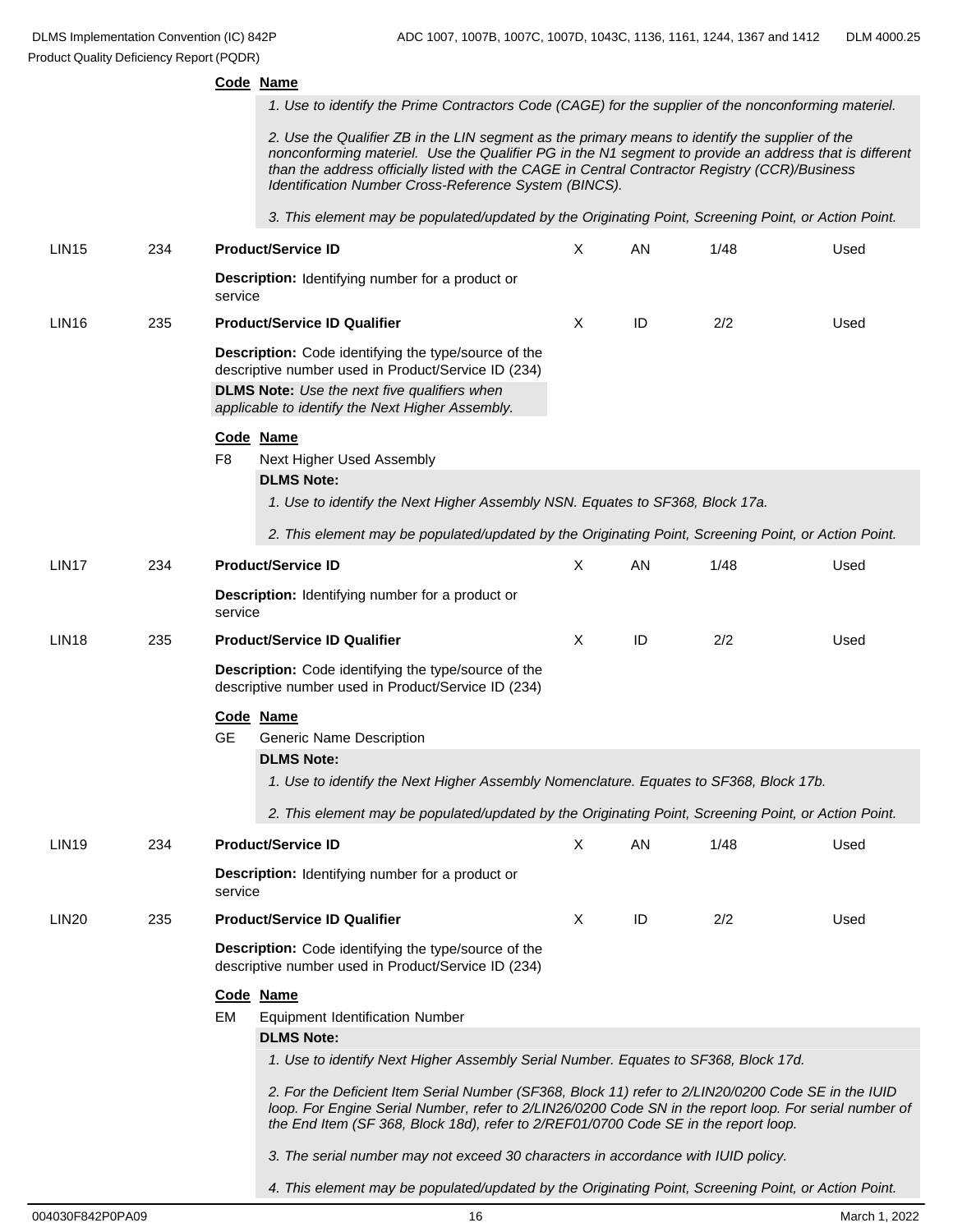| 004030F842P0PA09  |     | 17                                                                                                                                                                                                                                                                                                                                      |   |    |      | March 1, 2022 |
|-------------------|-----|-----------------------------------------------------------------------------------------------------------------------------------------------------------------------------------------------------------------------------------------------------------------------------------------------------------------------------------------|---|----|------|---------------|
| LIN <sub>28</sub> | 235 | <b>Product/Service ID Qualifier</b>                                                                                                                                                                                                                                                                                                     | X | ID | 2/2  | Used          |
|                   |     | <b>Description:</b> Identifying number for a product or<br>service                                                                                                                                                                                                                                                                      |   |    |      |               |
| <b>LIN27</b>      | 234 | 4. This element may be populated/updated by the Originating Point, Screening Point, or Action Point.<br><b>Product/Service ID</b>                                                                                                                                                                                                       | X | AN | 1/48 | Used          |
|                   |     | 3. The serial number may not exceed 30 characters in accordance with IUID policy.                                                                                                                                                                                                                                                       |   |    |      |               |
|                   |     | 2. For the Deficient Item Serial Number (SF368, Block 11) refer to 2/LIN20/0200 Code SE in the IUID<br>loop. For Next Higher Assembly Serial Number (SF368, Block 17d) refer to 2/LIN20/0200 Code EM in<br>the report loop. For serial number of the End Item (SF 368, Block 18d), refer to 2/REF01/0700 Code SE<br>in the report loop. |   |    |      |               |
|                   |     | 1. Use to identify the Engine Serial Number. This is a DLMS enhancement not specifically identified to<br>an SF364 block number.                                                                                                                                                                                                        |   |    |      |               |
|                   |     | SN<br><b>Serial Number</b><br><b>DLMS Note:</b>                                                                                                                                                                                                                                                                                         |   |    |      |               |
|                   |     | applicable to identify the engine.<br>Code Name                                                                                                                                                                                                                                                                                         |   |    |      |               |
|                   |     | Description: Code identifying the type/source of the<br>descriptive number used in Product/Service ID (234)<br><b>DLMS Note:</b> Use the next two qualifiers when                                                                                                                                                                       |   |    |      |               |
| <b>LIN26</b>      | 235 | <b>Product/Service ID Qualifier</b>                                                                                                                                                                                                                                                                                                     | X | ID | 2/2  | Used          |
|                   |     | <b>Description:</b> Identifying number for a product or<br>service                                                                                                                                                                                                                                                                      |   |    |      |               |
| <b>LIN25</b>      | 234 | <b>Product/Service ID</b>                                                                                                                                                                                                                                                                                                               | Х | AN | 1/48 | Used          |
|                   |     | 2. This element may be populated/updated by the Originating Point, Screening Point, or Action Point.                                                                                                                                                                                                                                    |   |    |      |               |
|                   |     | XZ<br><b>Contractor Establishment Code</b><br><b>DLMS Note:</b><br>1. Use to identify the Next Higher Assembly's CAGE associated with the next higher assembly's part<br>number.                                                                                                                                                        |   |    |      |               |
|                   |     | Code Name                                                                                                                                                                                                                                                                                                                               |   |    |      |               |
|                   |     | Description: Code identifying the type/source of the<br>descriptive number used in Product/Service ID (234)                                                                                                                                                                                                                             |   |    |      |               |
| <b>LIN24</b>      | 235 | <b>Product/Service ID Qualifier</b>                                                                                                                                                                                                                                                                                                     | X | ID | 2/2  | Used          |
|                   |     | <b>Description:</b> Identifying number for a product or<br>service                                                                                                                                                                                                                                                                      |   |    |      |               |
| <b>LIN23</b>      | 234 | <b>Product/Service ID</b>                                                                                                                                                                                                                                                                                                               | X | AN | 1/48 | Used          |
|                   |     | 2. This element may be populated/updated by the Originating Point, Screening Point, or Action Point.                                                                                                                                                                                                                                    |   |    |      |               |
|                   |     | <b>DLMS Note:</b><br>1. Use to identify Next Higher Assembly Part Number. Equates to SF368, Block 17c.                                                                                                                                                                                                                                  |   |    |      |               |
|                   |     | Code Name<br><b>PU</b><br>Part Reference Number                                                                                                                                                                                                                                                                                         |   |    |      |               |
|                   |     | descriptive number used in Product/Service ID (234)                                                                                                                                                                                                                                                                                     |   |    |      |               |
| <b>LIN22</b>      | 235 | <b>Product/Service ID Qualifier</b><br>Description: Code identifying the type/source of the                                                                                                                                                                                                                                             | X | ID | 2/2  | Used          |
|                   |     | service                                                                                                                                                                                                                                                                                                                                 |   |    |      |               |
| <b>LIN21</b>      | 234 | <b>Product/Service ID</b><br>Description: Identifying number for a product or                                                                                                                                                                                                                                                           | X | AN | 1/48 | Used          |
|                   |     |                                                                                                                                                                                                                                                                                                                                         |   |    |      |               |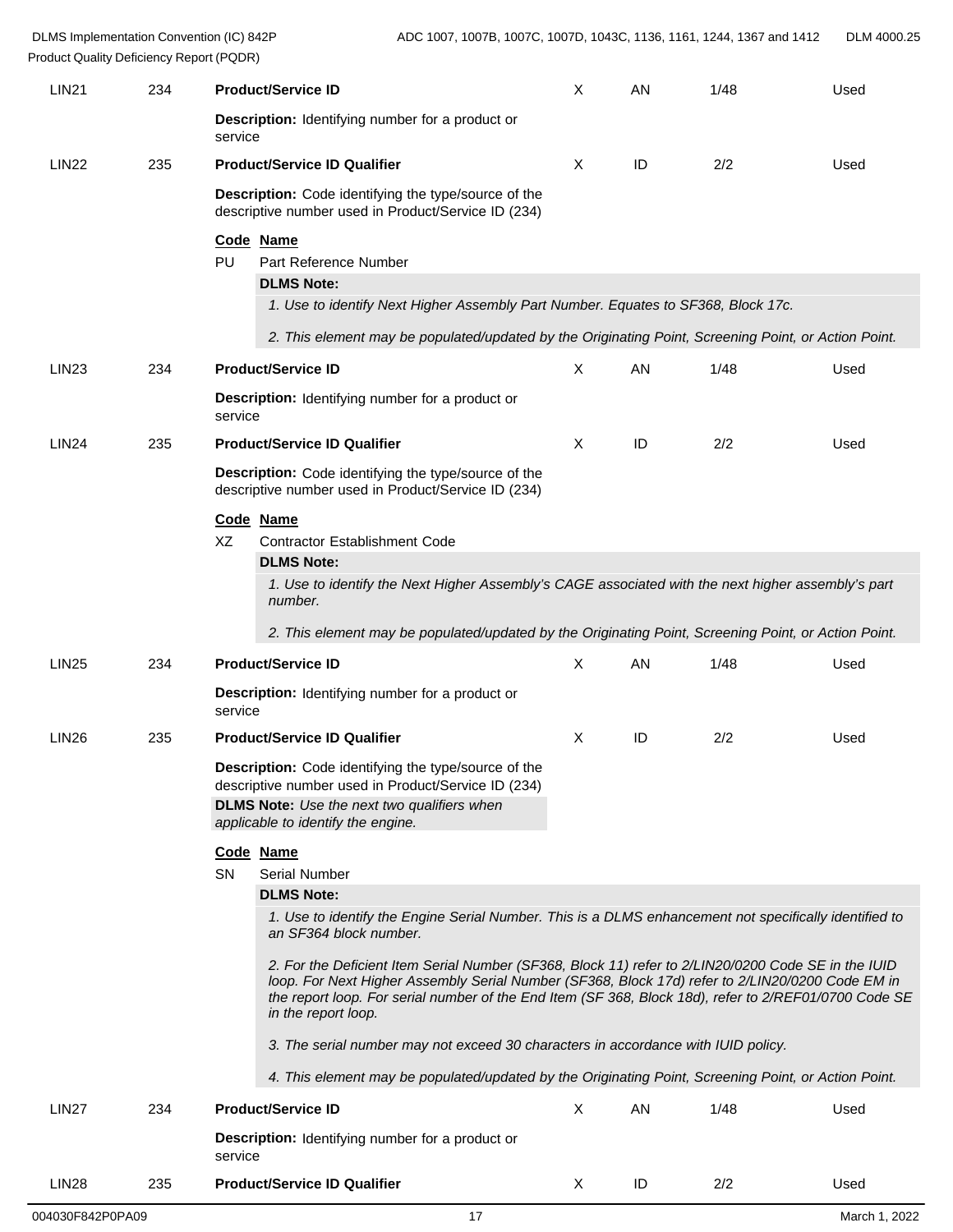| <u>Ref</u>        | $\underline{\mathsf{Id}}$ | <b>Element Name</b>                                                                                                                                      | <b>Req</b> | Type | Min/Max | Usage |
|-------------------|---------------------------|----------------------------------------------------------------------------------------------------------------------------------------------------------|------------|------|---------|-------|
|                   |                           | Description: Code identifying the type/source of the<br>descriptive number used in Product/Service ID (234)                                              |            |      |         |       |
|                   |                           | Code Name<br>Model Number<br>MN<br><b>DLMS Note:</b><br>1. Use to identify the Engine Model Number.                                                      |            |      |         |       |
|                   |                           | 2. This element may be populated/updated by the Originating Point, Screening Point, or Action Point.                                                     |            |      |         |       |
| <b>LIN29</b>      | 234                       | <b>Product/Service ID</b>                                                                                                                                | X          | AN   | 1/48    | Used  |
|                   |                           | <b>Description:</b> Identifying number for a product or<br>service                                                                                       |            |      |         |       |
| LIN <sub>30</sub> | 235                       | <b>Product/Service ID Qualifier</b>                                                                                                                      | X          | ID   | 2/2     | Used  |
|                   |                           | <b>Description:</b> Code identifying the type/source of the<br>descriptive number used in Product/Service ID (234)<br>All valid standard codes are used. |            |      |         |       |
| <b>LIN31</b>      | 234                       | <b>Product/Service ID</b>                                                                                                                                | X          | AN   | 1/48    | Used  |
|                   |                           | Description: Identifying number for a product or<br>service                                                                                              |            |      |         |       |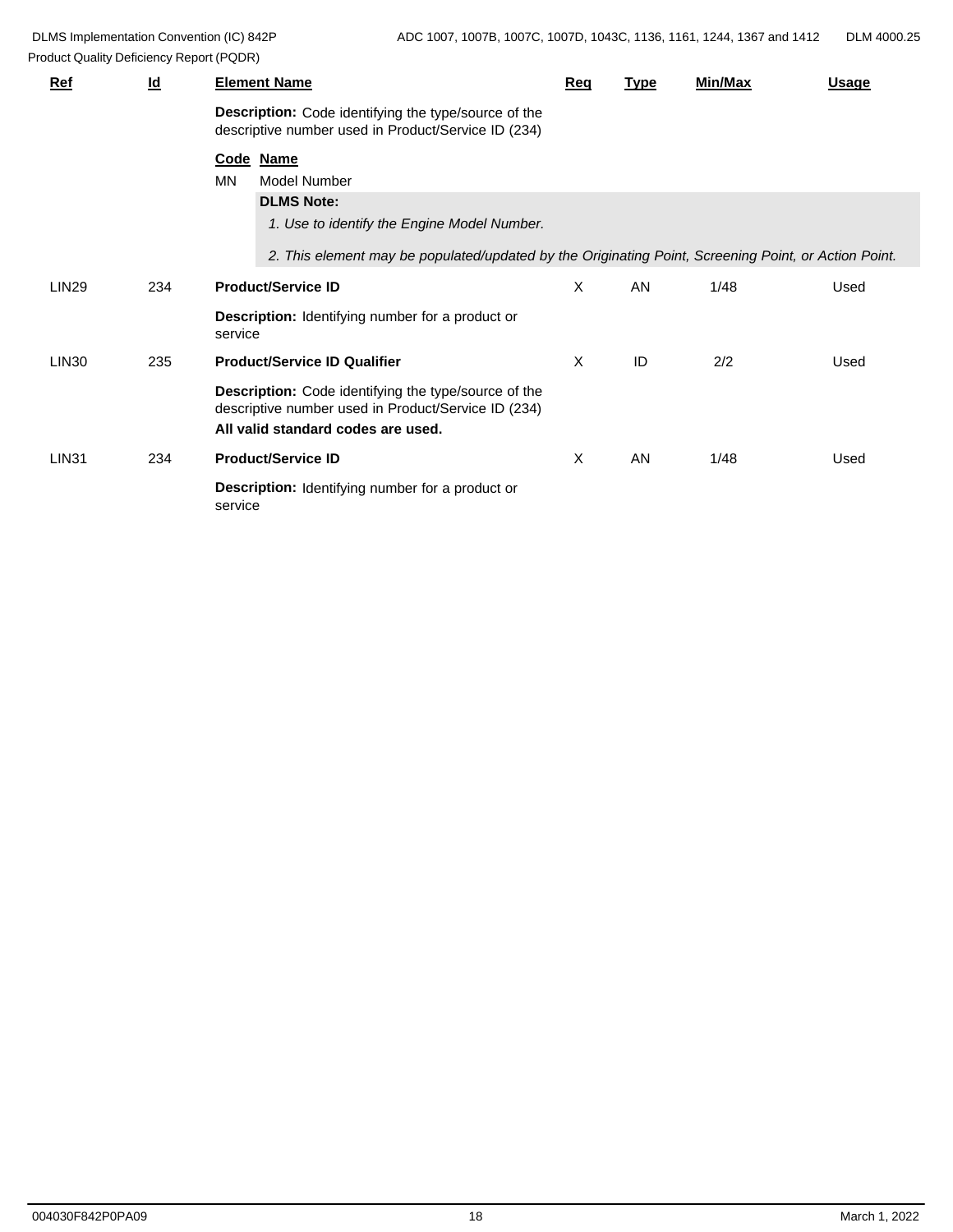# **DTM** Date/Time Reference

| <b>Pos: 0600</b> | Max: >11                 |
|------------------|--------------------------|
|                  | <b>Detail - Optional</b> |
| Loop: HL         | Elements: 2              |

**User Option (Usage):** Used

**Purpose:** To specify pertinent dates and times

# **Syntax Rules:**

- 1. R020305 At least one of DTM02, DTM03 or DTM05 is required.
- 2. C0403 If DTM04 is present, then DTM03 is required.
- 3. P0506 If either DTM05 or DTM06 is present, then the other is required.

## **DLMS Note:**

*Use multiple repetitions as needed to identify dates associated with the complaint.* 

| <b>Ref</b> | <u>ld</u> |     | <b>Element Name</b>                                                                                                                                                                       | Req | <b>Type</b> | Min/Max | <b>Usage</b> |
|------------|-----------|-----|-------------------------------------------------------------------------------------------------------------------------------------------------------------------------------------------|-----|-------------|---------|--------------|
| DTM01      | 374       |     | <b>Date/Time Qualifier</b>                                                                                                                                                                | M   | ID          | 3/3     | Must use     |
|            |           |     | Description: Code specifying type of date or time,<br>or both date and time                                                                                                               |     |             |         |              |
|            |           |     | <b>DLMS Note:</b> The following codes are authorized.                                                                                                                                     |     |             |         |              |
|            |           |     | Code Name                                                                                                                                                                                 |     |             |         |              |
|            |           | 002 | <b>Delivery Requested</b>                                                                                                                                                                 |     |             |         |              |
|            |           |     | <b>DLMS Note:</b>                                                                                                                                                                         |     |             |         |              |
|            |           |     | 1. Use to identify the Exhibit Requested Date. This is the date the exhibit was requested by the Action<br>or Support Point.                                                              |     |             |         |              |
|            |           |     | 2. This element may be populated/updated by the Screening Point, Action Point, or Support Point.                                                                                          |     |             |         |              |
|            |           | 009 | Process                                                                                                                                                                                   |     |             |         |              |
|            |           |     | <b>DLMS Note:</b>                                                                                                                                                                         |     |             |         |              |
|            |           |     | 1. Use to identify the Screening to Action Date (also known as Screening Point Release Date). This is<br>the date the Screening Point released the deficiency report to the Action Point. |     |             |         |              |
|            |           |     | 2. This element may only be populated/updated by the Screening Point.                                                                                                                     |     |             |         |              |
|            |           | 011 | Shipped                                                                                                                                                                                   |     |             |         |              |
|            |           |     | <b>DLMS Note:</b>                                                                                                                                                                         |     |             |         |              |
|            |           |     | 1. Use to identify the Exhibit Shipped Date.                                                                                                                                              |     |             |         |              |
|            |           |     | 2. This element may be populated/updated by any role.                                                                                                                                     |     |             |         |              |
|            |           | 050 | Received                                                                                                                                                                                  |     |             |         |              |
|            |           |     | <b>DLMS Note:</b>                                                                                                                                                                         |     |             |         |              |
|            |           |     | 1. Use to identify the Exhibit Received Date. This is the date exhibit was received by the Action or<br>Support Point activity.                                                           |     |             |         |              |
|            |           |     | 2. This element may be populated/updated by the Support Point or Action Point.                                                                                                            |     |             |         |              |
|            |           | 094 | Manufacture                                                                                                                                                                               |     |             |         |              |
|            |           |     | <b>DLMS Note:</b>                                                                                                                                                                         |     |             |         |              |
|            |           |     | 1. Use to identify the Date of Manufacture.                                                                                                                                               |     |             |         |              |
|            |           |     | 2. This element may be populated/updated by all processing points.                                                                                                                        |     |             |         |              |
|            |           | 145 | <b>Opening Date</b>                                                                                                                                                                       |     |             |         |              |
|            |           |     | <b>DLMS Note:</b>                                                                                                                                                                         |     |             |         |              |
|            |           |     | 1. Used to identify the date the PQDR was reopened. May only be used when BNR02 conveys qualifier<br>code RO.                                                                             |     |             |         |              |
|            |           |     | 2. This element may only be populated/updated by the Screening Point.                                                                                                                     |     |             |         |              |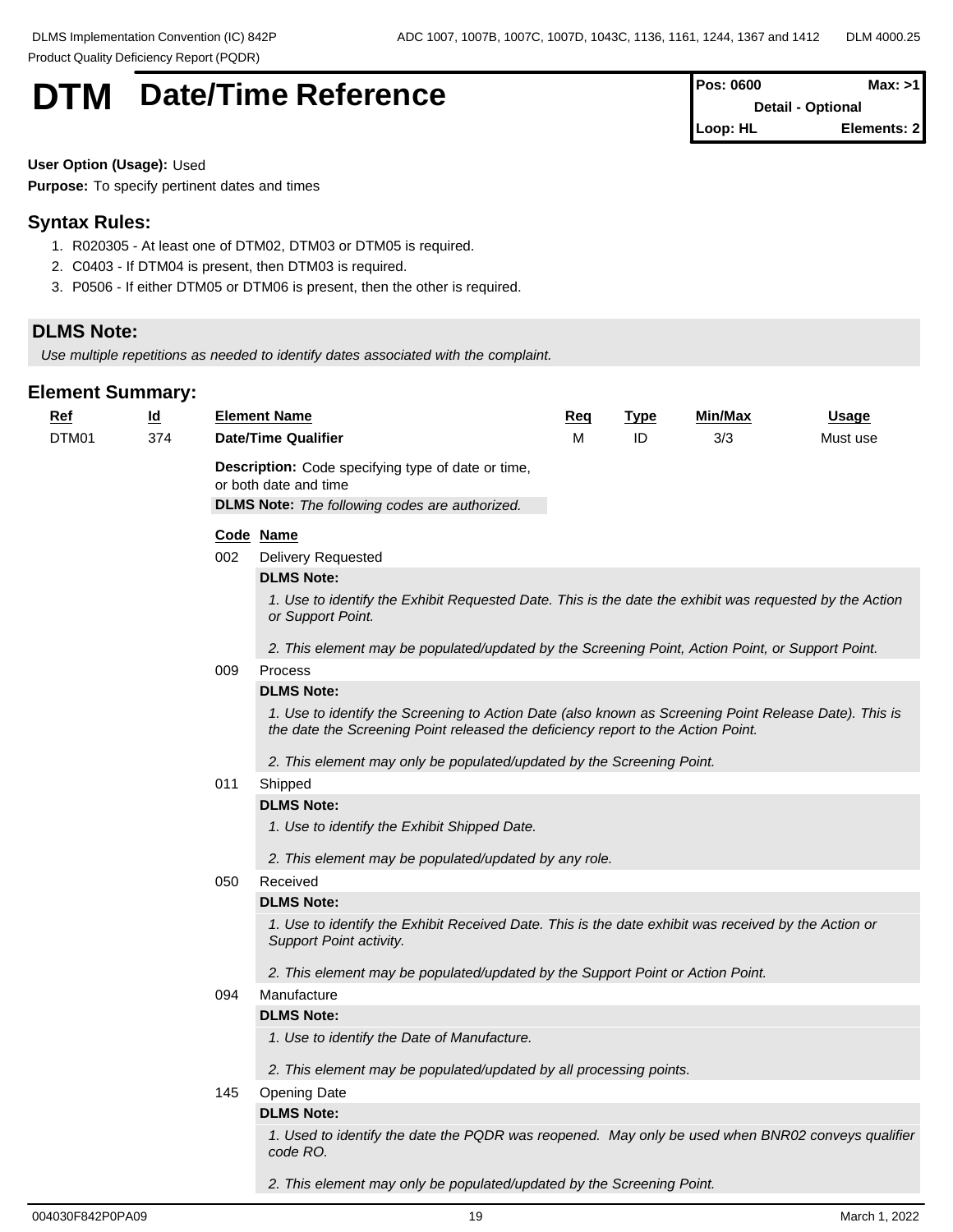#### 146 Closing Date

#### **DLMS Note:**

*1. Use to identify the date the PQDR was closed. This is the date the PQDR is closed by the Screening Point.*

*2. This element may only be populated/updated by the Screening Point.*

#### 177 Cancellation

## **DLMS Note:**

*1. Use to identify the date of the customer's request to cancel a previously submitted PQDR.*

- *2. This element may only be populated/updated by the Screening Point.*
- *3. May only be used when BNR02 conveys qualifier code 01.*

#### 188 Credit Advice

## **DLMS Note:**

*1. Use to identify the date credit was issued, Credit Date.*

*2. Use in the Document Number Loop (HL01=W).*

*3. If multiple document numbers are applicable, identify the credit date applicable to the document number included in the Report Loop (HL01=RP) and use a separate Document Number Loop (HL01=W) for each additional document number and credit date combination.*

*4. When providing a credit date, also provide the credit value (AMT01=PD) (and the DLA Credit Memo Number, when applicable) in the same loop.*

*5. This element may only be populated/updated by the Action Point.*

#### 212 Returned to Customer

### **DLMS Note:**

*Use to identify the Exhibit Return Date. This is the date the exhibit was returned to the activity as stipulated in the disposition instructions.*

#### 214 Date of Repair/Service

#### **DLMS Note:**

*1. Use to identify the date the nonconforming item was repaired or overhauled.*

*2. This element may be populated/updated by all processing points.*

#### 368 Submittal

#### **DLMS Note:**

*1. Use to identify the Action to Support Date. This is the date the Action Point released PQDR to the Support Point.*

*2. This element may only be populated/updated by the Action Point.*

440 Release of Information

#### **DLMS Note:**

*1. Use to identify Action to Screening Date. This is the date the Action Point released the PQDR to the Screening Point.*

*2. This element may only be populated/updated by the Action Point.*

#### 508 Extended

### **DLMS Note:**

*1. Use to identify the Exhibit Extended Hold Date. This is the date the exhibit is to be kept in holding status if beyond 90 days.*

*2. This element may be populated/updated by the Action Point or the Screening Point.*

#### 512 Warranty Expiration

### **DLMS Note:**

*1. Use to identify the Warranty Expiration Date.*

*2. Use in the Report Loop (HL01=RP) or in the applicable IUID Loop (HL01=I) if providing different*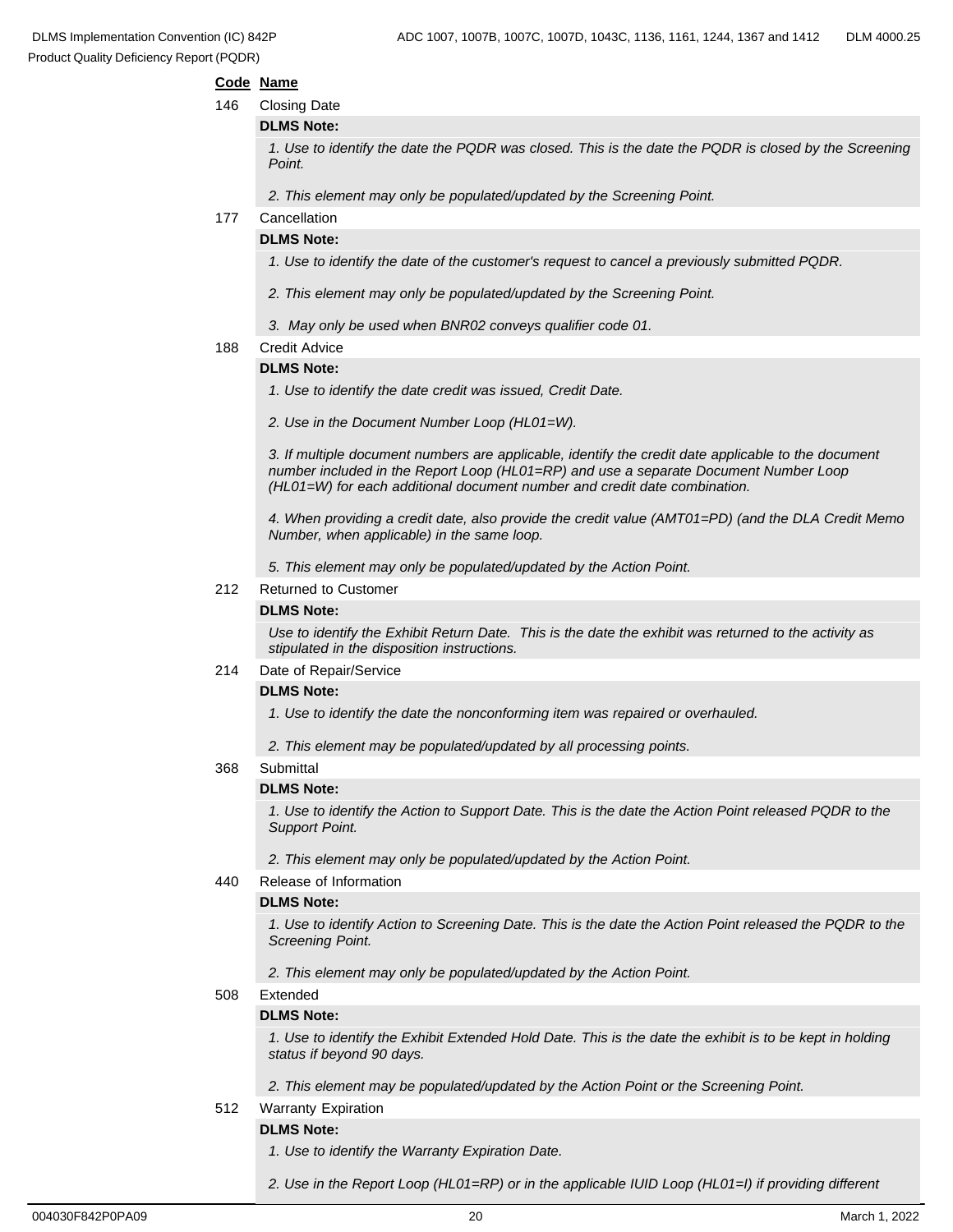*warranty expiration dates for uniquely identified items.*

*3. This element may be populated/updated by all processing points.*

## 514 Transferred

## **DLMS Note:**

*1. Use to identify the Support to Action Date (also known as the Support Point Release Date). This is the date the PQDR was returned to the Action Point by the Support Point.*

*2. This element may only be populated/updated by the Support Point.*

#### 516 Discovered

#### **DLMS Note:**

*1. Use to identify the Date Deficiency was Discovered. This is the date when the deficiency occurred or was discovered by the originator. Equates to SF368, Block4.*

*2. This element may only be populated/updated by the Originating Point.*

#### 636 Date of Last Update

#### **DLMS Note:**

*Use to identify Last Update Date. This is the last date the PQDR was updated to PQDRII.*

#### 649 Document Due

## **DLMS Note:**

*1. Use to identify the Support Point Due Date.*

*2. Only Support Point may assign the date update information is due back to the Action Point and be populated/updated by the Support Point.*

## 868 Last Follow-up

## **DLMS Note:**

*Use to identify the Exhibit Follow-up Date. This is the date an exhibit follow-up was forwarded to the exhibit holding activity.*

#### 909 Contestability

### **DLMS Note:**

*1. Use to identify the Action Point Rebuttal/Controvert Date. This is the date the Action Point rebutted the final reply from Support Point.*

*2. This element may only be populated/updated by the Action Point.*

#### 922 Original Receipt

## **DLMS Note:**

*1. Use to identify the date the nonconforming item was received by the Originator.*

*2. This element may be populated/updated by the Originating Point or the Screening Point.*

#### 947 Preparation

#### **DLMS Note:**

*1. Use to identify the date the PQDR was completed by the originator and submitted to the Screening Point (also known as Submitted Date, Preparation Date, Originator Release Date, Screening Point receipt date). This is the date the SF368 was filled out (completed). Equates to former Block 1c, Date Submitted, on the old version of the SF368.*

*2. This element may only be populated/updated by the Originating Point.*

#### AAG Due Date

#### **DLMS Note:**

*1. Use to identify the Action Point Due Date.*

*2. Only Action Point may assign this date based on category that a response is due back to Screening Point.*

*3. This element may be populated/updated by the Action Point or Screening Point*

ABY Product Held Until

#### **DLMS Note:**

*1. Use to identify the Exhibit Hold Date. This is the date an item will be held until before disposition.*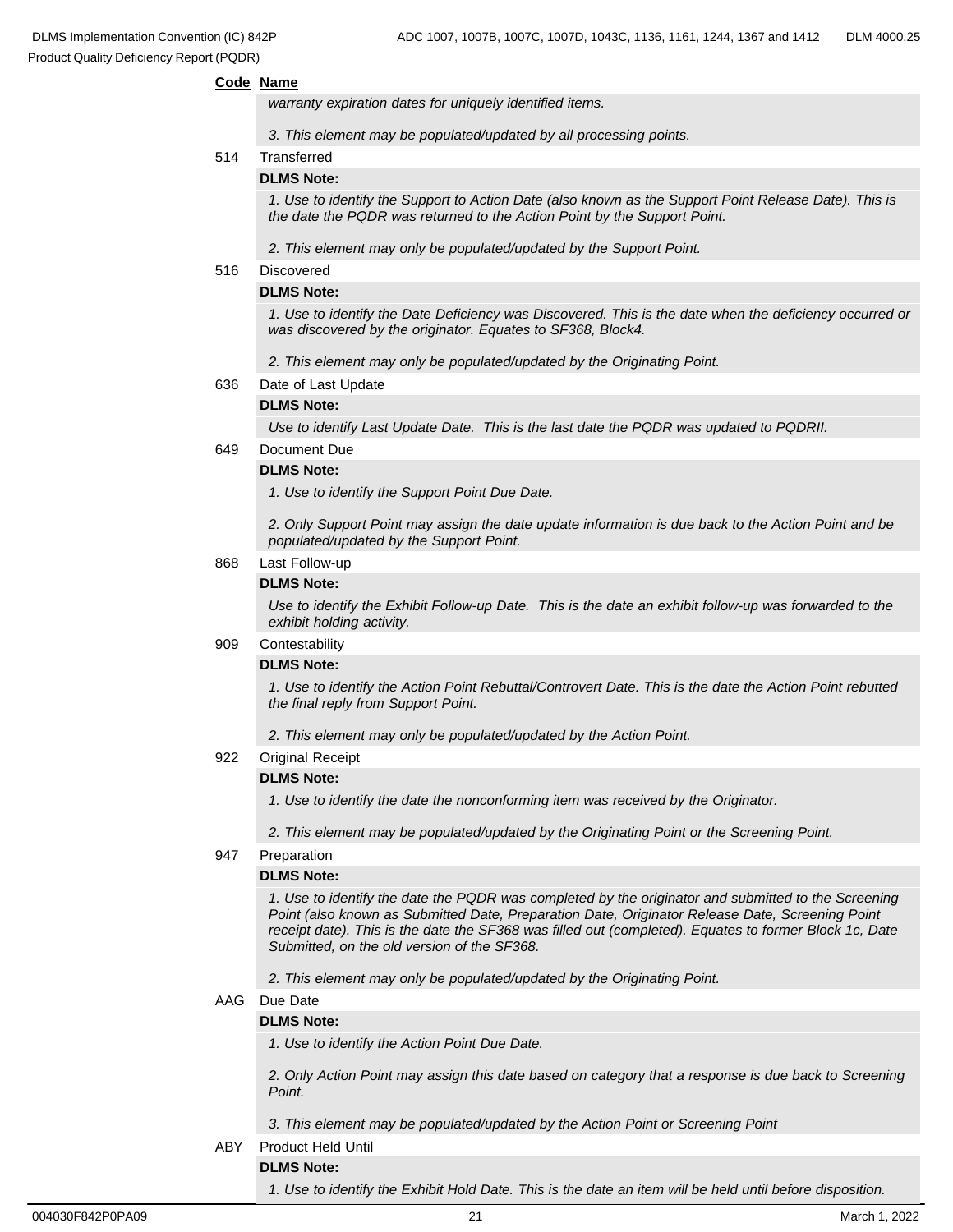| 2. This element may only be populated/updated by the Originating Point.<br>Acknowledgment<br>ACK<br><b>DLMS Note:</b>                     |
|-------------------------------------------------------------------------------------------------------------------------------------------|
|                                                                                                                                           |
|                                                                                                                                           |
|                                                                                                                                           |
| 1. Use to identify the Acknowledged Date by the sender.                                                                                   |
| 2. This element may be used and/or updated by the Screening Point, Action Point, and/or the Support<br>Point.                             |
| <b>ACZ</b><br><b>Controvert Date</b>                                                                                                      |
| <b>DLMS Note:</b>                                                                                                                         |
| 1. Use to identify the Screening Point Rebuttal Date. This is the date the Screening Point rebutted the<br>final reply from Action Point. |
| 2. This element may only be populated/updated by the Screening Point.                                                                     |
| <b>DIS</b><br>Disposition                                                                                                                 |
| <b>DLMS Note:</b>                                                                                                                         |
| 1. Use to identify the Exhibit Final Disposition Instruction Date.                                                                        |
| 2. This element may be populated/updated by the Action Point or Screening Point.                                                          |
| DTM02<br>X<br>8/8<br>373<br><b>Date</b><br>DT<br>Must use                                                                                 |
| Description: Date expressed as CCYYMMDD<br>where CC represents the first two digits of the<br>calendar year                               |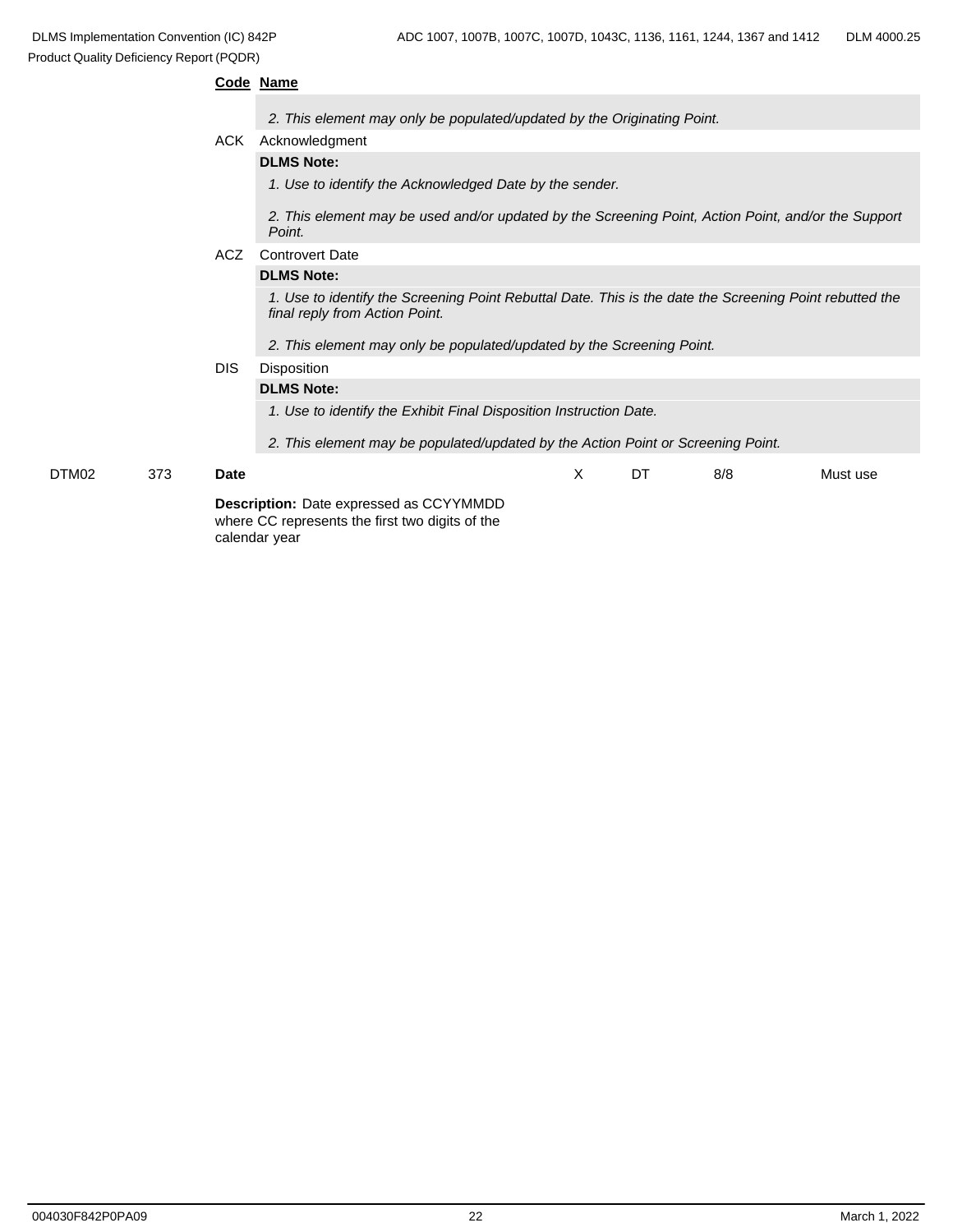# **REF** Reference Identification

| <b>IPos: 0700</b>         | Max: >1                  |
|---------------------------|--------------------------|
|                           | <b>Detail - Optional</b> |
| $\blacksquare$ Loop: $HL$ | Elements: 4              |

**User Option (Usage):** Used

**Purpose:** To specify identifying information

# **Syntax Rules:**

1. R0203 - At least one of REF02 or REF03 is required.

# **Semantics:**

1. REF04 contains data relating to the value cited in REF02.

# **DLMS Note:**

*Must use to identify the PQDR Report Control Number (RCN). Use multiple repetitions as needed to identify additional reference numbers associated with a PQDR.*

# **Element Summary:**

| <b>Ref</b> | $\underline{\mathsf{Id}}$ |                                                                                           | <b>Element Name</b>                                                                                                                                                                                                                                                                                    | Req | <b>Type</b> | <b>Min/Max</b> | <b>Usage</b> |
|------------|---------------------------|-------------------------------------------------------------------------------------------|--------------------------------------------------------------------------------------------------------------------------------------------------------------------------------------------------------------------------------------------------------------------------------------------------------|-----|-------------|----------------|--------------|
| REF01      | 128                       |                                                                                           | <b>Reference Identification Qualifier</b>                                                                                                                                                                                                                                                              | M   | ID          | 2/3            | Must use     |
|            |                           |                                                                                           | <b>Description:</b> Code qualifying the Reference<br><b>Identification</b>                                                                                                                                                                                                                             |     |             |                |              |
|            |                           |                                                                                           | <b>DLMS Note:</b> The following codes are authorized.                                                                                                                                                                                                                                                  |     |             |                |              |
|            |                           |                                                                                           | Code Name                                                                                                                                                                                                                                                                                              |     |             |                |              |
|            |                           | 0D                                                                                        | <b>Subject Property Verification Source</b>                                                                                                                                                                                                                                                            |     |             |                |              |
|            |                           |                                                                                           | <b>DLMS Note:</b>                                                                                                                                                                                                                                                                                      |     |             |                |              |
|            |                           |                                                                                           | Must use to identify the Property Type Code to distinguish Government-furnished property (GFP) from<br>non-GFP. Cite the applicable code in REF02:<br>$Y - GFP$<br>R - GFP returned by the contractor to DoD inventory.<br>$N - Not GFP$<br>$U - Unknown$                                              |     |             |                |              |
|            |                           | 17                                                                                        | <b>Client Reporting Category</b>                                                                                                                                                                                                                                                                       |     |             |                |              |
|            |                           | <b>DLMS Note:</b>                                                                         |                                                                                                                                                                                                                                                                                                        |     |             |                |              |
|            |                           | 1. Use to identify deficiencies as either Category I or II IAW the PQDR Joint Regulation. |                                                                                                                                                                                                                                                                                                        |     |             |                |              |
|            |                           |                                                                                           | 2. DLA Audits are identified as CAT III (DLA only).                                                                                                                                                                                                                                                    |     |             |                |              |
|            |                           | 3. Enter value as I, II, or III as applicable.                                            |                                                                                                                                                                                                                                                                                                        |     |             |                |              |
|            |                           |                                                                                           | 4. This element may be populated/updated by the Originating Point, the Screening Point, or Action<br>Point.                                                                                                                                                                                            |     |             |                |              |
|            |                           | 21                                                                                        | <b>Tracking Number</b>                                                                                                                                                                                                                                                                                 |     |             |                |              |
|            |                           |                                                                                           | <b>DLMS Note:</b>                                                                                                                                                                                                                                                                                      |     |             |                |              |
|            |                           |                                                                                           | Use to identify the Exhibit Tracking Number. This is the commercial carrier's number provided to the<br>shipping activity to track the exhibit.                                                                                                                                                        |     |             |                |              |
|            |                           | 3H                                                                                        | Case Number                                                                                                                                                                                                                                                                                            |     |             |                |              |
|            |                           |                                                                                           | <b>DLMS Note:</b>                                                                                                                                                                                                                                                                                      |     |             |                |              |
|            |                           |                                                                                           | 1. Use to identify the Action Points control number. This will be the sending system assigned number.<br>i.e. DLA Case Control Number, Action Point Control Number, etc. Submitting activity's control number,<br>if different than RCN. Identify the system that created the control number in REF03. |     |             |                |              |
|            |                           |                                                                                           | 2. This element may only be populated/updated by the Action Point.                                                                                                                                                                                                                                     |     |             |                |              |
|            |                           | 44                                                                                        | End Use Number                                                                                                                                                                                                                                                                                         |     |             |                |              |
|            |                           |                                                                                           | <b>DLMS Note:</b>                                                                                                                                                                                                                                                                                      |     |             |                |              |
|            |                           |                                                                                           | 1. Use to identify the End Item Type/Model/Series. This is the major weapons system with which the                                                                                                                                                                                                     |     |             |                |              |

*end item is associated. Equates to SF 368, Block 18c.*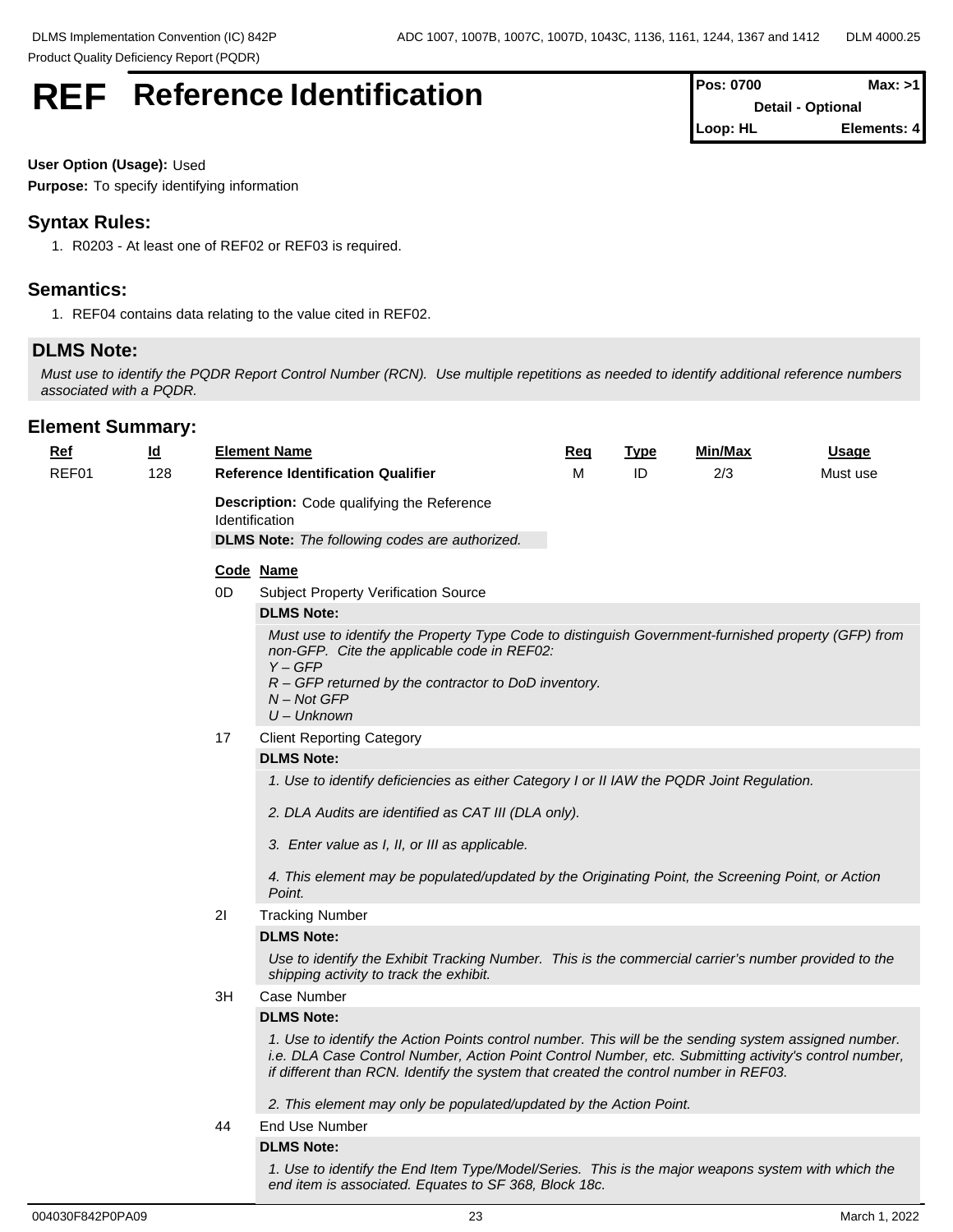*2. This element may be populated/updated by the Originating Point, the Screening Point, or Action Point.*

86 Operation Number

# **DLMS Note:**

*Reserved for future use to identify the Navy Key Operation with an associated Job Order Number.*

BY Repair Category Number

## **DLMS Note:**

*1. Use to identify the nonconforming materiel as Item New or Repaired/Overhauled Code.*

*2. Enter 'N' for new, 'R' for Repaired, 'O' for Overhauled, or 'U' = Unknown.*

*3. This element may only be populated/updated by the Originating Point, Screening Point, and Action Point.*

#### BZ Complaint Code

#### **DLMS Note:**

*1. Use to identify the PQDR originators Defect Code (also known as the Defect Attribute Code or Malfunction Code). This is the three character code describing the defect reported by the originator.*

*2. This element may be populated/updated by the Originating Point or the Screening Point.*

C9 Previous Credit/Debit Adjustment Number

## **DLMS Note:**

*1. Use to identify the DLA Credit Memo Number. This is reference number provided to track credit.*

*2. If multiple document numbers are applicable, identify the credit memo number applicable to the document number included in the Report Loop (HL01=RP) and use a separate Document Number Loop (HL01=W) for each additional document number and credit memo number combination*

*3. When providing a credit memo number, also provide the credit date (DTM01=188) and credit value (AMT01=PD) in the same loop.*

*4. This element may only be populated/updated by the Action Point.*

F8 Original Reference Number

#### **DLMS Note:**

*1. Use to identify Screening Point Control Number in REF02 . Identify the system that created the control number in REF03.*

- *2. Field size = 14.*
- *3. Definition: Control number assigned by the Screening Point if different from the RCN.*
- *4. This element may only be populated/updated by the Screening Point.*

#### H6 Quality Clause

#### **DLMS Note:**

- *1. Use to identify the Government Source Inspection Code. Y = Yes, N = No*
- *2. PQDRII Definition: Code used to indicate whether GSI is required.*

*3. This element may only be populated/updated by the Originating Point, Screening Point, and Action Point.*

#### IQ End Item

#### **DLMS Note:**

*1. Use to identify the End Item NSN in RE02. Equates to SF 368, Block 18a.*

*2. Use to identify the End Item Nomenclature in REF03.*

*3. This element may only be populated/updated by the Originating Point, Screening Point, and Action Point.*

K4 Criticality Designator **DLMS Note:**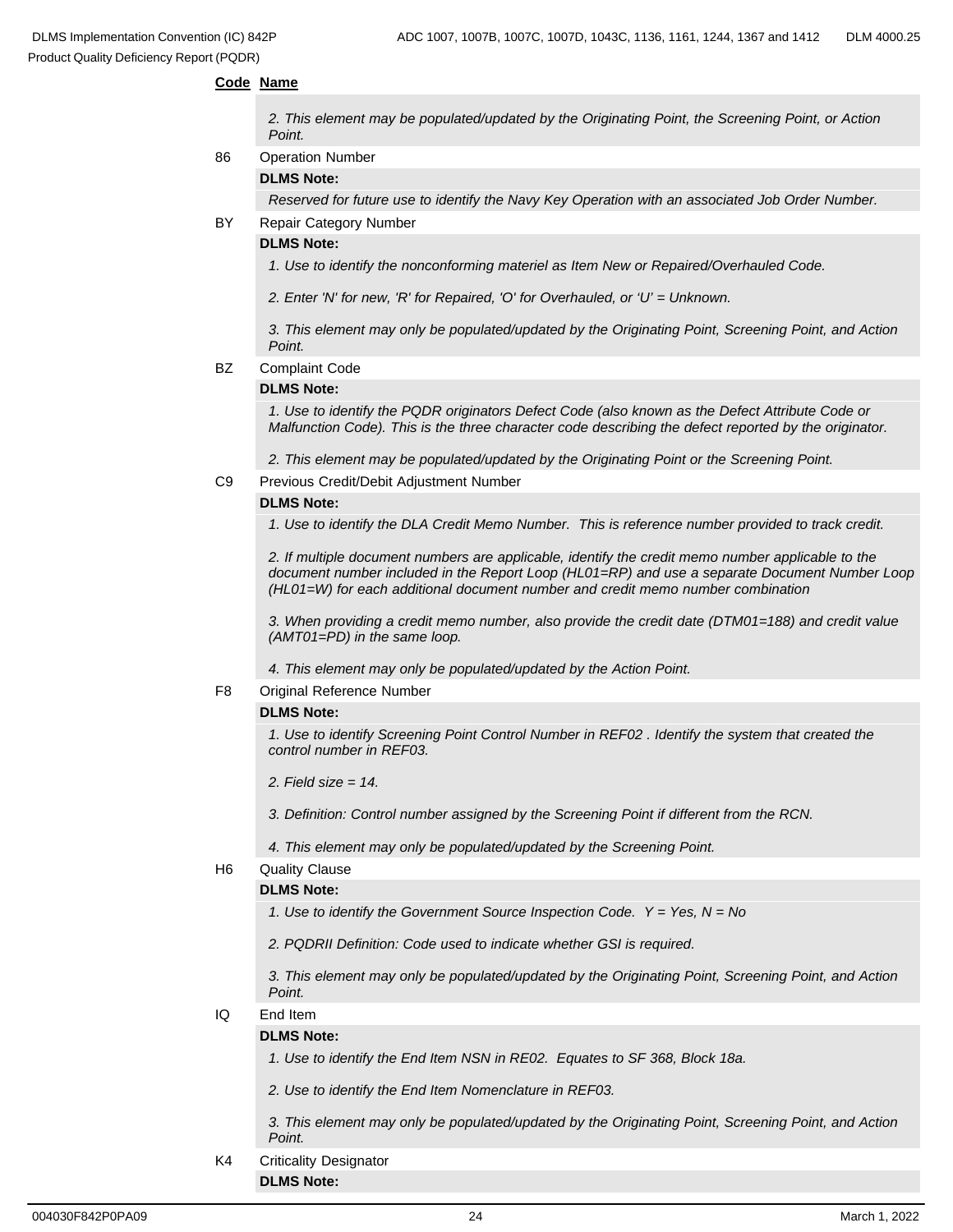*1. Used to identify the item as a Critical Safety Item (CSI) or Critical Application Item (CAI). Use Cataloging Data and Transaction Standards, Volume 10, Multiple Applications References / Instructions / Tables and Grids, Table 181'Y' to determine if the materiel is CSI/CAI.* 

*2. Definition: Indicates whether or not the item is used in a critical application (end use).*

*3. This element may only be populated/updated by the Originating Point, Screening Point, and Action Point.*

K6 Purchase Description

#### **DLMS Note:**

*1. Use to identify whether the Item Under Warranty is still in effect Warranty indicator may be Y = Yes, N = No, and U = Unknown.*

*2. PQDRII Definition: Indicates whether the item is or is not under warranty, if known.*

*3. This element may be populated/updated by all processing points.*

KC Exhibit Distribution List

#### **DLMS Note:**

*1. Cite the applicable PQDR Exhibit Distribution Status Code. This code indicates status/control of exhibit during the transportation process. Use only codes: 1-In transit (user still owner, but not in control) 2-In staging, awaiting onward transportation 3-Received by consignee*

*2. Refer to ADC 1007C.*

KK Delivery Reference

### **DLMS Note:**

*1. Cite the applicable PQDR Exhibit Delivery Requirement Code to identify the status of exhibit materiel from the Action or Support Point of view. Cite the applicable code in REF02.* 

*2. Refer to ADC 1007C.*

*3. This element may only be populated/updated by the Action Point or Support Point.*

## KU Office Symbol

#### **DLMS Note:**

*1. Use to identify the Action Office code.*

- *2. This element may only be populated/updated by the Action Point*
- NN Nonconformance Report Number

#### **DLMS Note:**

*1. Use to identify Parent/Previous Record Control Number (RCN). This is a previously reported PQDR RCN for same type deficiency. Identify the system that created the control number in REF03.*

- *2. Field size = 12.*
- *3. This element may only be populated/updated by the Action Point or the Screening Point.*

### PM Part Number

### **DLMS Note:**

*1. Use to identify the End Item Part Number.*

*2. This element may only be populated/updated by the Originating Point, Screening Point, or the Action Point.*

PO Purchase Order Number

#### **DLMS Note:**

*1. Use to indicate the Purchase Order Number associated with deficient materiel.*

- *2. PQDRII field size = 20.*
- *3. This element may only be populated/updated by all processing points.*
- QE Replacement Customer Reference Number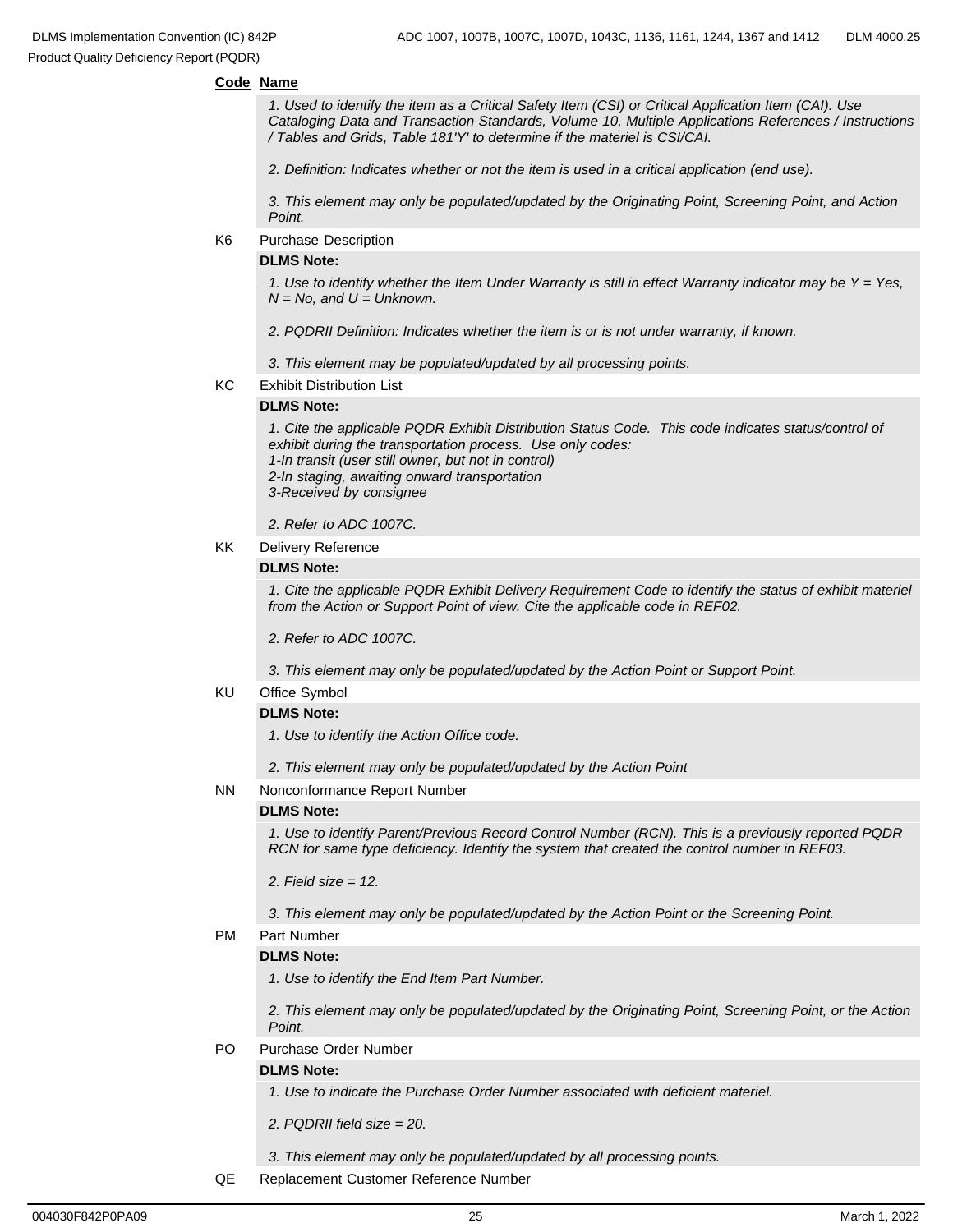## **DLMS Note:**

*1. Use in responses, as needed to identify the document number under which replacement materiel will be*

*provided to the organization reporting the deficiency, or the document number provided from an ICP that authorizes the return of deficient materiel or exhibit.*

*2. This element may only be populated/updated by the Action Point.*

QR Quality Report Number

#### **DLMS Note:**

*1. Must use to identify the PQDR Report Control Number (RCN). It is comprised of the six-position originating activity DoDAAC, a two-digit calendar year, and a unique four-position serial number. Field length is 12, alpha numeric only.*

*2. This element may only be entered by the Originating Point, and updated by the Screening Point.*

```
SE Serial Number
```
#### **DLMS Note:**

*1. Use to identify End Item Serial Number. Equates to SF 368, Block 18d.*

*2. For the serial number(s) applicable to the nonconforming materiel (SF 368 Block 11 Deficient Item Serial Number), refer to 2/LIN20/0200 Code SE in the IUID Loop (HL01=I). For Next Higher Assembly Serial Number (SF368, Block 17d) refer to 2/LIN20/0200 Code EM in the report loop. For Engine Serial Number, refer to 2/LIN26/0200 Code SN in the report loop.*

 *3. The serial number may not exceed 30 characters in accordance with IUID policy.*

#### TG Transportation Control Number (TCN)

#### **DLMS Note:**

*1. Use to indicate the Transportation Control number.*

*2. Field size = 17.*

*3. This field may only be populated/updated by the Originating Point, Screening Point or Action Point.*

TN Transaction Reference Number

### **DLMS Note:**

*1. Use to indicate the original document numbers under which the defective materiel was purchased, requisitioned, shipped, or reworked. When the original document numbers are unavailable, a reconstructed document number may be used.*

*2. If multiple document numbers are applicable, identify the first in the Report Loop (HL01=RP) and use a separate Document Number Loop (HL01=W) for each additional document number.*

*3. This element may only be populated/updated by the Originating Point, Screening Point.*

U3 Unique Supplier Identification Number (USIN)

#### **DLMS Note:**

*1. Use to identify the End Item Unique Item Identifier (UII) . For the UII(s) applicable to the nonconforming materiel uses the IUID Loop (HL01=I).*

- *2. The approved code/name is "UII Department of Defense Unique Item Identifier.*
- *3. The UII may not exceed 50 characters in accordance with IUID Policy.*
- *4. This element may only be populated/updated by the Originating Point or Screening Point.*

VW Standard

#### **DLMS Note:**

*1. Use to identify the Standard Reporting Designator (SRD) Code.*

*2. PQDRII Definition: Air Force three-character code related to the end item of the deficient materiel.*

*3. This element may only be populated/updated by the Originating Point, Screening Point or Action Point.*

X3 Defect Code Number

**DLMS Note:**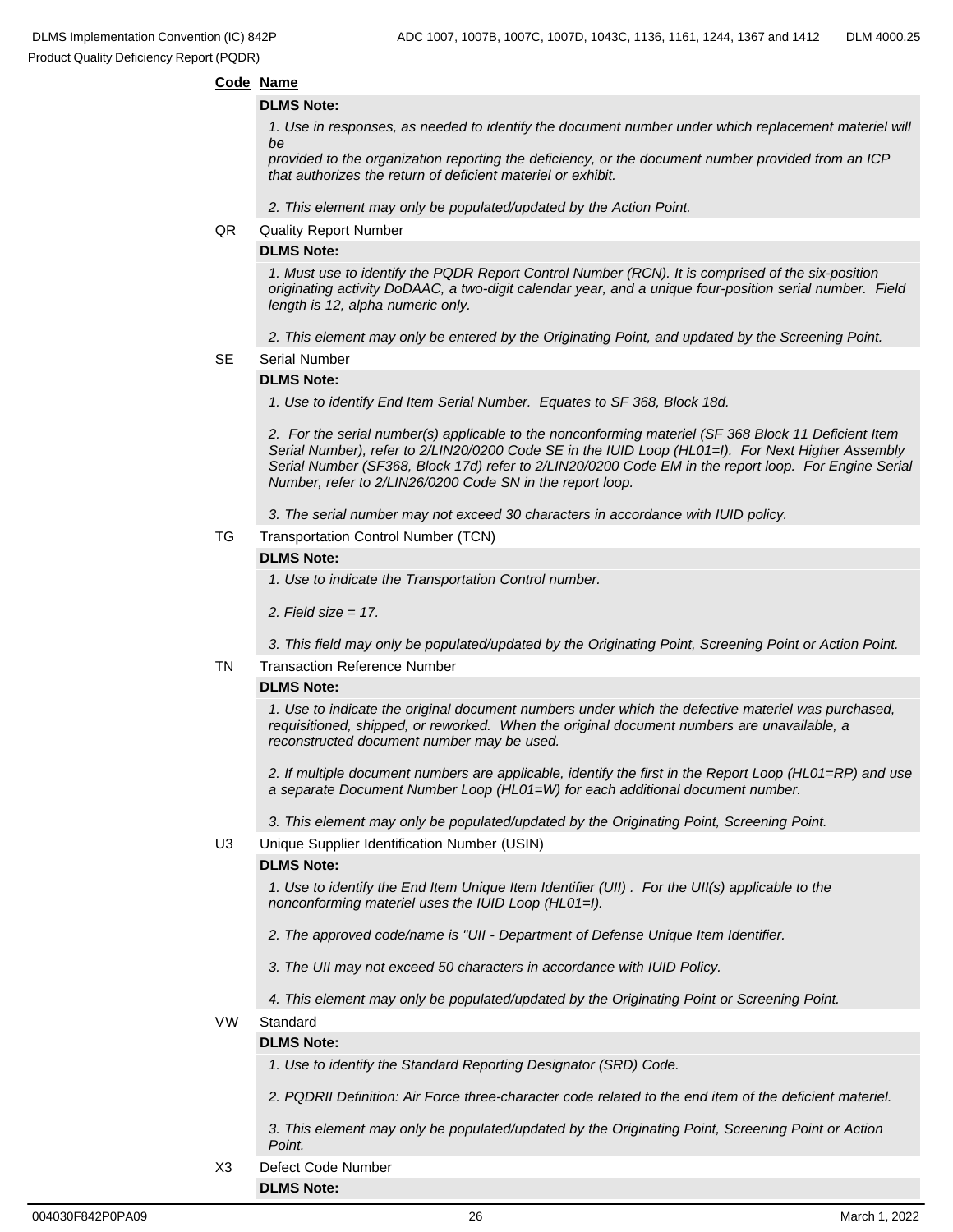*Use to identify the PQDR Summary Code structured as follows: Deficiency Responsibility Code (1st position)*

*AKA Defect Responsibility Code*

*Definition: Indicates the responsible/liable party for the deficiency. See PQDR Joint Regulation for appropriate codes. This field may be populated/updated by the Support Point or the Action Point. The Screening Point may use the code if it is not their intention to forward the PQDR to an Action Point. Once the PQDR is forwarded to the Action Point, the Screening Point will not be able to populate/update Summary Code fields and will communicate with the Action Point through the rebuttal process for any updates/changes.* 

#### *Severity of Defect Code (2nd position)*

*Definition: Level of Severity of the defect. See PQDR Joint Regulation for appropriate codes. This field may be populated/updated by the Support Point or the Action Point. The Screening Point may use the code if it is not their intention to forward the PQDR to an Action Point. Once the PQDR is forwarded to the Action Point, the Screening Point will not be able to populate/update Summary Code fields and will communicate with the Action Point through the rebuttal process for any updates/changes.*

# *Broad Cause of Defect Code (3rd position)*

*AKA Broad Cause Code.*

*Definition: PQDR Joint Regulation code describing the cause of deficiency. See PQDR Joint Regulation for appropriate codes.*

*This field may be populated/updated by the Support Point or the Action Point. The Screening Point may use the code if it is not their intention to forward the PQDR to an Action Point. Once the PQDR is forwarded to the Action Point, the Screening Point will not be able to populate/update Summary Code fields and will communicate with the Action Point through the rebuttal process for any updates/changes.*

 *Detailed Cause Code (4-6th position) Definition: Refer to DLAR 4155.24 or Refer to Reference (g) detailed cause of deficiency.*

#### *Preventive Action Taken Code (7th position)*

*Definition: Code used to indicate the preventive action taken to prevent recurrence. DLAR 4155.24 or Reference (g) for appropriate codes.*

*This field may be populated/updated by the Support Point or the Action Point. The Screening Point may use the code if it is not their intention to forward the PQDR to an Action Point. Once the PQDR is forwarded to the Action Point, the Screening Point will not be able to populate/update Summary Code fields and will communicate with the Action Point through the rebuttal process for any updates/changes.*

## *Corrective Action Taken Code (8th position)*

*AKA Action Taken Code, Corrective Action Code*

*Definition: Corrective action code taken as a result of the investigation. DLAR 4155.24 or Reference (g) for appropriate codes.*

*This field may be populated/updated by the Support Point or the Action Point. The Screening Point may use the code if it is not their intention to forward the PQDR to an Action Point. Once the PQDR is forwarded to the Action Point, the Screening Point will not be able to populate/update Summary Code fields and will communicate with the Action Point through the rebuttal process for any updates/changes.*

## *Final Exhibit Disposition Code (9th position)*

*AKA Action Disposition*

*Definition: Code representing the current disposition of the exhibit. See DLAR 4155.24 or Reference (g) for appropriate codes.*

*This field may be populated/updated by the Support Point or the Action Point. The Screening Point may use the code if it is not their intention to forward the PQDR to an Action Point. Once the PQDR is forwarded to the Action Point, the Screening Point will not be able to populate/update Summary Code fields and will communicate with the Action Point through the rebuttal process for any updates/changes.*

#### *Credit Code (10th position)*

*Definition: A single character alpha code used to describe whether credit or other form of resolution is authorized. Use only codes: F-Repaired by user, P-Vendor Replacement, R-Vendor Repair, S-Source of Supply Replacement, T-Source of Supply Repair, W-Credit Authorized, X-No Credit Authorized. This field may be populated/updated by the Screening Point, Action Point, or the Support Point.*

*Defect Verified Code (11th position)*

*Definition: Code used to indicate whether the defect actually existed as described. Use codes N-Defect not verified, O-Other Than reported, U-Unable to Test, Y-Defect Verified This field may be populated/updated by the Screening Point, Action Point, or the Support Point.*

*Cost Code (12th position)*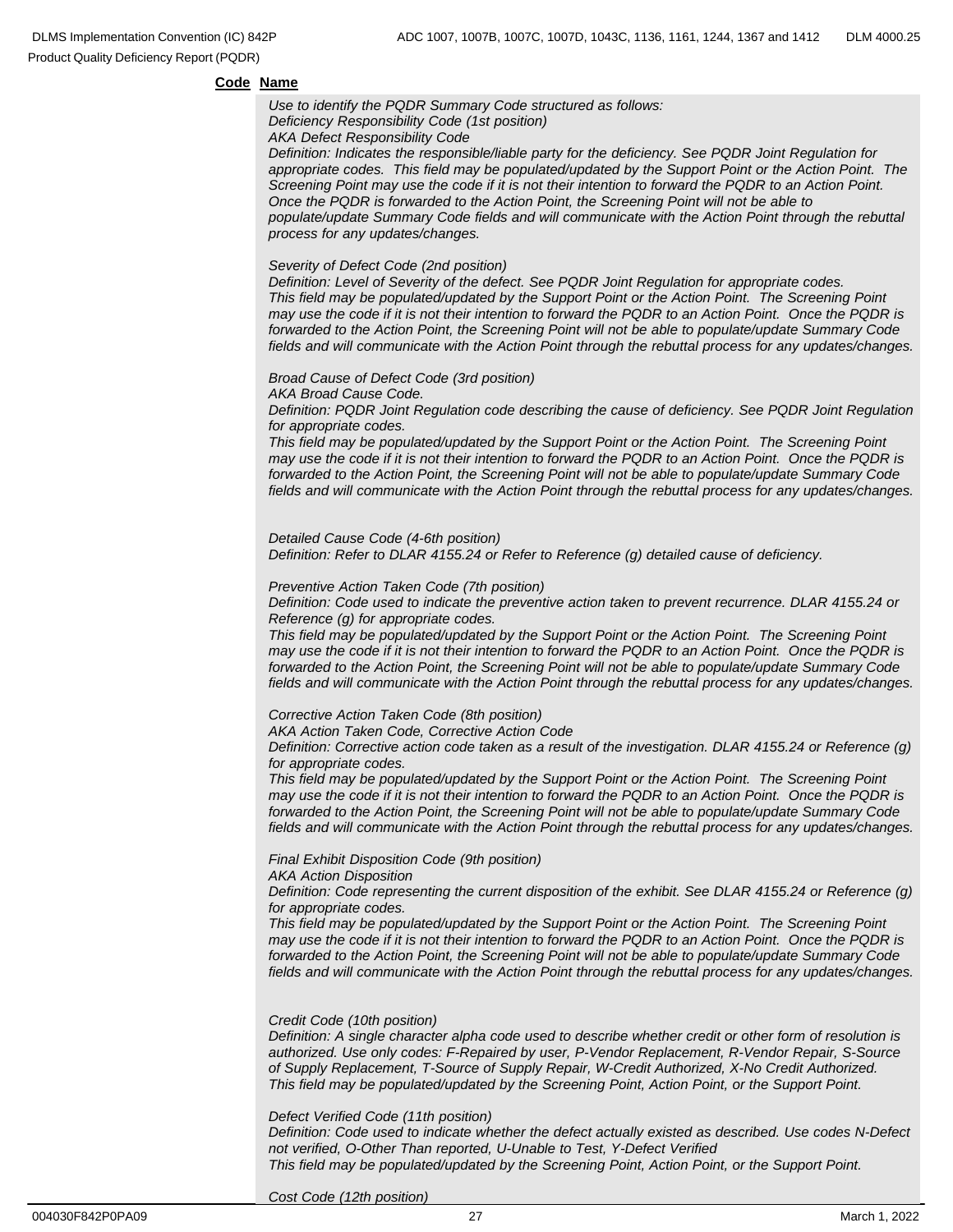|          |      |            | Code Name<br>Definition: AKA DLA Cost Code. Use Codes C-Cost to Gov't (Commercial Supplier), G-Cost to Navy<br>(Government Manufacturer/Supplier), N-No Cost to Gov't (Commercial Supplier), U-undetermined, Z-No<br>Cost to Navy (Government Manufacturer / Supplier)<br>This field may only be populated/updated by the Screening Point or Action Point. |                                                                          |      |      |          |  |  |  |  |  |  |
|----------|------|------------|------------------------------------------------------------------------------------------------------------------------------------------------------------------------------------------------------------------------------------------------------------------------------------------------------------------------------------------------------------|--------------------------------------------------------------------------|------|------|----------|--|--|--|--|--|--|
|          |      |            | Current Disposition (13th position)<br>SF368 Block 19: Use codes H-Holding Exhibit, D-Disposed of/Destroyed, R-Repaired, or O-Other.<br>This field may only be populated and/or updated by the Originating Point.                                                                                                                                          |                                                                          |      |      |          |  |  |  |  |  |  |
|          |      |            | Action Requested (14th position)<br>SF368 Block 21: Use codes C-Credit, R-Repair, E- Replacement, or O-Other<br>This field may only be populated and/or updated by the Originating Point.                                                                                                                                                                  |                                                                          |      |      |          |  |  |  |  |  |  |
|          |      | AAN        | <b>Associated Case Control Number</b>                                                                                                                                                                                                                                                                                                                      |                                                                          |      |      |          |  |  |  |  |  |  |
|          |      |            | <b>DLMS Note:</b>                                                                                                                                                                                                                                                                                                                                          |                                                                          |      |      |          |  |  |  |  |  |  |
|          |      |            | 1. Use to identify the Support Points Investigators Control Number. This is the DCMA/Support Point<br>Control Number. Identify the system that created the control number in REF03.<br>2. Field size $= 25$ .                                                                                                                                              |                                                                          |      |      |          |  |  |  |  |  |  |
|          |      |            |                                                                                                                                                                                                                                                                                                                                                            | 3. This field may only be populated and/or updated by the Support Point. |      |      |          |  |  |  |  |  |  |
|          |      | <b>PSM</b> | <b>Credit Card</b>                                                                                                                                                                                                                                                                                                                                         |                                                                          |      |      |          |  |  |  |  |  |  |
|          |      |            | <b>DLMS Note:</b>                                                                                                                                                                                                                                                                                                                                          |                                                                          |      |      |          |  |  |  |  |  |  |
|          |      |            | 1. Use to indicate payment by either Government purchase card or commercial credit card. Cite Y in<br>REF02 when applicable.                                                                                                                                                                                                                               |                                                                          |      |      |          |  |  |  |  |  |  |
|          |      |            | 2. This element may only be populated/updated by the Originating Point or Screening Point.                                                                                                                                                                                                                                                                 |                                                                          |      |      |          |  |  |  |  |  |  |
| REF02    | 127  |            | <b>Reference Identification</b>                                                                                                                                                                                                                                                                                                                            | $\times$                                                                 | AN   | 1/50 | Must use |  |  |  |  |  |  |
|          |      |            | Description: Reference information as defined for a<br>particular Transaction Set or as specified by the<br>Reference Identification Qualifier                                                                                                                                                                                                             |                                                                          |      |      |          |  |  |  |  |  |  |
| REF03    | 352  |            | <b>Description</b>                                                                                                                                                                                                                                                                                                                                         | X                                                                        | AN.  | 1/80 | Used     |  |  |  |  |  |  |
|          |      |            | <b>Description:</b> A free-form description to clarify the<br>related data elements and their content                                                                                                                                                                                                                                                      |                                                                          |      |      |          |  |  |  |  |  |  |
|          |      |            | <b>DLMS Note:</b> 1. Use to identify the<br>generating-system report number from systems<br>such as DLA- EBS, JDRS, or PDREP.                                                                                                                                                                                                                              |                                                                          |      |      |          |  |  |  |  |  |  |
|          |      |            | 2. This element may only be populated/updated by<br>all processing points.                                                                                                                                                                                                                                                                                 |                                                                          |      |      |          |  |  |  |  |  |  |
|          |      |            | 3. Field size $= 14$ .                                                                                                                                                                                                                                                                                                                                     |                                                                          |      |      |          |  |  |  |  |  |  |
| REF04    | C040 |            | <b>Reference Identifier</b>                                                                                                                                                                                                                                                                                                                                | $\circ$                                                                  | Comp |      | Used     |  |  |  |  |  |  |
|          |      |            | Description: To identify one or more reference<br>numbers or identification numbers as specified by<br>the Reference Qualifier                                                                                                                                                                                                                             |                                                                          |      |      |          |  |  |  |  |  |  |
| REF04-01 | 128  |            | <b>Reference Identification Qualifier</b>                                                                                                                                                                                                                                                                                                                  | М                                                                        | ID   | 2/3  | Must use |  |  |  |  |  |  |
|          |      |            | <b>Description:</b> Code qualifying the Reference<br>Identification                                                                                                                                                                                                                                                                                        |                                                                          |      |      |          |  |  |  |  |  |  |
|          |      |            | Code Name                                                                                                                                                                                                                                                                                                                                                  |                                                                          |      |      |          |  |  |  |  |  |  |
|          |      | W7         | Commercial and Government Entity (CAGE) Code                                                                                                                                                                                                                                                                                                               |                                                                          |      |      |          |  |  |  |  |  |  |
|          |      |            | <b>DLMS Note:</b>                                                                                                                                                                                                                                                                                                                                          |                                                                          |      |      |          |  |  |  |  |  |  |
|          |      |            | 1. Use to identify the End Item CAGE Code associated with the End Item Part Number (REF01 Code<br>PM).                                                                                                                                                                                                                                                     |                                                                          |      |      |          |  |  |  |  |  |  |
|          |      |            | 2. This field may only be used by the Originating Point, Screening Point, or Action Point.                                                                                                                                                                                                                                                                 |                                                                          |      |      |          |  |  |  |  |  |  |
|          |      | W8         | Suffix                                                                                                                                                                                                                                                                                                                                                     |                                                                          |      |      |          |  |  |  |  |  |  |

**DLMS Note:**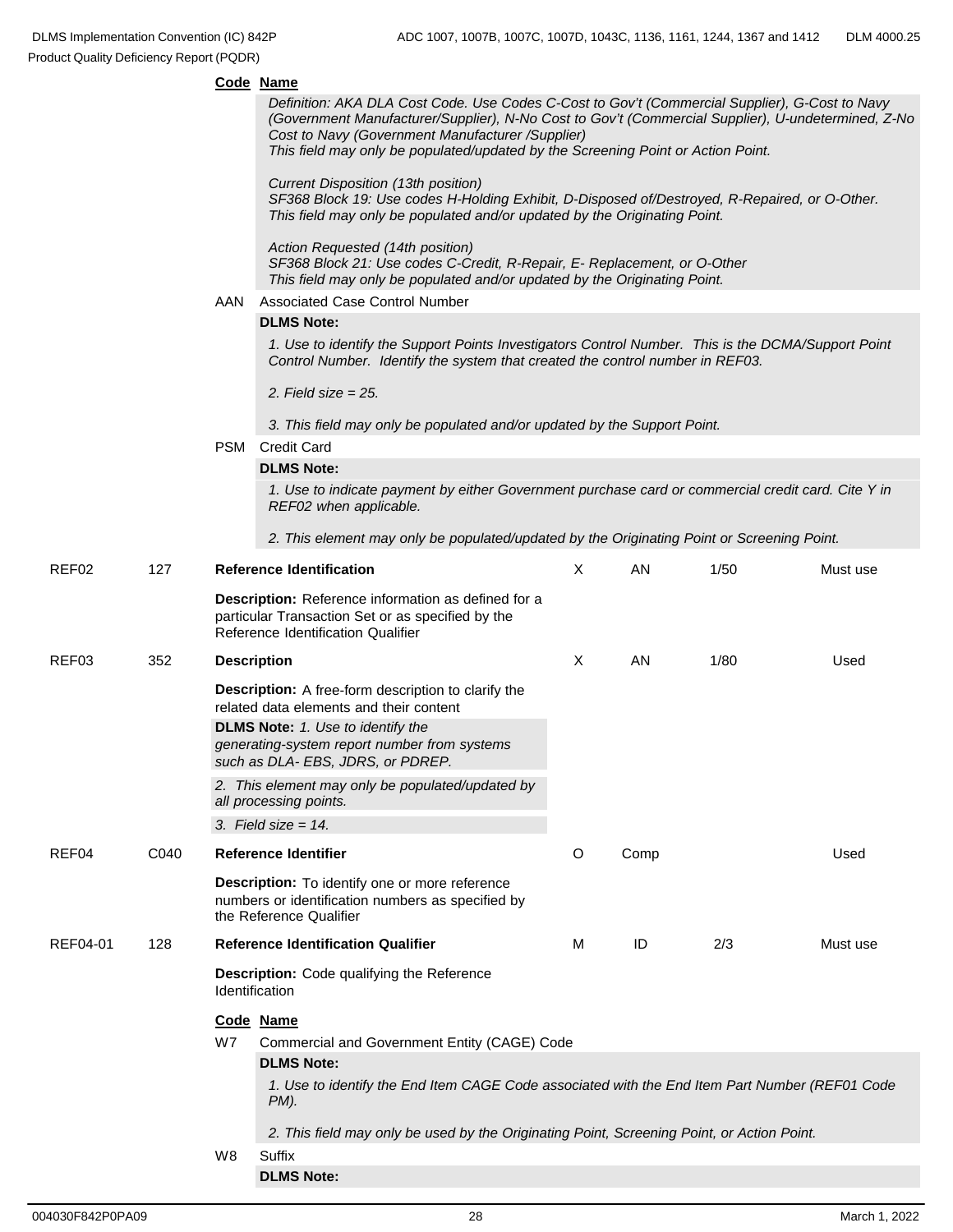|          |     | Code Name                                                                                                                                                  |    |      |          |
|----------|-----|------------------------------------------------------------------------------------------------------------------------------------------------------------|----|------|----------|
|          |     | When citing the document number (using Code TN), or replacement shipment document number (using<br>Code QE) use to identify the suffix if one is provided. |    |      |          |
| REF04-02 | 127 | <b>Reference Identification</b>                                                                                                                            | AN | 1/50 | Must use |
|          |     | Description: Reference information as defined for a<br>particular Transaction Set or as specified by the                                                   |    |      |          |

Reference Identification Qualifier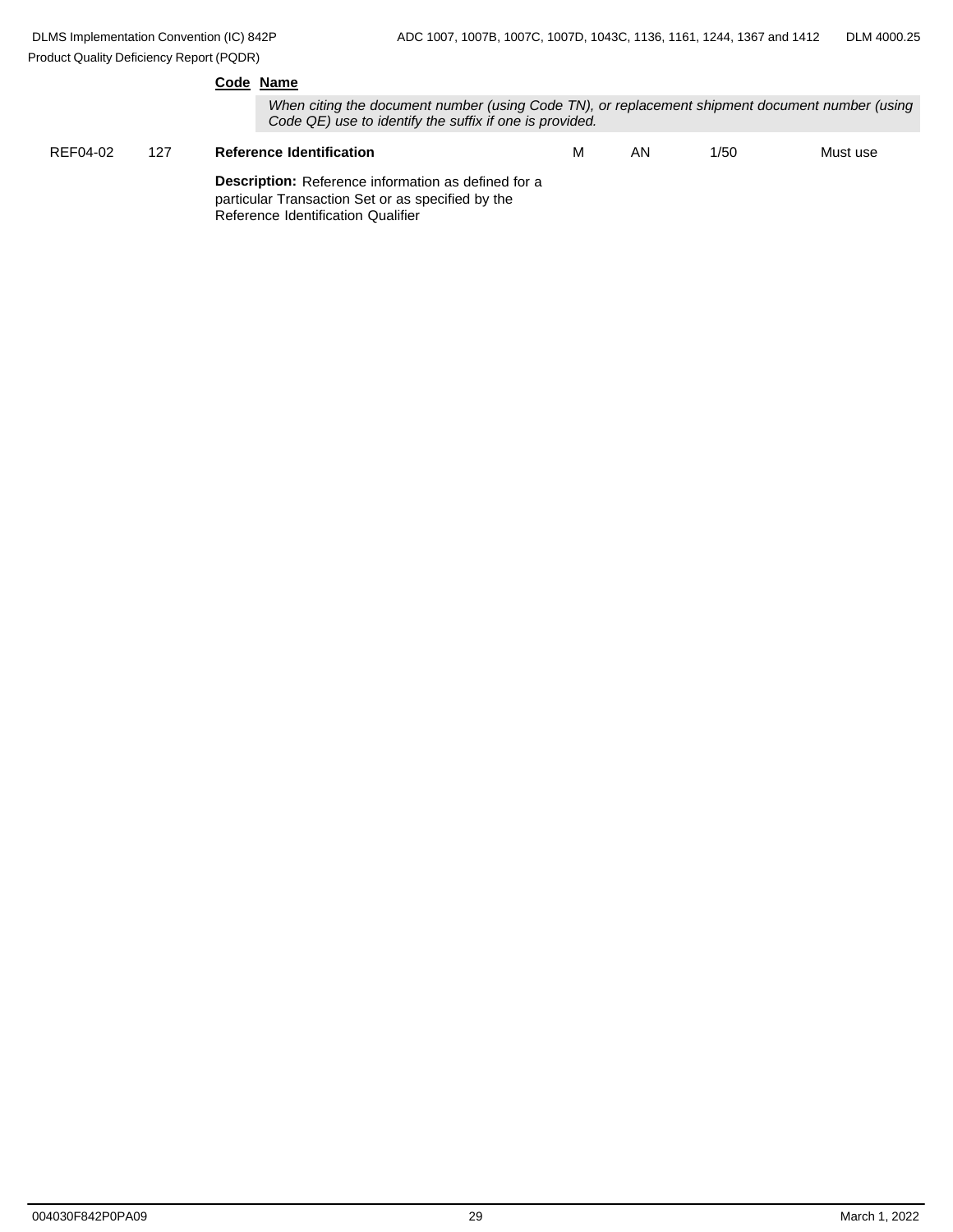# **CS** Contract Summary

| lPos: 0750 | Max: $11$                |
|------------|--------------------------|
|            | <b>Detail - Optional</b> |
| Loop: HL   | Elements: 4              |

## **User Option (Usage):** Used

**Purpose:** To provide information about a contract

# **Syntax Rules:**

1. P0405 - If either CS04 or CS05 is present, then the other is required.

# **Semantics:**

- 1. CS09 is the permissible overage as a percentage of the total contract line item number (CLIN) quantity.
- 2. CS10 is the permissible shortage as a percentage of the total contract line item number (CLIN) quantity.
- 3. CS11 is the permissible overage dollar value specified by the contract above which discrepancy action is taken.
- 4. CS14 is the Unit of Measure stipulated in the contract.
- 5. CS15 is the contract line item number (CLIN) unit price specified in the contract.
- 6. CS17 conveys the Critical Application Indicator. A "Y" indicates that a Critical Application Indicator is specified in the contract; an "N" indicates that no Critical Application Indicator is specified in the contract.
- 7. CS18 conveys the Special Requirements Indicator. A "Y" indicates that a Special Requirements Indicator (requiring special testing and or evaluation) is specified in the contract; an "N" indicates that no Special Requirements Indicator is specified in the contract.

# **Comments:**

- 1. CS04 may be used to identify the Contract Line Item Number (CLIN) or Extended (or Exhibit) Line Item Number (ELIN).
- 2. CS07 and CS13 can be used to indicate two different types of special services required.

| Ref              | $\underline{\mathsf{Id}}$ | <b>Element Name</b>                                                                                                                                                                                                                                                                                                                                                                  | Req | <b>Type</b> | Min/Max | <b>Usage</b> |
|------------------|---------------------------|--------------------------------------------------------------------------------------------------------------------------------------------------------------------------------------------------------------------------------------------------------------------------------------------------------------------------------------------------------------------------------------|-----|-------------|---------|--------------|
| CS <sub>01</sub> | 367                       | <b>Contract Number</b>                                                                                                                                                                                                                                                                                                                                                               | O   | AN          | 1/30    | Used         |
|                  |                           | <b>Description: Contract number</b>                                                                                                                                                                                                                                                                                                                                                  |     |             |         |              |
|                  |                           | <b>DLMS Note:</b> Used to identify the procurement<br>instrument identifier (PIID) under which the<br>nonconforming materiel was procured. Use the<br>legacy procurement instrument identification<br>number (PIIN) pending transition to the PIID. When<br>procurement is authorized under a PIID call/order<br>number (F in 9th position), provide the value in the<br>PIID field. |     |             |         |              |
| CS <sub>03</sub> | 328                       | <b>Release Number</b>                                                                                                                                                                                                                                                                                                                                                                | O   | <b>AN</b>   | 1/30    | Not used     |
|                  |                           | Description: Number identifying a release against a<br>Purchase Order previously placed by the parties<br>involved in the transaction                                                                                                                                                                                                                                                |     |             |         |              |
| CS <sub>04</sub> | 128                       | <b>Reference Identification Qualifier</b>                                                                                                                                                                                                                                                                                                                                            | X   | ID          | 2/3     | Used         |
|                  |                           | Description: Code qualifying the Reference<br>Identification                                                                                                                                                                                                                                                                                                                         |     |             |         |              |
|                  |                           | Code Name<br>C7<br><b>Contract Line Item Number</b>                                                                                                                                                                                                                                                                                                                                  |     |             |         |              |
|                  |                           | <b>DLMS Note:</b><br>Use as needed to identify the CLIN or the CLIN including the SUBCLIN, as appropriate.                                                                                                                                                                                                                                                                           |     |             |         |              |
| CS <sub>05</sub> | 127                       | <b>Reference Identification</b>                                                                                                                                                                                                                                                                                                                                                      | X   | AN          | 1/50    | Used         |
|                  |                           | Description: Reference information as defined for a<br>particular Transaction Set or as specified by the<br>Reference Identification Qualifier                                                                                                                                                                                                                                       |     |             |         |              |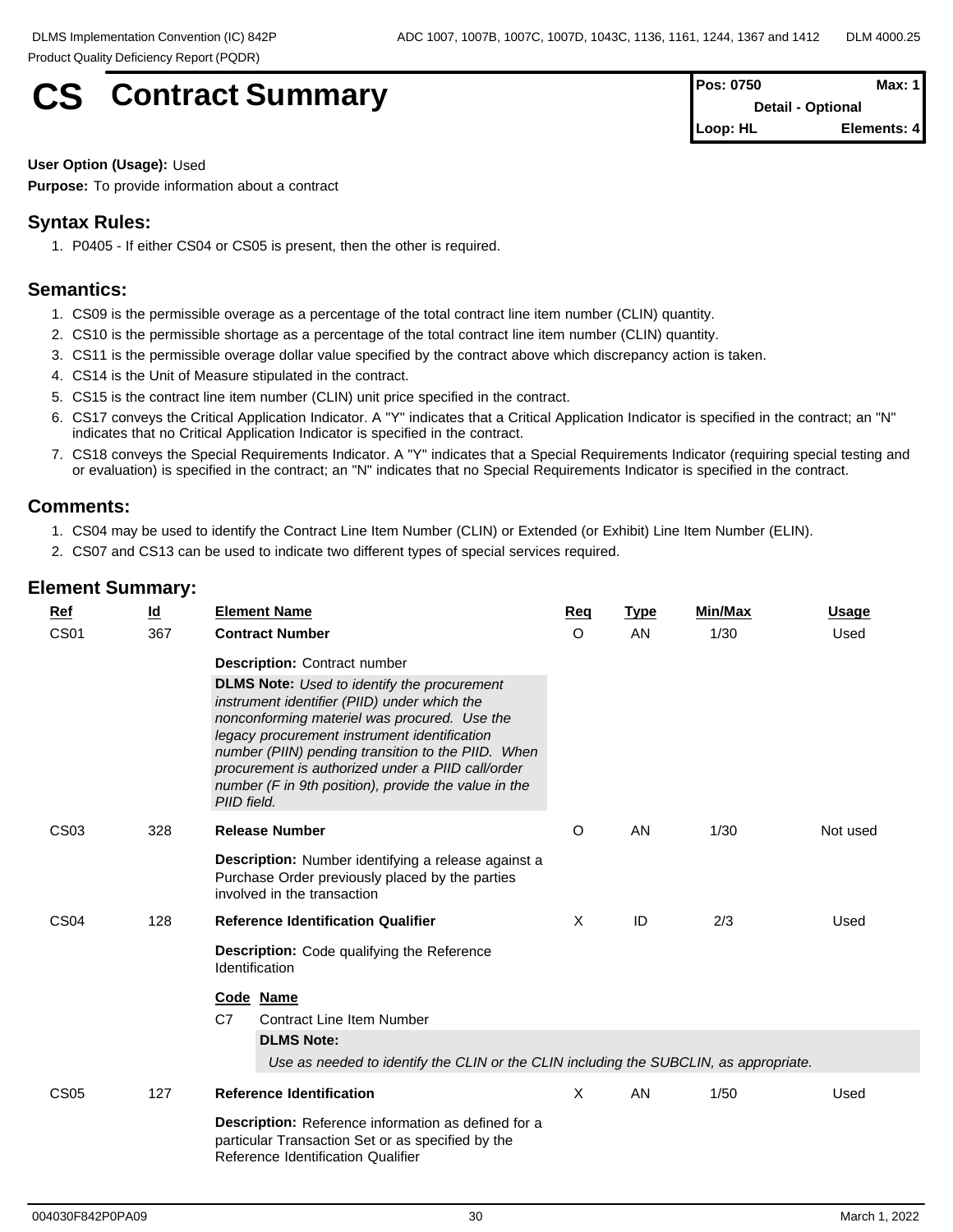# **PWK** Paperwork

| Pos: 1020 | Max: >11                 |
|-----------|--------------------------|
|           | <b>Detail - Optional</b> |
| Loop: HL  | Elements: 5              |

## **User Option (Usage):** Used

**Purpose:** To identify the type or transmission or both of paperwork or supporting information

# **Syntax Rules:**

1. P0506 - If either PWK05 or PWK06 is present, then the other is required.

# **Comments:**

- 1. PWK05 and PWK06 may be used to identify the addressee by a code number.
- 2. PWK07 may be used to indicate special information to be shown on the specified report.
- 3. PWK08 may be used to indicate action pertaining to a report.

# **DLMS Note:**

*Use a separate PWK segment for each attachment identified by filename. Repeat as needed to identify each attachment.* 

| <b>Ref</b><br>PWK01 | $\underline{\mathsf{Id}}$<br>755 | <b>Element Name</b><br><b>Report Type Code</b>                                                                                                                                                                                                      | Req<br>M     | <b>Type</b><br>ID | Min/Max<br>2/2 | Usage<br>Must use |  |  |  |
|---------------------|----------------------------------|-----------------------------------------------------------------------------------------------------------------------------------------------------------------------------------------------------------------------------------------------------|--------------|-------------------|----------------|-------------------|--|--|--|
|                     |                                  | Description: Code indicating the title or contents of<br>a document, report or supporting item<br><b>DLMS Note:</b> The following codes are authorized.                                                                                             |              |                   |                |                   |  |  |  |
|                     |                                  | Code Name<br>AE<br>Attachment<br><b>DLMS Note:</b><br>Use to indicate that supporting documentation may be obtained electronically in the form of images or<br>files. Must provide the file name, including file type, in the description at PWK07. |              |                   |                |                   |  |  |  |
| PWK02               | 756                              | <b>Report Transmission Code</b>                                                                                                                                                                                                                     | O            | ID                | 1/2            | Used              |  |  |  |
|                     |                                  | Description: Code defining timing, transmission<br>method or format by which reports are to be sent                                                                                                                                                 |              |                   |                |                   |  |  |  |
|                     |                                  | Code Name<br><b>FT</b><br>File Transfer<br><b>DLMS Note:</b>                                                                                                                                                                                        |              |                   |                |                   |  |  |  |
|                     |                                  | Use to indicate attachments are available.                                                                                                                                                                                                          |              |                   |                |                   |  |  |  |
| PWK05               | 66                               | <b>Identification Code Qualifier</b>                                                                                                                                                                                                                | X            | ID                | 1/2            | Used              |  |  |  |
|                     |                                  | Description: Code designating the system/method<br>of code structure used for Identification Code (67)                                                                                                                                              |              |                   |                |                   |  |  |  |
|                     |                                  | Code Name<br><b>UR</b><br>Uniform Resource Locator (URL)                                                                                                                                                                                            |              |                   |                |                   |  |  |  |
|                     |                                  | <b>DLMS Note:</b><br>Use to indicate the URL for retrieval of attachment files via Web service.                                                                                                                                                     |              |                   |                |                   |  |  |  |
| PWK06               | 67                               | <b>Identification Code</b>                                                                                                                                                                                                                          | $\mathsf{X}$ | AN                | 2/80           | Used              |  |  |  |
|                     |                                  | <b>Description:</b> Code identifying a party or other code                                                                                                                                                                                          |              |                   |                |                   |  |  |  |
| PWK07               | 352                              | <b>Description</b>                                                                                                                                                                                                                                  | O            | AN                | 1/80           | Used              |  |  |  |
|                     |                                  | Description: A free-form description to clarify the<br>related data elements and their content                                                                                                                                                      |              |                   |                |                   |  |  |  |
|                     |                                  | <b>DLMS Note:</b> Use to indicate the PQDR Attachment<br>File Name, including file type.                                                                                                                                                            |              |                   |                |                   |  |  |  |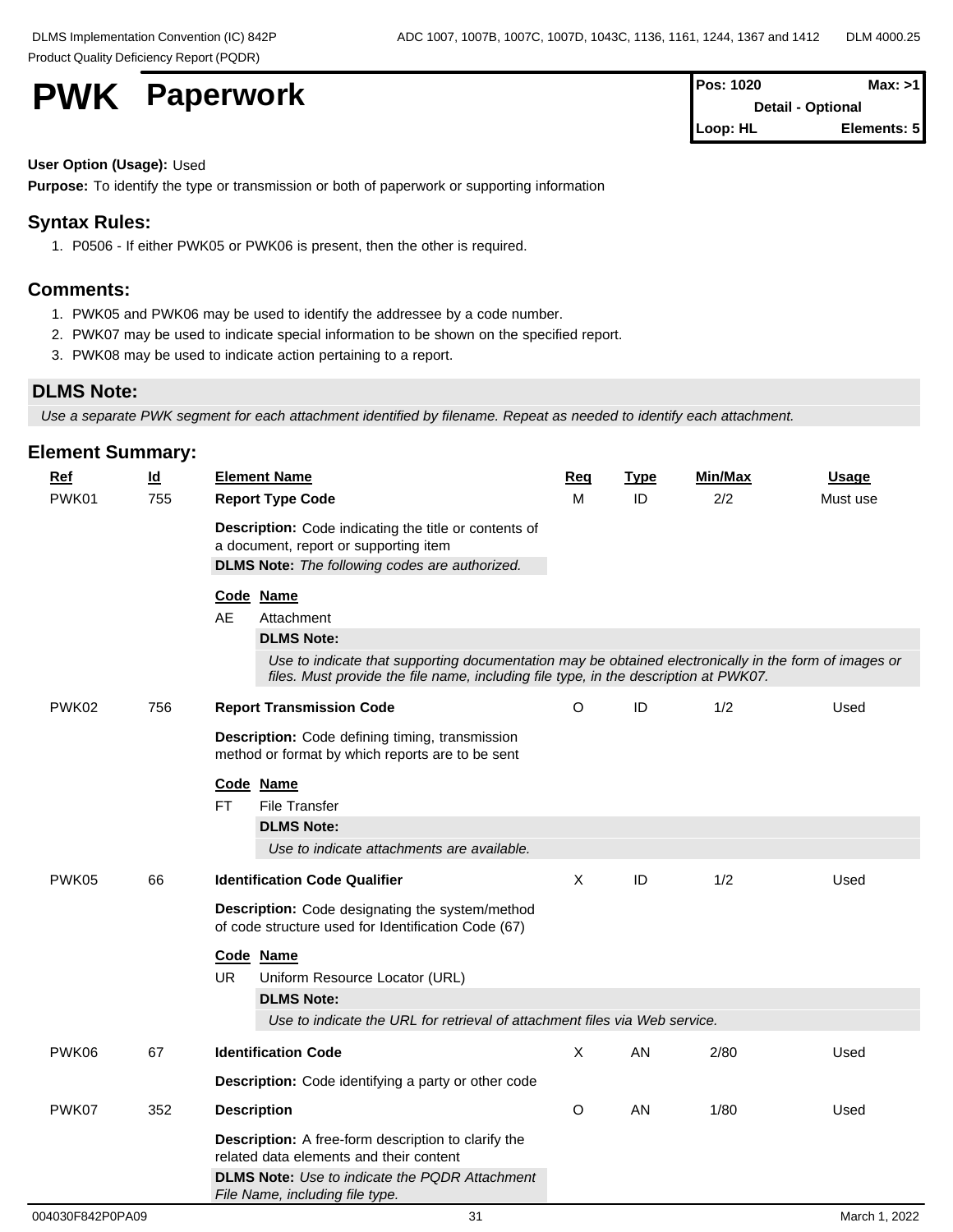DLMS Implementation Convention (IC) 842P ADC 1007, 1007B, 1007C, 1007D, 1043C, 1136, 1161, 1244, 1367 and 1412 DLM 4000.25 Product Quality Deficiency Report (PQDR)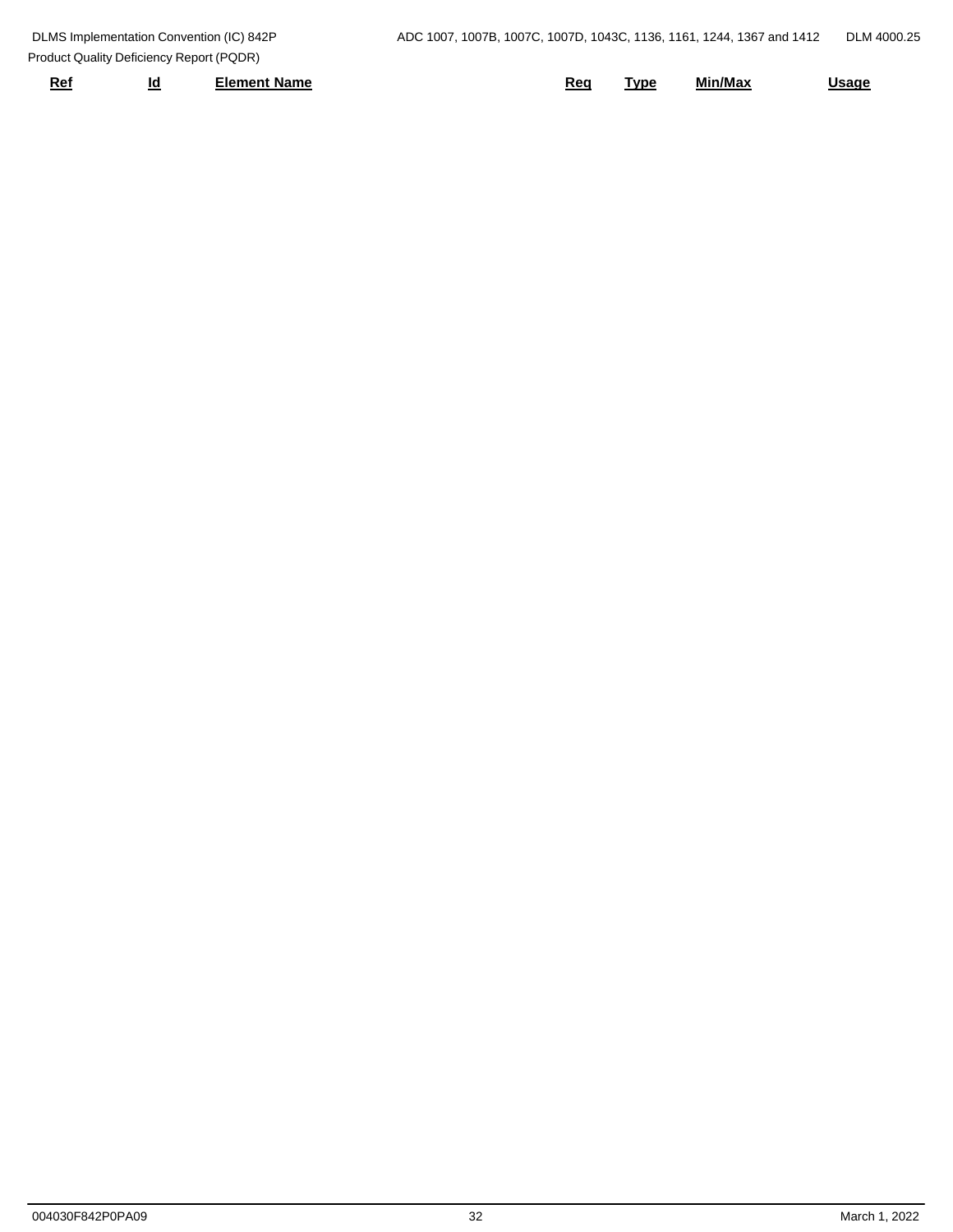# **LM** Code Source Information

| <b>Pos: 1040</b> | Max: 1                   |
|------------------|--------------------------|
|                  | <b>Detail - Optional</b> |
| Loop: LM         | Elements: 1              |

## **User Option (Usage):** Used

**Purpose:** To transmit standard code list identification information

# **Comments:**

1. LM02 identifies the applicable industry code list source information.

# **DLMS Note:**

*Use to identify coded information maintained in department or agency documentation.*

# **Element Summary:**

| <u>Ref</u> | <u>ld</u> | <b>Element Name</b>                                                          | Reg | <b>Type</b> | Min/Max | <u>Usage</u> |
|------------|-----------|------------------------------------------------------------------------------|-----|-------------|---------|--------------|
| LM01       | 559       | <b>Agency Qualifier Code</b>                                                 | M   | ID          | 2/2     | Must use     |
|            |           | <b>Description:</b> Code identifying the agency assigning<br>the code values |     |             |         |              |

## **Code Name**

DF Department of Defense (DoD)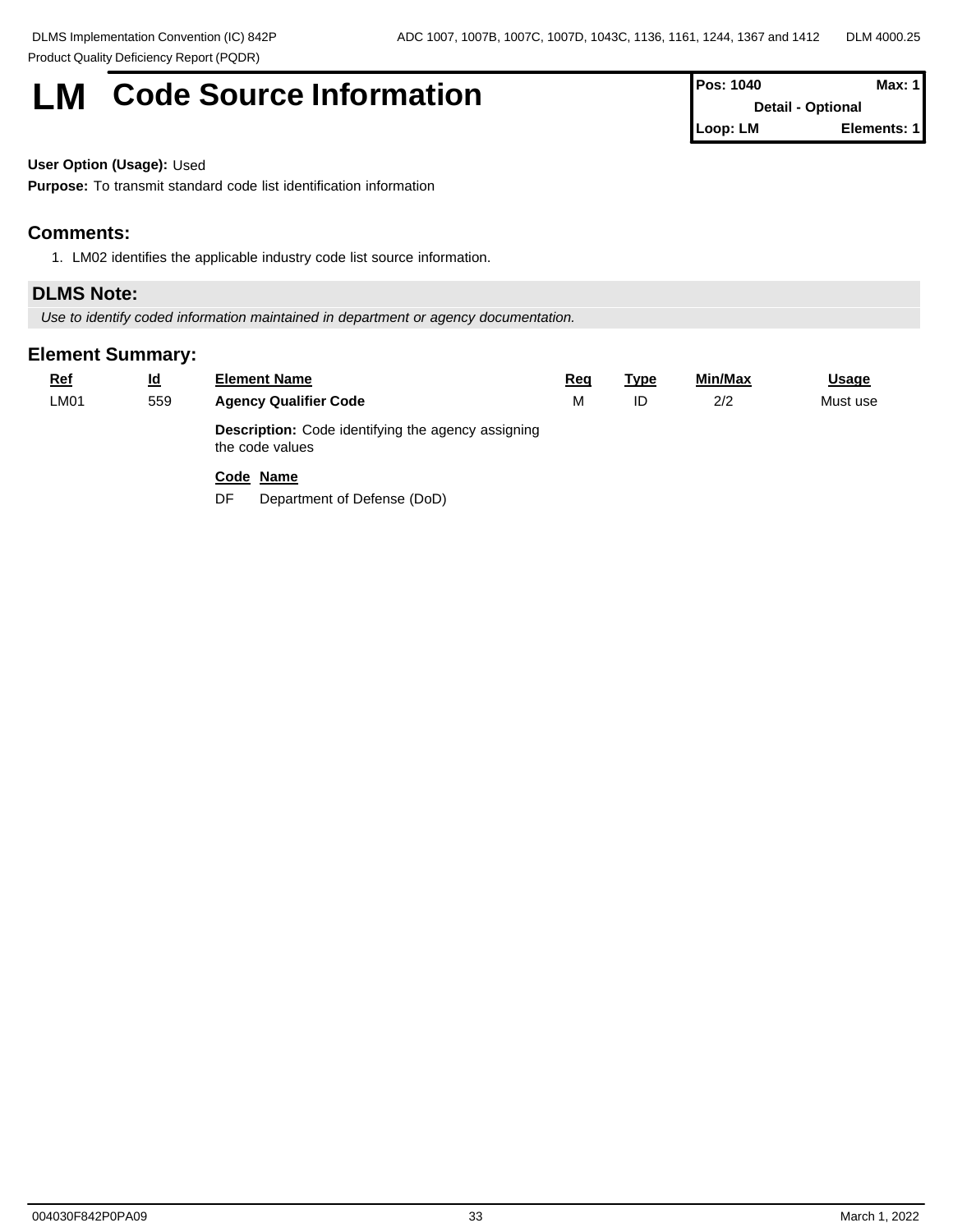

| Pos: 1050 | Max: >1            |
|-----------|--------------------|
|           | Detail - Mandatory |
| Loop: LM  | Elements: 2        |

## **User Option (Usage):** Must use

**Purpose:** Code to transmit standard industry codes

# **Syntax Rules:**

1. C0102 - If LQ01 is present, then LQ02 is required.

# **Element Summary:**

| <u>Ref</u> | $\underline{\mathsf{Id}}$ |                                                       | <b>Element Name</b>                                                                                                                                                                                                                                                                        | Reg     | <b>Type</b> | Min/Max | <b>Usage</b> |  |
|------------|---------------------------|-------------------------------------------------------|--------------------------------------------------------------------------------------------------------------------------------------------------------------------------------------------------------------------------------------------------------------------------------------------|---------|-------------|---------|--------------|--|
| LQ01       | 1270                      |                                                       | <b>Code List Qualifier Code</b>                                                                                                                                                                                                                                                            | $\circ$ | ID          | 1/3     | Must use     |  |
|            |                           | code list                                             | <b>Description:</b> Code identifying a specific industry                                                                                                                                                                                                                                   |         |             |         |              |  |
|            |                           | <b>DLMS Note:</b> The following codes are authorized. |                                                                                                                                                                                                                                                                                            |         |             |         |              |  |
|            |                           |                                                       | Code Name                                                                                                                                                                                                                                                                                  |         |             |         |              |  |
|            |                           | 83                                                    | <b>Supply Condition Code</b>                                                                                                                                                                                                                                                               |         |             |         |              |  |
|            |                           |                                                       | <b>DLMS Note:</b>                                                                                                                                                                                                                                                                          |         |             |         |              |  |
|            |                           |                                                       | Use to identify the Supply Condition Code of the deficient materiel.                                                                                                                                                                                                                       |         |             |         |              |  |
|            |                           | CR                                                    | Federal Item Identification Guide Criticality (FIIG) Code                                                                                                                                                                                                                                  |         |             |         |              |  |
|            |                           |                                                       | <b>DLMS Note:</b>                                                                                                                                                                                                                                                                          |         |             |         |              |  |
|            |                           |                                                       | 1. Use to identify the Federal Item Identification Guide - Criticality Code.                                                                                                                                                                                                               |         |             |         |              |  |
|            |                           |                                                       | 2. Qualifier CR is a migration code approved for use in X12 version 4050.                                                                                                                                                                                                                  |         |             |         |              |  |
|            |                           | <b>CW</b>                                             | <b>Controvert Code</b>                                                                                                                                                                                                                                                                     |         |             |         |              |  |
|            |                           |                                                       | <b>DLMS Note:</b>                                                                                                                                                                                                                                                                          |         |             |         |              |  |
|            |                           |                                                       | 1. Use to identify the PQDR Rebuttal Code. Must use in a reply rebuttal transaction (BNR01Code=RR).                                                                                                                                                                                        |         |             |         |              |  |
|            |                           |                                                       | 2. Use only valid codes as prescribed under the DLMS; see introductory DLMS Notes 3 and 4.                                                                                                                                                                                                 |         |             |         |              |  |
|            |                           |                                                       | 3. This element may be populated and or updated by the Screening Point, the Action Point, and/or the<br>Support Point.                                                                                                                                                                     |         |             |         |              |  |
|            |                           | DE                                                    | Signal Code                                                                                                                                                                                                                                                                                |         |             |         |              |  |
|            |                           |                                                       | <b>DLMS Note:</b>                                                                                                                                                                                                                                                                          |         |             |         |              |  |
|            |                           |                                                       | 1. Use to identify the Signal Code.                                                                                                                                                                                                                                                        |         |             |         |              |  |
|            |                           |                                                       | 2. This element may only be populated or updated by the Originating Point, Screening Point, or Action<br>Point.                                                                                                                                                                            |         |             |         |              |  |
|            |                           | DG                                                    | <b>Fund Code</b>                                                                                                                                                                                                                                                                           |         |             |         |              |  |
|            |                           |                                                       | <b>DLMS Note:</b>                                                                                                                                                                                                                                                                          |         |             |         |              |  |
|            |                           |                                                       | 1. Use to identify the Fund Code. This is the two position alpha/numeric code used to designate the<br>billing method (interfund or noninterfund). When interfund billing is indicated, the fund code also<br>indicates the fund account to be charged (disbursed) or credited (refunded). |         |             |         |              |  |
|            |                           |                                                       | 2. This element may only be populated or updated by the Originating Point, Screening Point, or Action<br>Point.                                                                                                                                                                            |         |             |         |              |  |
|            |                           | EQ                                                    | Controlled Inventory Item Code                                                                                                                                                                                                                                                             |         |             |         |              |  |
|            |                           |                                                       | <b>DLMS Note:</b>                                                                                                                                                                                                                                                                          |         |             |         |              |  |
|            |                           |                                                       | 1. Use to identify the Controlled Inventory Item Code.                                                                                                                                                                                                                                     |         |             |         |              |  |
|            |                           |                                                       | 2. This element may only be populated or updated by the Originating Point or Screening Point.                                                                                                                                                                                              |         |             |         |              |  |
|            |                           | <b>FD</b>                                             | <b>Demilitarization Code</b>                                                                                                                                                                                                                                                               |         |             |         |              |  |
|            |                           |                                                       | <b>DLMS Note:</b>                                                                                                                                                                                                                                                                          |         |             |         |              |  |

*1. Use to identify the Demilitarization Code.*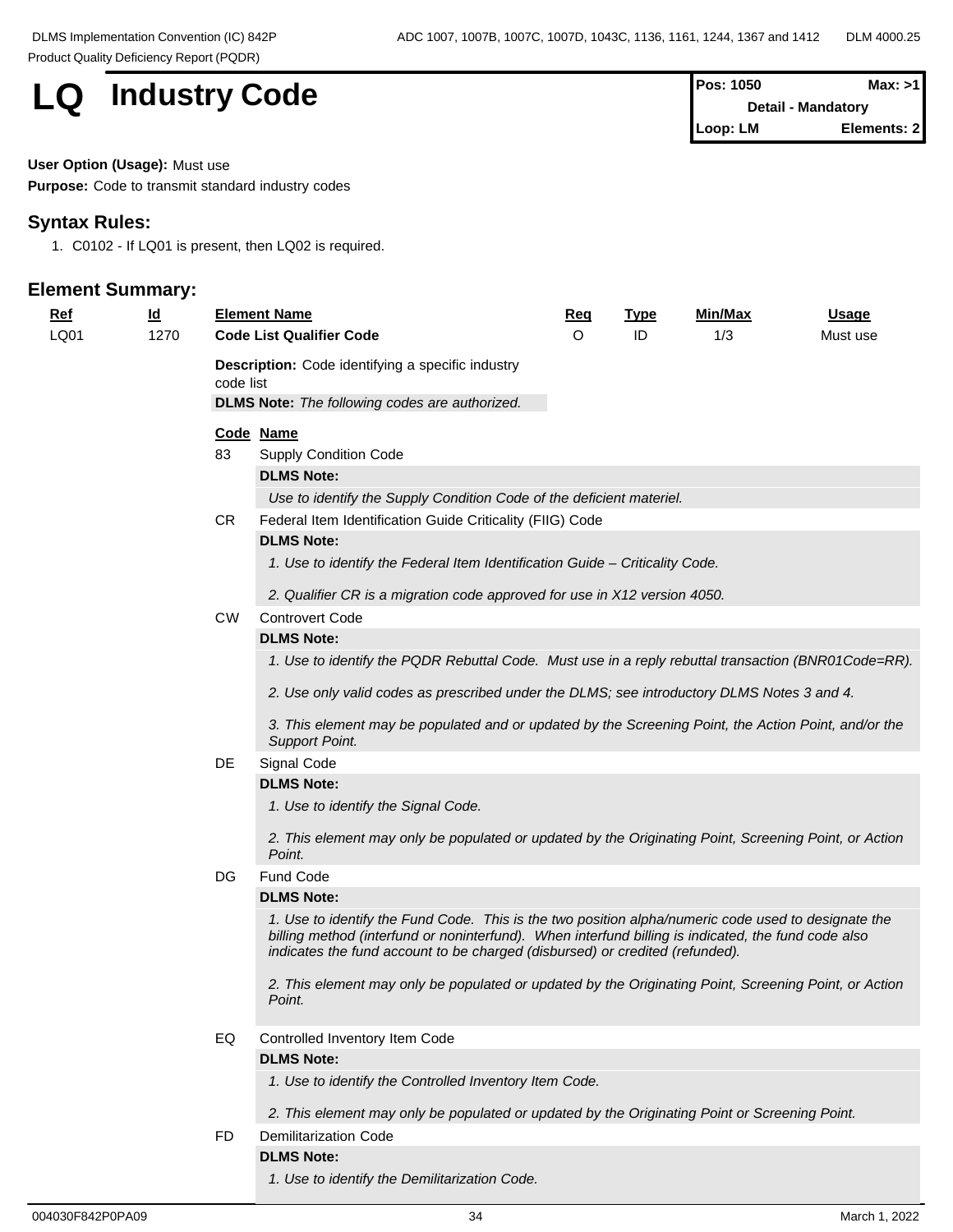*2. This field may only be populated or updated by the Originating Point, Screening Point, or Action Point.*

GK Investigation Status Code

#### **DLMS Note:**

*1. Use to identify the PQDR Investigation Status Code to indicate the current status of the PQDR.*

*2. Use only valid codes as prescribed under the DLMS; see introductory DLMS Notes 3 and 4.*

*3. This element may only be populated or updated by the Screening Point, Support Point or Action Point.*

#### JN Mission Impact Statement Code

#### **DLMS Note:**

*1. Use to specify impact on current operations. Cite the applicable code in LQ02:*

 *1 = Inability to perform assigned mission for a classified project* 

 *2 = Inability to perform assigned mission.* 

 *3 = Performance of assigned mission anticipated to be curtailed or stopped if materiel is not received within 15 days Continental United States (CONUS) or 20 days Outside Continental United States (OCONUS)* 

 *4 = Mission performance below prescribed level of effectiveness and efficiency* 

 *5 = A classified NMCS condition exists due to lack of required assets*

*2. This element may only be populated or updated by the Originating Point or the Screening Point.*

#### COG Cognizance Symbol

#### **DLMS Note:**

*Use to identify the materiel cognizance symbol (COG). Indicate NSL for non-stock numbered listed items. This is a Navy-unique data element meaningful to Navy only; Non-Navy Components are to perpetuate without action.*

MAC Material Management Aggregation Code

#### **DLMS Note:**

*1. Use to identify the Material Management Aggregation Code (MMAC) for NSNs managed by a specific manager (i.e., System, program, aggregation, selected FSC, technology group). This is an Air Force-unique data element meaningful to the Air Force only. Non-Air Force components perpetuate without action.*

*2. Qualifier MAC is a migration code approved for use in X12 version 5010.*

SMI Special Material Identification Code

## **DLMS Note:**

*Use to identify the Special Material Identification Code (SMIC) for an end item. This is a Navy-unique data element meaningful to Navy only; Non-Navy Components are to perpetuate without action.*

#### LQ02 1271 **Industry Code**

X AN 1/30 Must use

**Description:** Code indicating a code from a specific industry code list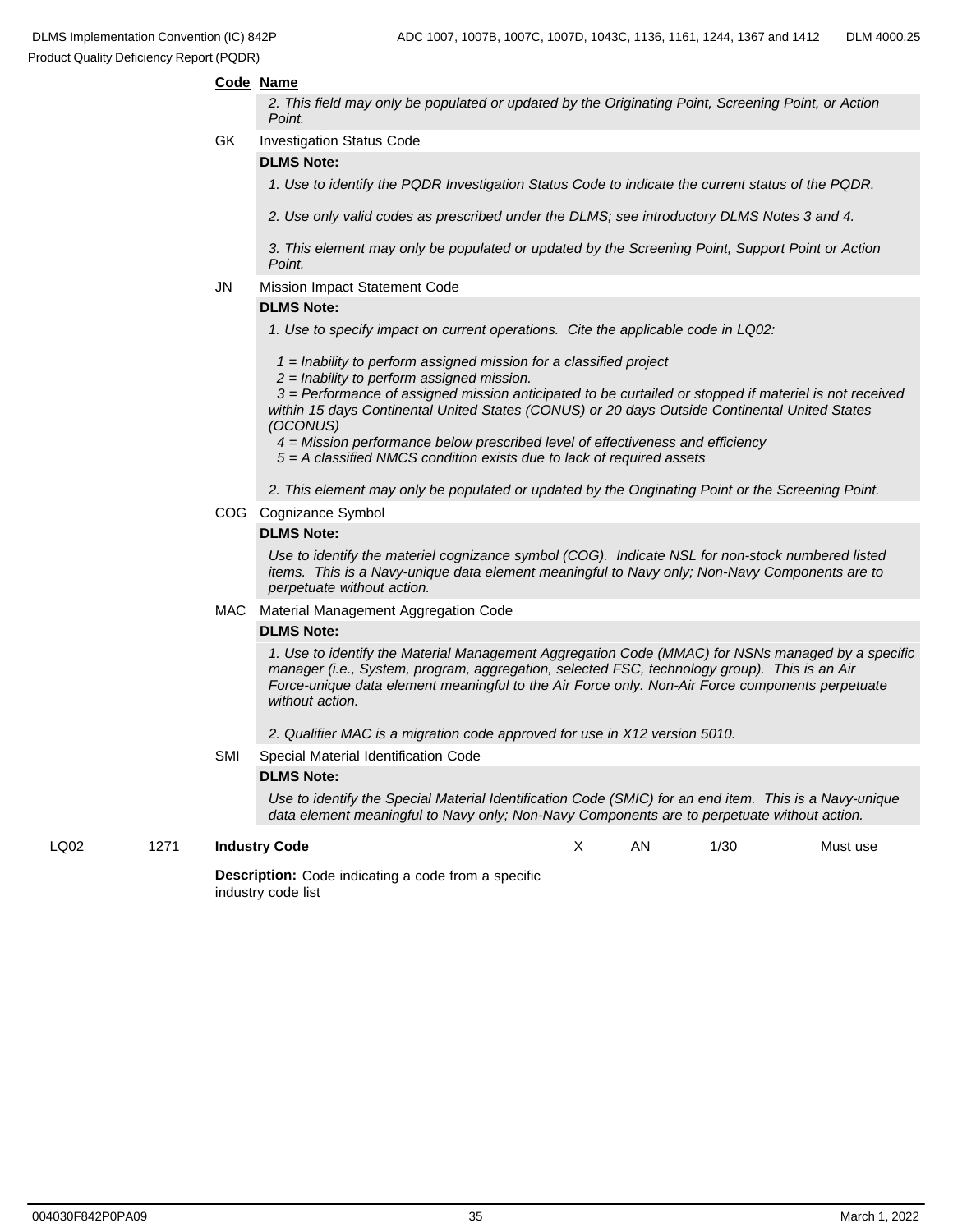# **NCD** Nonconformance Description

| $Pos: 2300$              | Max: $11$   |
|--------------------------|-------------|
| <b>Detail - Optional</b> |             |
| $\blacksquare$ Loop: NCD | Elements: 2 |

**User Option (Usage):** Used

**Purpose:** To describe the nonconformance condition

# **Syntax Rules:**

1. R0102 - At least one of NCD01 or NCD02 is required.

# **DLMS Note:**

*1. Use to reflect information related to the nonconformance condition and identify related organizations.*

*2. Begin a new NCD loop for each IUID loop. The UII value and some of the associated data elements are future DLMS enhancements and require coordination prior to use.*

| $Ref$             | $\underline{\mathsf{Id}}$ | <b>Element Name</b>                                                                                                                                                                                                                                                    | Req | <u>Type</u> | Min/Max | <u>Usage</u> |
|-------------------|---------------------------|------------------------------------------------------------------------------------------------------------------------------------------------------------------------------------------------------------------------------------------------------------------------|-----|-------------|---------|--------------|
| NCD <sub>02</sub> | 888                       | <b>Nonconformance Determination Code</b>                                                                                                                                                                                                                               | X   | ID          | 1/1     | Must use     |
|                   |                           | <b>Description:</b> Code indicating whether a<br>nonconforming condition was the reason for<br>submitting or the basis upon which a<br>nonconformance report is initiated                                                                                              |     |             |         |              |
|                   |                           | Code Name                                                                                                                                                                                                                                                              |     |             |         |              |
|                   |                           | 5<br>Discrepant                                                                                                                                                                                                                                                        |     |             |         |              |
|                   |                           | <b>DLMS Note:</b>                                                                                                                                                                                                                                                      |     |             |         |              |
|                   |                           | For all transactions, use to satisfy ANSI requirement.                                                                                                                                                                                                                 |     |             |         |              |
| NCD <sub>03</sub> | 350                       | <b>Assigned Identification</b>                                                                                                                                                                                                                                         | O   | AN          | 1/20    | Must use     |
|                   |                           | <b>Description:</b> Alphanumeric characters assigned for<br>differentiation within a transaction set                                                                                                                                                                   |     |             |         |              |
|                   |                           | <b>DLMS Note:</b> Use as a counter to satisfy ANSI<br>syntax. Cite numeric '1' EXCEPT where additional<br>NCD loops when providing unique identification of<br>discrepant items. In these instances, Increase<br>incrementally by 1 for each uniquely identified item. |     |             |         |              |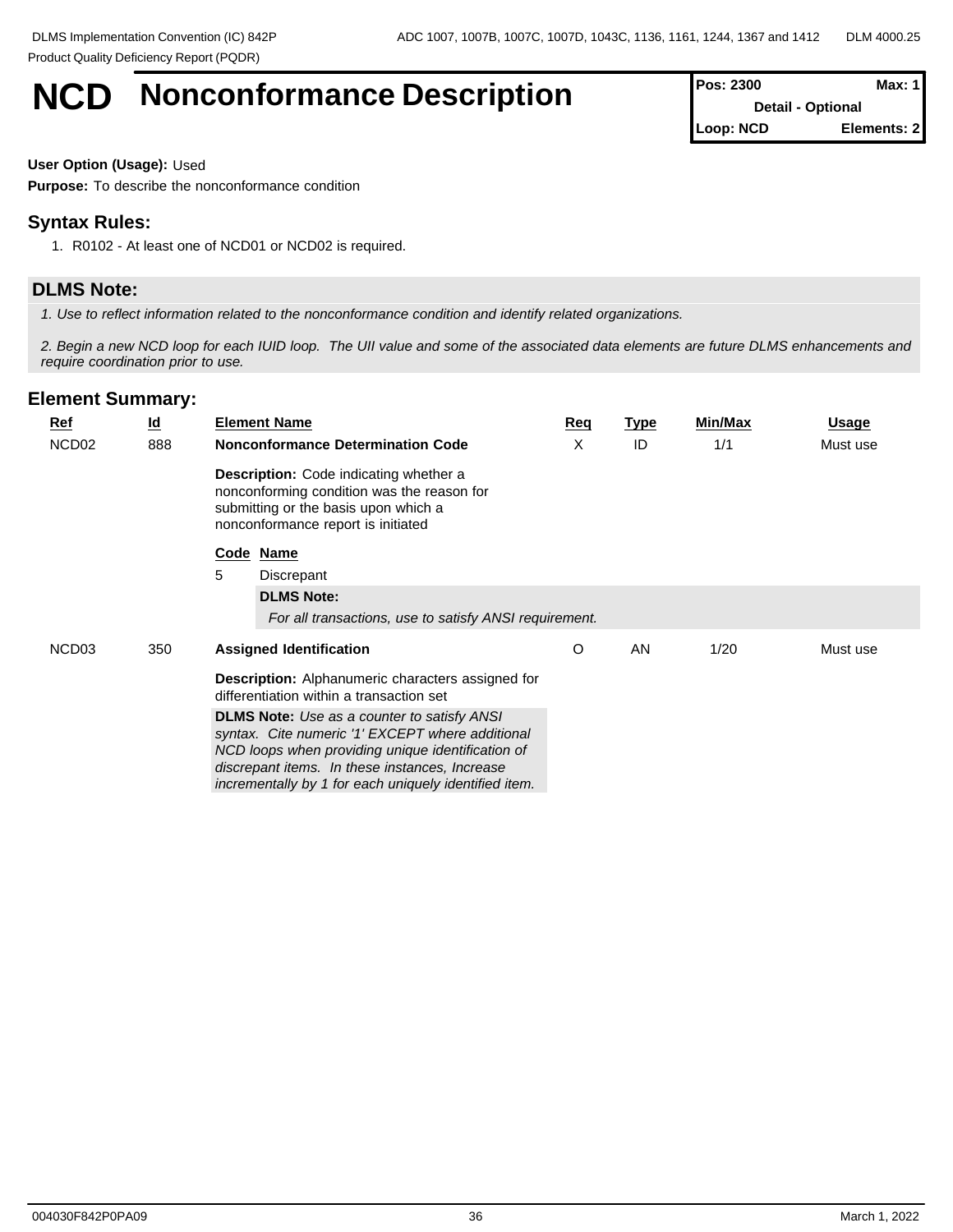# **NTE** Note/Special Instruction

| <b>Pos: 2400</b> | Max: > 11                |
|------------------|--------------------------|
|                  | <b>Detail - Optional</b> |
| Loop: NCD        | Elements: 21             |

## **User Option (Usage):** Used

**Purpose:** To transmit information in a free-form format, if necessary, for comment or special instruction

# **Comments:**

1. The NTE segment permits free-form information/data which, under ANSI X12 standard implementations, is not machine processible. The use of the NTE segment should therefore be avoided, if at all possible, in an automated environment.

# **DLMS Note:**

*For each qualifier in NTE01, repeat the NTE segment as needed, with up to 80 characters in each iteration, until the maximum length specified for each data element (e.g., PQDR element length for Quality information (qualifier TRS) = 2000 characters in the NTE02) is conveyed.*

# **Element Summary:**

| <b>VINGHE VANIMALY.</b><br><u>Ref</u> | <u>ld</u> |     | <b>Element Name</b>                                                                                                                                                                                                                                                                                         | <u>Req</u> | <b>Type</b> | Min/Max | <u>Usage</u> |
|---------------------------------------|-----------|-----|-------------------------------------------------------------------------------------------------------------------------------------------------------------------------------------------------------------------------------------------------------------------------------------------------------------|------------|-------------|---------|--------------|
| NTE01                                 | 363       |     | <b>Note Reference Code</b>                                                                                                                                                                                                                                                                                  | $\Omega$   | ID          | 3/3     | Used         |
|                                       |           |     | Description: Code identifying the functional area or<br>purpose for which the note applies<br><b>DLMS Note:</b> The following codes are authorized.                                                                                                                                                         |            |             |         |              |
|                                       |           |     | Code Name                                                                                                                                                                                                                                                                                                   |            |             |         |              |
|                                       |           |     | ACT Action                                                                                                                                                                                                                                                                                                  |            |             |         |              |
|                                       |           |     | <b>DLMS Note:</b>                                                                                                                                                                                                                                                                                           |            |             |         |              |
|                                       |           |     | 1. Use to identify Action Requested narrative (also known as Originator Recommendation). This is the<br>recommended action requested by the Originator or Screening Point.                                                                                                                                  |            |             |         |              |
|                                       |           |     | 2. Field size $= 1000$ .                                                                                                                                                                                                                                                                                    |            |             |         |              |
|                                       |           |     | 3. This element may only be populated or updated by the Originating Point or Screening Point.                                                                                                                                                                                                               |            |             |         |              |
|                                       |           | ADD | Additional Information                                                                                                                                                                                                                                                                                      |            |             |         |              |
|                                       |           |     | <b>DLMS Note:</b>                                                                                                                                                                                                                                                                                           |            |             |         |              |
|                                       |           |     | 1. Use to identify Additional Information narrative for PQDR. Also, used when a PQDR Final reply is<br>rebutted.                                                                                                                                                                                            |            |             |         |              |
|                                       |           |     | 2. Field Size = $4000$ .                                                                                                                                                                                                                                                                                    |            |             |         |              |
|                                       |           |     |                                                                                                                                                                                                                                                                                                             |            |             |         |              |
|                                       |           |     | 3. This element may only be populated or updated by the Originating Point, Screening Point, or Action<br>Point.                                                                                                                                                                                             |            |             |         |              |
|                                       |           |     | COD Corrected Data                                                                                                                                                                                                                                                                                          |            |             |         |              |
|                                       |           |     | <b>DLMS Note:</b>                                                                                                                                                                                                                                                                                           |            |             |         |              |
|                                       |           |     | Use to identify the narrative comments associated with a PQDR follow-up. Status comment used to<br>pass General Correspondence between system users. When data is corrected comments should<br>explain what fields are affected.                                                                            |            |             |         |              |
|                                       |           | DEL | Delivery                                                                                                                                                                                                                                                                                                    |            |             |         |              |
|                                       |           |     | <b>DLMS Note:</b>                                                                                                                                                                                                                                                                                           |            |             |         |              |
|                                       |           |     | 1. Use to identify the Exhibit Required/Requested/Hold status from the Originator. This provides<br>verification that the exhibit is required and should be sent or held by originator.                                                                                                                     |            |             |         |              |
|                                       |           |     | 2. PQDRII field size $= 10$ .                                                                                                                                                                                                                                                                               |            |             |         |              |
|                                       |           |     | FDD Final Deficiency Description                                                                                                                                                                                                                                                                            |            |             |         |              |
|                                       |           |     | <b>DLMS Note:</b>                                                                                                                                                                                                                                                                                           |            |             |         |              |
|                                       |           |     | 1. This will be the final closing comments from the Screening Point that includes their summary of the<br>investigation. This is a narrative field of no more than 2000 characters and provides the Screening<br>Point an opportunity to provide comments without changing the Action Point closing letter. |            |             |         |              |

*2. This field may only be populated or updated by the Screening Point.*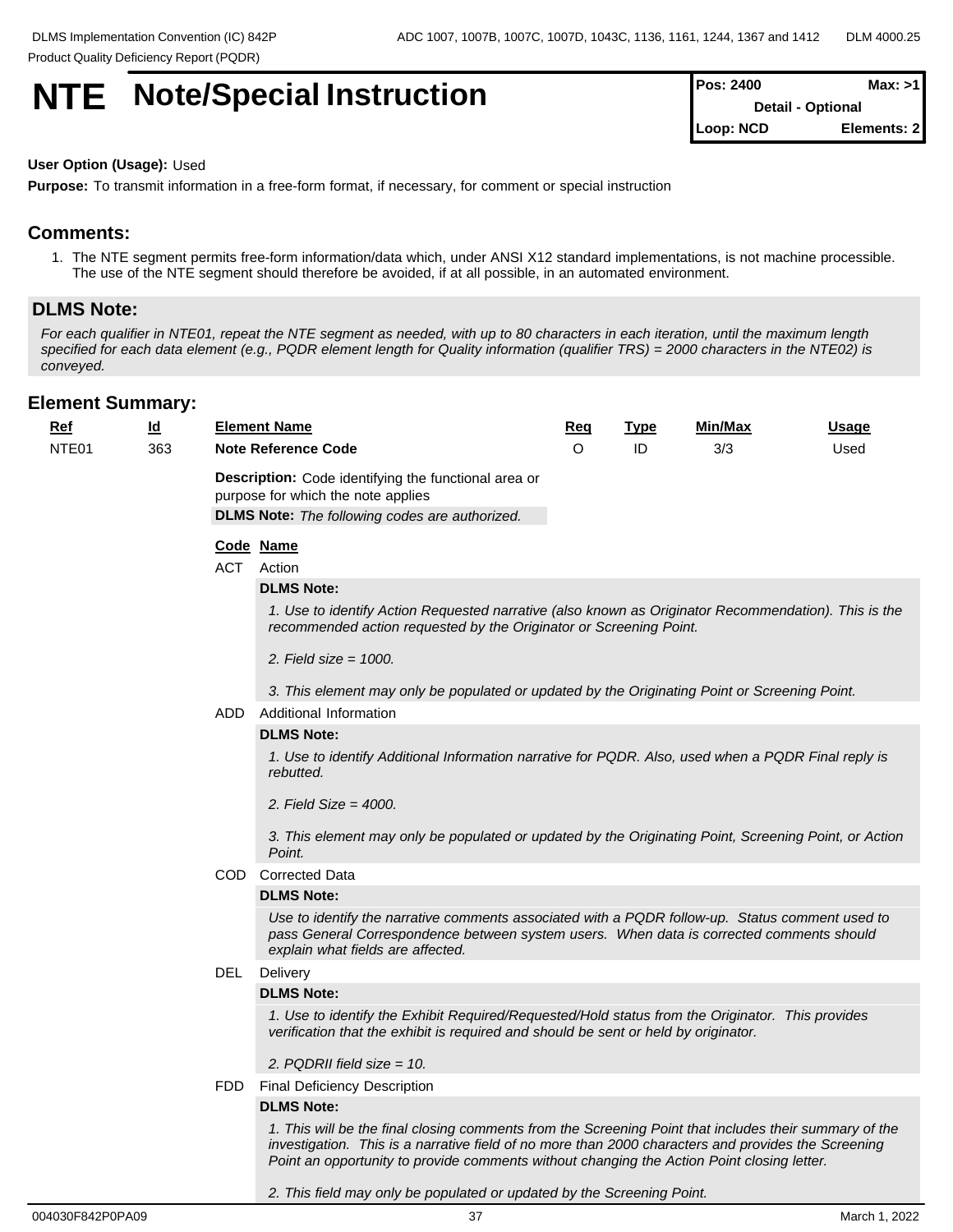ODD Originator Deficiency Description

#### **DLMS Note:**

*1. Use to identify the originator's Description of Deficiency (also known as Narrative Details). This is the originator's description of the deficiency and any requested actions. Equates to SF368, Block 3.*

- *2. Field size = 4000.*
- *3. This element may only be populated or updated by the Originating Point or the Screening Point.*
- POL Property Owner Location Information

### **DLMS Note:**

*1. Use to identify the originators Location of Exhibit narrative. This is detailed information about where materiel is currently located.*

*2. Field size = 100.*

*3. This element may only be populated or updated by the Originating Point or the Screening Point. Local code SPS is established for use in the DLMS IC 842P version 4030. A data maintenance action will be submitted to X12 to establish 'SPS- Screening Point Summary' in a future version.* 

SPS Screening Point Summary

#### **DLMS Note:**

*This element may only be populated/updated by the Screening Point.*

*Local code SPS is established for use in the DLMS IC 842P version 4030. A data maintenance action will be submitted to X12 to establish 'SPS- Screening Point Summary' in a future version.* 

#### NTE02 352 **Description**

AN 1/80 Must use

**Description:** A free-form description to clarify the related data elements and their content

**DLMS Note:** *1. Differences in system field sizes may exist. Coordinate with receiving systems to ensure they have the capability accept the quantity of data sent.*

*2. Use multiple repetitions of NTE, with up to 80 positions for each line, until reaching the maximum length available.*

*3. Special characters are not allowed except as specified. Valid characters are: @ # \$ ( ) - = + , / & ; : and .*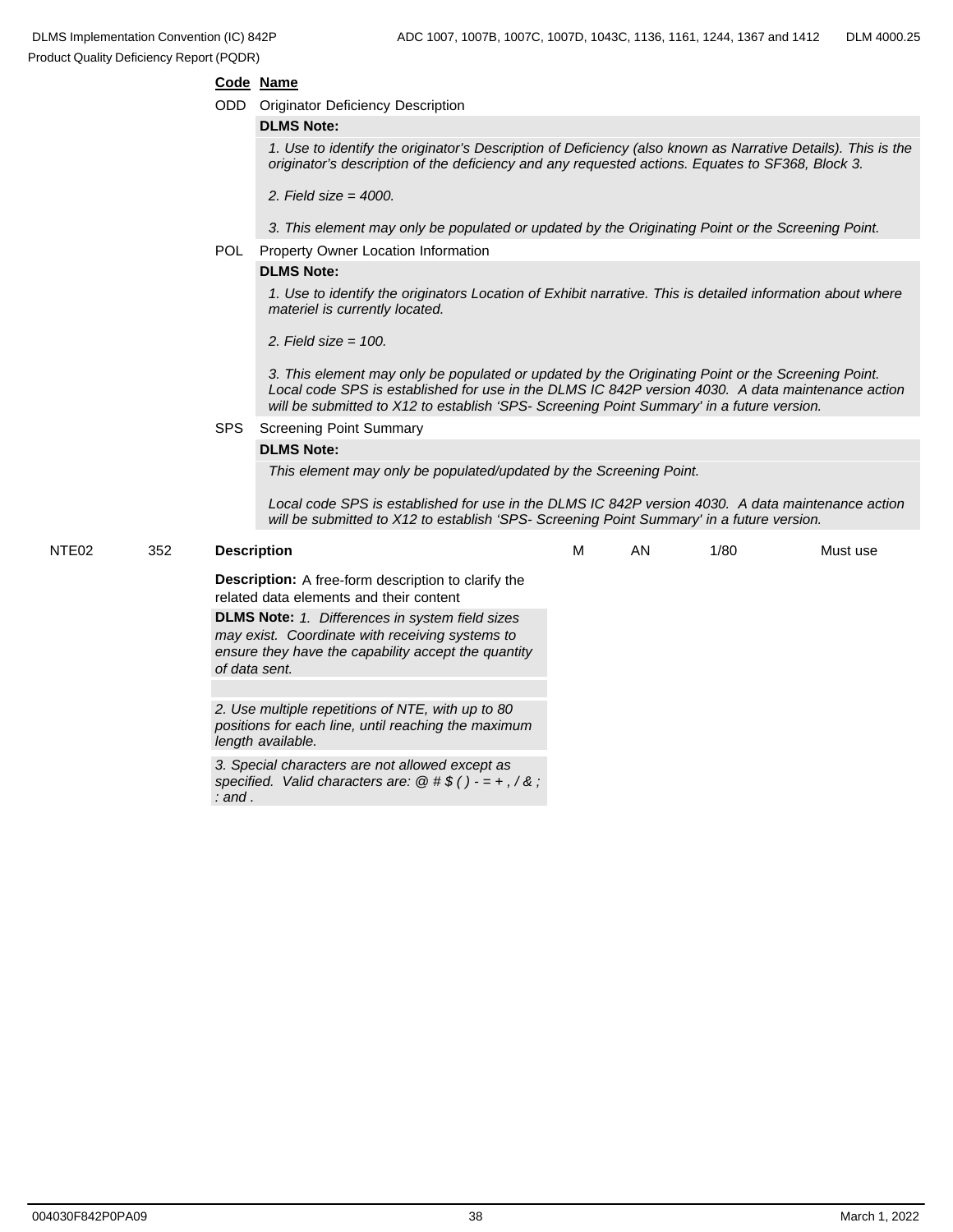# **REF** Reference Identification

| <b>IPos: 2600</b>        | Max: >1     |
|--------------------------|-------------|
| <b>Detail - Optional</b> |             |
| $\mathsf{Loop: NCD}$     | Elements: 2 |

**User Option (Usage):** Used

**Purpose:** To specify identifying information

# **Syntax Rules:**

1. R0203 - At least one of REF02 or REF03 is required.

# **Semantics:**

1. REF04 contains data relating to the value cited in REF02.

# **DLMS Note:**

*1. Use in the IUID Loop (HL01=I) to provide IUID information. Repeat the REF segment within each IUID loop to identify relevant IUID information.*

*2. This transaction will support item identification based upon the UII and/or the serial number. Data elements associated with the UII may be identified separately. Use the appropriate data elements to satisfy the desired functionality.*

# **Element Summary:**

| $Ref$ | $\underline{\mathsf{Id}}$ |           | <b>Element Name</b>                                                                                                                                                                                                                                                                                       | Req | <b>Type</b> | Min/Max | <b>Usage</b> |
|-------|---------------------------|-----------|-----------------------------------------------------------------------------------------------------------------------------------------------------------------------------------------------------------------------------------------------------------------------------------------------------------|-----|-------------|---------|--------------|
| REF01 | 128                       |           | <b>Reference Identification Qualifier</b>                                                                                                                                                                                                                                                                 | м   | ID          | 2/3     | Must use     |
|       |                           |           | <b>Description:</b> Code qualifying the Reference<br><b>Identification</b>                                                                                                                                                                                                                                |     |             |         |              |
|       |                           |           | <b>DLMS Note:</b> 1. The following codes are authorized.                                                                                                                                                                                                                                                  |     |             |         |              |
|       |                           |           | 2. Use codes separately or in combination, to<br>identify appropriate information for serialized items.                                                                                                                                                                                                   |     |             |         |              |
|       |                           |           | 3. In support of Financial Improvement and Audit<br>Readiness (FIAR) compliance, capital equipment<br>candidates require serialization data visibility.<br>Submitters must prepare PQDRs citing the<br>applicable serial number(s) as mandatory, and when<br>available, include Ulls.                     |     |             |         |              |
|       |                           |           | 4. Under IUID policy, unique item tracking (UIT)<br>program items require serialization data visibility.<br>Submitters must prepare PQDRs citing the<br>applicable serial number(s) as mandatory, and when<br>available, include Ulls.                                                                    |     |             |         |              |
|       |                           |           | Code Name                                                                                                                                                                                                                                                                                                 |     |             |         |              |
|       |                           | <b>BT</b> | <b>Batch Number</b>                                                                                                                                                                                                                                                                                       |     |             |         |              |
|       |                           |           | <b>DLMS Note:</b>                                                                                                                                                                                                                                                                                         |     |             |         |              |
|       |                           |           | 1. Use in IUID loop to identify the batch, lot, or production run related to the deficient materiel.                                                                                                                                                                                                      |     |             |         |              |
|       |                           |           | 2. The batch/lot number may not exceed 20 characters in accordance with IUID policy.                                                                                                                                                                                                                      |     |             |         |              |
|       |                           | <b>SE</b> | <b>Serial Number</b>                                                                                                                                                                                                                                                                                      |     |             |         |              |
|       |                           |           | <b>DLMS Note:</b>                                                                                                                                                                                                                                                                                         |     |             |         |              |
|       |                           |           | 1. Use in IUID loop to identify the serial number. Equates to SF 368 Block 11 Deficient Item Serial<br>Number.                                                                                                                                                                                            |     |             |         |              |
|       |                           |           | 2. For Next Higher Assembly Serial Number (SF368, Block 17d) refer to 2/LIN20/0200 Code EM in the<br>report loop. For Engine Serial Number, refer to 2/LIN26/0200 Code SN in the report loop. For serial<br>number of the End Item (SF 368, Block 18d), refer to 2/REF01/0700 Code SE in the report loop. |     |             |         |              |
|       |                           |           | 3. The serial number may not exceed 30 characters and may only include alpha numeric characters,<br>dashes and forward slashes. Spaces are not allowed.                                                                                                                                                   |     |             |         |              |

U3 Unique Supplier Identification Number (USIN) **DLMS Note:**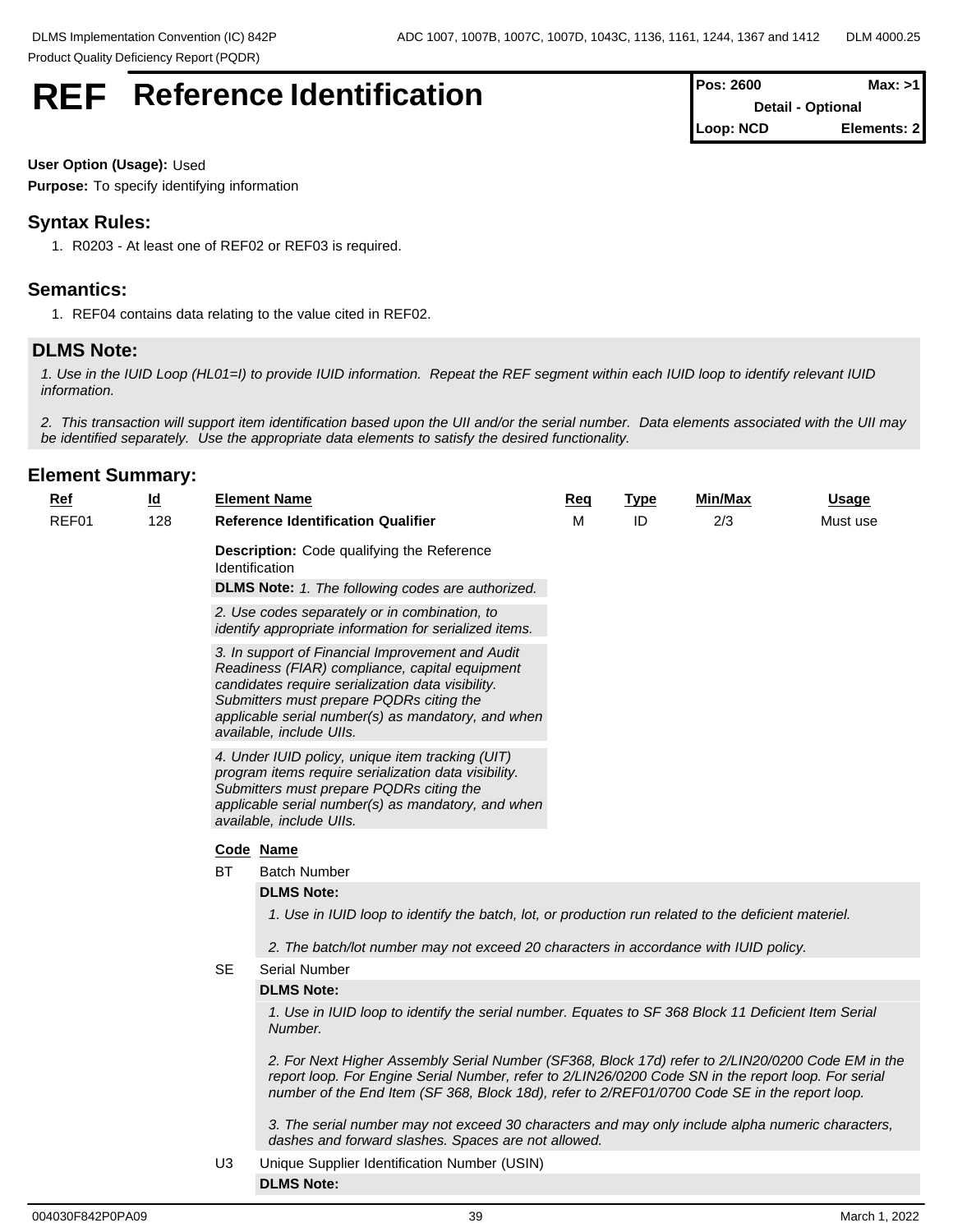|                   |     | Code Name                                                                                                                                             |  |    |      |      |  |
|-------------------|-----|-------------------------------------------------------------------------------------------------------------------------------------------------------|--|----|------|------|--|
|                   |     | 1. Use in IUID loop to identify the UII value.                                                                                                        |  |    |      |      |  |
|                   |     | 2. A data maintenance action was approved in version 5020. The approved code/name is "UII -<br>Department of Defense Unique Item Identifier.          |  |    |      |      |  |
|                   |     | 3. The UII may not exceed 50 characters in accordance with IUID policy.                                                                               |  |    |      |      |  |
| REF <sub>02</sub> | 127 | <b>Reference Identification</b>                                                                                                                       |  | AN | 1/50 | Used |  |
|                   |     | <b>Description:</b> Reference information as defined for a<br>particular Transaction Set or as specified by the<br>Reference Identification Qualifier |  |    |      |      |  |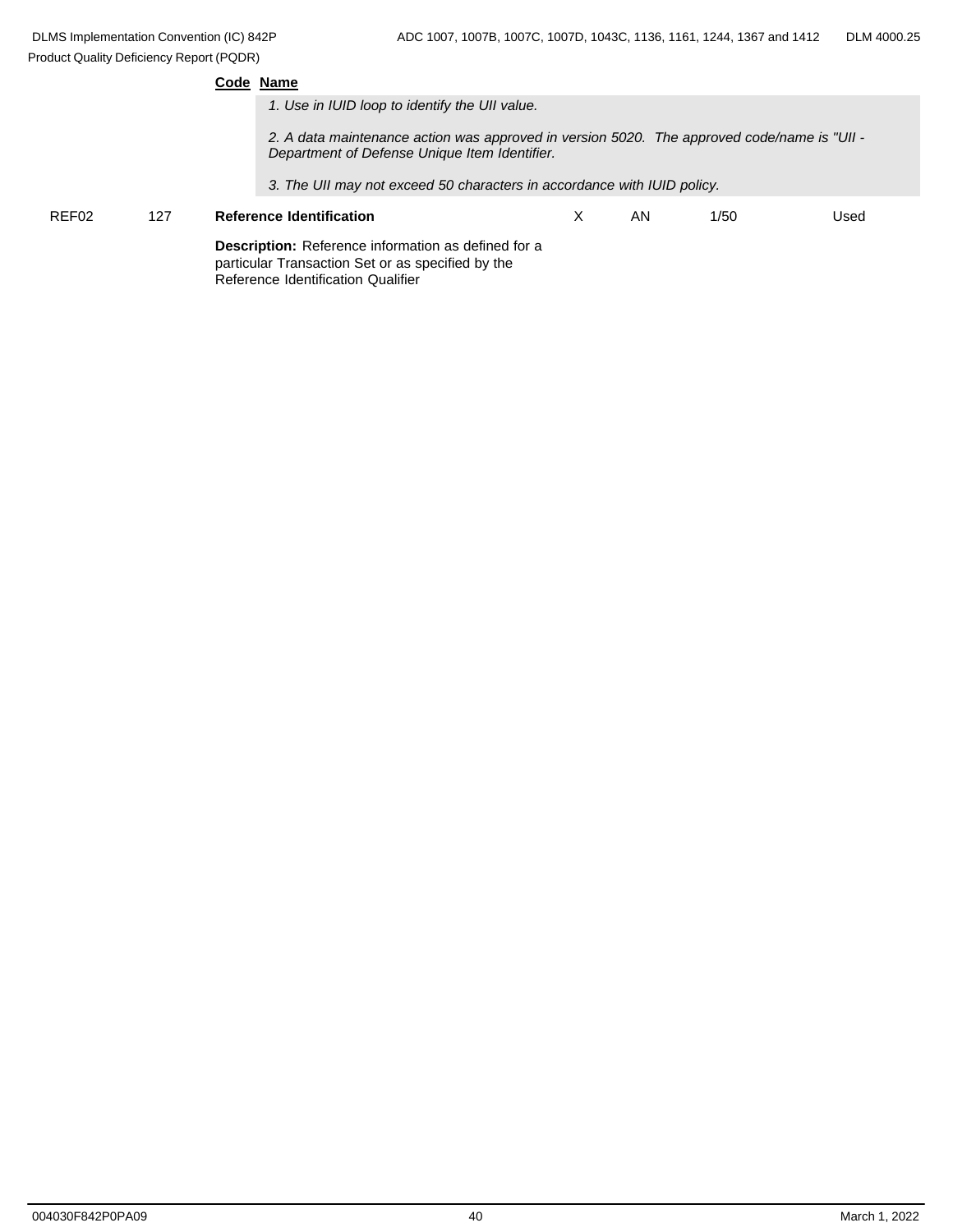

**Detail - Optional Loop: NCD Elements: 3**

## **User Option (Usage):** Used

**Purpose:** To specify quantity information

# **Syntax Rules:**

- 1. R0204 At least one of QTY02 or QTY04 is required.
- 2. E0204 Only one of QTY02 or QTY04 may be present.

# **Semantics:**

1. QTY04 is used when the quantity is non-numeric.

| <b>Ref</b> | <u>ld</u> |    | <b>Element Name</b>                                                                                                                                                | Req | <b>Type</b> | Min/Max | <u>Usage</u> |
|------------|-----------|----|--------------------------------------------------------------------------------------------------------------------------------------------------------------------|-----|-------------|---------|--------------|
| QTY01      | 673       |    | <b>Quantity Qualifier</b>                                                                                                                                          | м   | ID          | 2/2     | Must use     |
|            |           |    | <b>Description:</b> Code specifying the type of quantity                                                                                                           |     |             |         |              |
|            |           |    | <b>DLMS Note:</b> The following codes are authorized.                                                                                                              |     |             |         |              |
|            |           |    | Code Name                                                                                                                                                          |     |             |         |              |
|            |           | 01 | <b>Discrete Quantity</b>                                                                                                                                           |     |             |         |              |
|            |           |    | <b>DLMS Note:</b>                                                                                                                                                  |     |             |         |              |
|            |           |    | 1. Use to identify the quantity of Time Since Installation. This is the time elapsed between installation<br>and materiel failure.                                 |     |             |         |              |
|            |           |    | 2. Field size $= 7$ .                                                                                                                                              |     |             |         |              |
|            |           |    | 3. This element may only be populated or updated by the Originating Point or the Screening Point.                                                                  |     |             |         |              |
|            |           | 02 | <b>Cumulative Quantity</b>                                                                                                                                         |     |             |         |              |
|            |           |    | <b>DLMS Note:</b>                                                                                                                                                  |     |             |         |              |
|            |           |    | 1. Use to identify the quantity of Time Since New/Overhaul. This is the time elapsed since the last<br>repair, or initial use for new items, and materiel failure. |     |             |         |              |
|            |           |    | 2. Field size $= 7$ .                                                                                                                                              |     |             |         |              |
|            |           |    | 3. This field may only be populated or updated by all processing points.                                                                                           |     |             |         |              |
|            |           | 17 | Quantity on Hand                                                                                                                                                   |     |             |         |              |
|            |           |    | <b>DLMS Note:</b>                                                                                                                                                  |     |             |         |              |
|            |           |    | 1. Use to identify the Quantity in Stock of the Nonconforming Materiel. This is the quantity of items<br>currently held in stock. Equates to SF368, Block 10d.     |     |             |         |              |
|            |           |    | 2. Field size $= 15$ .                                                                                                                                             |     |             |         |              |
|            |           | 38 | <b>Original Quantity</b>                                                                                                                                           |     |             |         |              |
|            |           |    | <b>DLMS Note:</b>                                                                                                                                                  |     |             |         |              |
|            |           |    | 1. Use in to indicate the Quantity of Prior Deficiencies. This is the quantity of similar failures reported<br>on previous PQDRs.                                  |     |             |         |              |
|            |           |    | 2. Field size $= 5$ .                                                                                                                                              |     |             |         |              |
|            |           |    | 3. This field may only be populated or updated by the Originating Point, Screening Point or Action Point.                                                          |     |             |         |              |
|            |           | 39 | <b>Shipped Quantity</b>                                                                                                                                            |     |             |         |              |
|            |           |    | <b>DLMS Note:</b>                                                                                                                                                  |     |             |         |              |
|            |           |    | 1. Use to identify the Quantity of Exhibits Shipped.                                                                                                               |     |             |         |              |
|            |           |    | 2. Field size $= 7$ .                                                                                                                                              |     |             |         |              |
|            |           |    | 3. This element may only be populated or updated by the Originating Point, Screening Point or Action<br>Point.                                                     |     |             |         |              |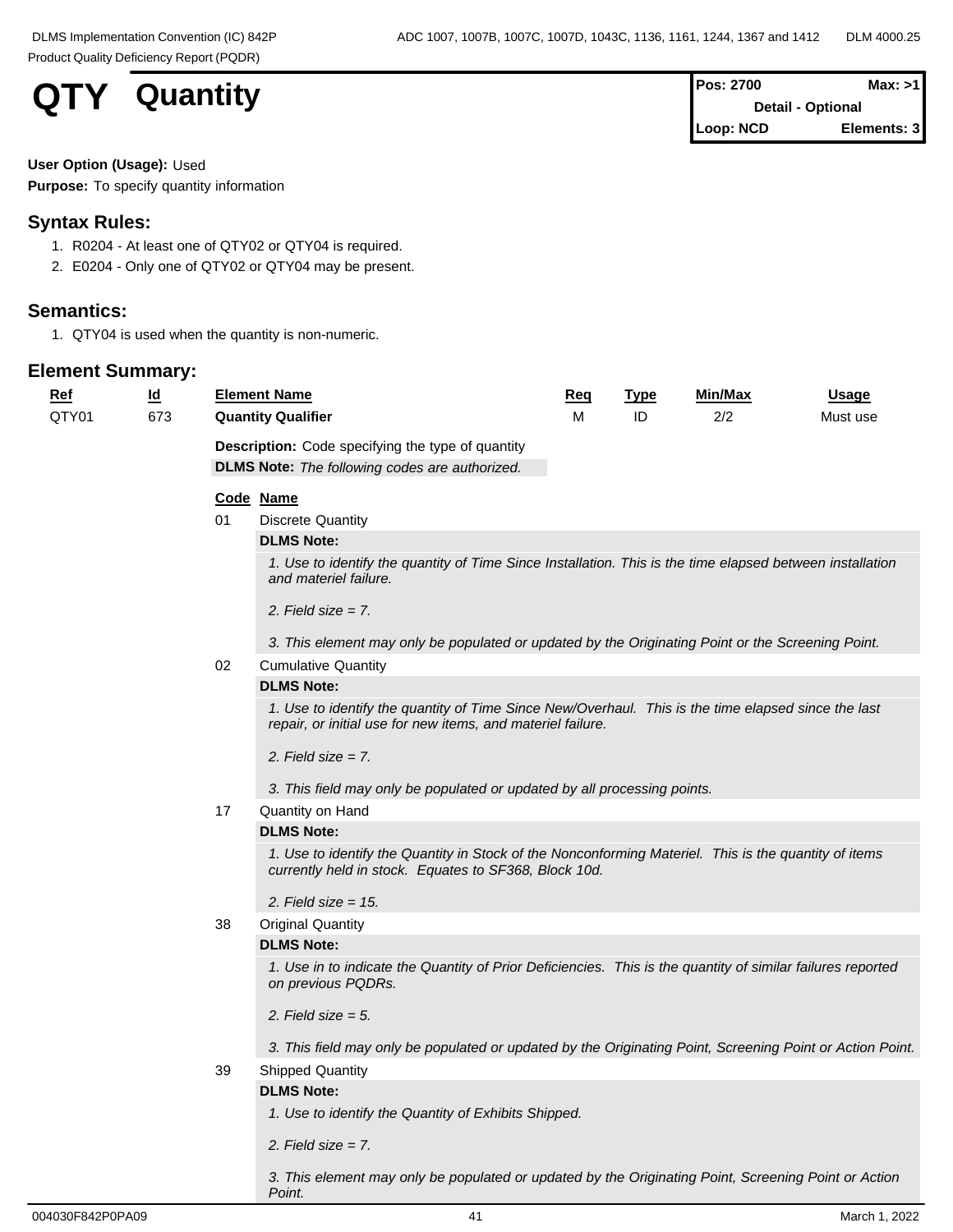### 86 Nonconformance Quantity

#### **DLMS Note:**

*1. Used to identify the Quantity Deficient of the nonconforming materiel received. This is the quantity of deficient items as reported by the originator. This equates to SF368, Block 10c.*

```
2. Field size = 9.
```
*3. This element may only be populated or updated by the Originating Point or Screening Point.*

87 Quantity Received

## **DLMS Note:**

*1. Used to identify the Quantity Received of the nonconforming materiel received. Equates to SF368, Block 10a.*

```
2. Field size = 9.
```
*3. This element may only be populated or updated by the Originating Point, Screening Point, or Action Point.*

AO Verified Receipts

### **DLMS Note:**

*1. Use to identify the quantity of Exhibits Received by the Action or Support Point.*

```
2. Field size = 7.
```
*3. This element may only be populated or updated by the Action Point or the Support Point.*

OT Number of Operating Periods at Failure

## **DLMS Note:**

*1. Use to identify the Operating Time at Failure (OTAF). This is a measurement of time prior to failure. It describes how long a part was operated before failure. Equates to SF368, Block 7.*

*2. Field size = 15*

*3. This element may only be populated or updated by the Originating Point, Screening Point or Support Point.*

UA Units Completed

### **DLMS Note:**

*1. Use to identify the Quantity Inspected by the originator. Equates to SF368, Block 10b.*

*2. Field size = 9.*

*3. This element may only be populated or updated by the Originating Point or Screening Point.*

V3 Transfer Quantity

#### **DLMS Note:**

*1. Use to identify the quantity of Exhibits Requested by Action or Support Point.*

*2. Field size = 7.*

*3. This element may only be used/updated by the Action Point or the Support Point.*

| QTY02 | 380  | Quantity                                                                                                                                                                             | v | R    | 1/15 | Must use |
|-------|------|--------------------------------------------------------------------------------------------------------------------------------------------------------------------------------------|---|------|------|----------|
|       |      | <b>Description:</b> Numeric value of quantity                                                                                                                                        |   |      |      |          |
| QTY03 | C001 | <b>Composite Unit of Measure</b>                                                                                                                                                     | O | Comp |      | Used     |
|       |      | Description: To identify a composite unit of<br>measure (See Figures Appendix for examples of<br>use)                                                                                |   |      |      |          |
|       |      | <b>DLMS Note:</b> 1. Use to identify the<br>discrepant/deficient quantity. Use multiple<br>repetitions as needed to identify additional<br>quantities associated with the complaint. |   |      |      |          |
|       |      | 2. DLMS users see the Unit of Issue and Purchase                                                                                                                                     |   |      |      |          |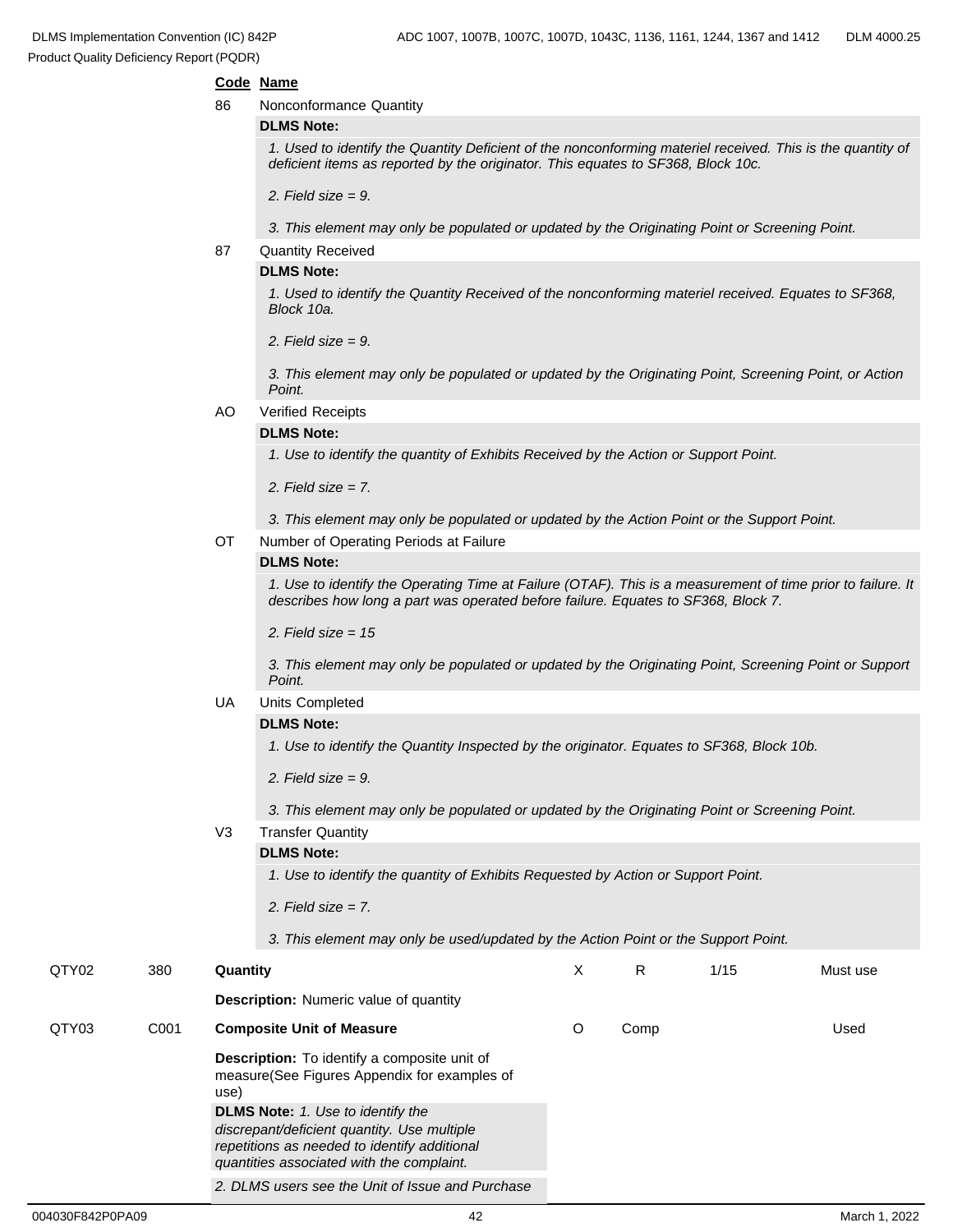| DLMS Implementation Convention (IC) 842P<br>Product Quality Deficiency Report (PQDR) |           |                | ADC 1007, 1007B, 1007C, 1007D, 1043C, 1136, 1161, 1244, 1367 and 1412                                                                                                                                                                                 |            |             |         | DLM 4000.25  |
|--------------------------------------------------------------------------------------|-----------|----------------|-------------------------------------------------------------------------------------------------------------------------------------------------------------------------------------------------------------------------------------------------------|------------|-------------|---------|--------------|
| <u>Ref</u>                                                                           | <u>ld</u> |                | <b>Element Name</b><br>Unit Conversion Table for available codes, except<br>as listed below for Operating Time at Failure, Time<br>Since New/Overhaul, and Time Since Installation.                                                                   | <u>Req</u> | <b>Type</b> | Min/Max | <u>Usage</u> |
|                                                                                      |           |                | 3. Definition: Type of standard unit the materiel was<br>packaged in. Also used for measure of time or<br>events as listed below for Operating Time at Failure,<br>Time Since New/Overhaul, and Time                                                  |            |             |         |              |
|                                                                                      |           |                | Since Installation.                                                                                                                                                                                                                                   |            |             |         |              |
|                                                                                      |           |                | 4. This element may only be populated or updated<br>by all processing points.                                                                                                                                                                         |            |             |         |              |
| QTY03-01                                                                             | 355       |                | Unit or Basis for Measurement Code                                                                                                                                                                                                                    | м          | ID          | 2/2     | Must use     |
|                                                                                      |           |                | Description: Code specifying the units in which a<br>value is being expressed, or manner in which a<br>measurement has been taken                                                                                                                     |            |             |         |              |
|                                                                                      |           |                | DLMS Note: 1. For QTY01 code 01, 02, or OT use<br>one of the following Operating Time Codes.                                                                                                                                                          |            |             |         |              |
|                                                                                      |           |                | 2. Refer to ADC 1007C.                                                                                                                                                                                                                                |            |             |         |              |
|                                                                                      |           |                | Code Name                                                                                                                                                                                                                                             |            |             |         |              |
|                                                                                      |           | 03             | Seconds                                                                                                                                                                                                                                               |            |             |         |              |
|                                                                                      |           | 14             | Shot                                                                                                                                                                                                                                                  |            |             |         |              |
|                                                                                      |           |                | <b>DLMS Note:</b>                                                                                                                                                                                                                                     |            |             |         |              |
|                                                                                      |           |                | Use to indicate number of "Catapult Shots;" this is the number of launches an aircraft has been<br>launched, i.e. aircraft catapult systems and/or unmanned air vehicles.                                                                             |            |             |         |              |
|                                                                                      |           | 1 <sup>N</sup> | Count                                                                                                                                                                                                                                                 |            |             |         |              |
|                                                                                      |           |                | <b>DLMS Note:</b>                                                                                                                                                                                                                                     |            |             |         |              |
|                                                                                      |           |                | Use to indicate number of "Starts".                                                                                                                                                                                                                   |            |             |         |              |
|                                                                                      |           | 7A             | Landings                                                                                                                                                                                                                                              |            |             |         |              |
|                                                                                      |           |                | <b>DLMS Note:</b>                                                                                                                                                                                                                                     |            |             |         |              |
|                                                                                      |           |                | Used to document the amount of landings an aircraft has completed. Code 7A is established as a local<br>code. A data maintenance action has been submitted for establishment of "7A - Landings" in a future<br>X12 Version.                           |            |             |         |              |
|                                                                                      |           | 7C             | <b>Flight Hours</b>                                                                                                                                                                                                                                   |            |             |         |              |
|                                                                                      |           |                | <b>DLMS Note:</b>                                                                                                                                                                                                                                     |            |             |         |              |
|                                                                                      |           |                | Used to document the amount of time in hours that an aircraft/equipment has been flying. Code 7C is<br>established as a local code. A data maintenance action has been submitted for establishment of "7C -<br>Flight Hours" in a future X12 Version. |            |             |         |              |
|                                                                                      |           | B7             | Cycles                                                                                                                                                                                                                                                |            |             |         |              |
|                                                                                      |           |                | <b>DLMS Note:</b>                                                                                                                                                                                                                                     |            |             |         |              |
|                                                                                      |           |                | Use to indicate cycles of equipment, e.g., engine start-up and stop, or take-off and landings.                                                                                                                                                        |            |             |         |              |
|                                                                                      |           | DA             | Days                                                                                                                                                                                                                                                  |            |             |         |              |
|                                                                                      |           | DH             | Miles                                                                                                                                                                                                                                                 |            |             |         |              |
|                                                                                      |           | <b>FT</b>      | Foot                                                                                                                                                                                                                                                  |            |             |         |              |
|                                                                                      |           | <b>HR</b>      | Hours                                                                                                                                                                                                                                                 |            |             |         |              |
|                                                                                      |           | IS             | <b>Stops</b>                                                                                                                                                                                                                                          |            |             |         |              |
|                                                                                      |           |                | <b>DLMS Note:</b>                                                                                                                                                                                                                                     |            |             |         |              |
|                                                                                      |           |                | Use to indicate number of "Arrestments;" this is the number of times an aircraft has engaged arresting<br>gear to stop forward momentum of a routine or emergency landing or an aborted takeoff.                                                      |            |             |         |              |
|                                                                                      |           | MJ             | Minutes                                                                                                                                                                                                                                               |            |             |         |              |
|                                                                                      |           | <b>MO</b>      | Months                                                                                                                                                                                                                                                |            |             |         |              |

- RH Running or Operating Hours
- **DLMS Note:**

*Use to indicate "Under/Steaming Hours".*

- RO Round
	- **DLMS Note:**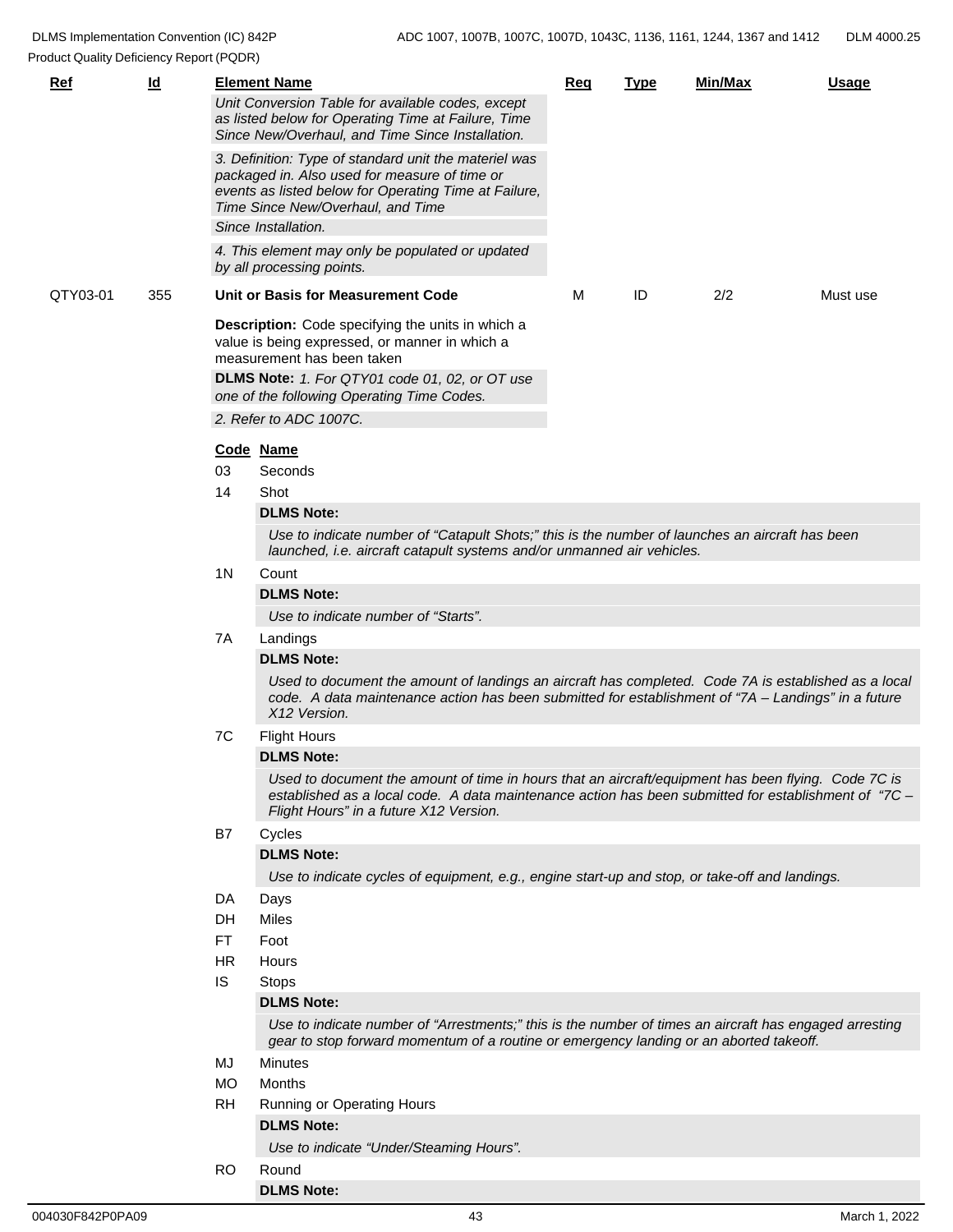|     | OUWU INGHIU                                                                |
|-----|----------------------------------------------------------------------------|
|     | Use to indicate "Rounds Fired".                                            |
| UN  | Jnit                                                                       |
|     | <b>DLMS Note:</b>                                                          |
|     | Use to indicate unit if measure is "Other" (i.e., than those listed here). |
| VD. | $\sqrt{2}$                                                                 |

YR Years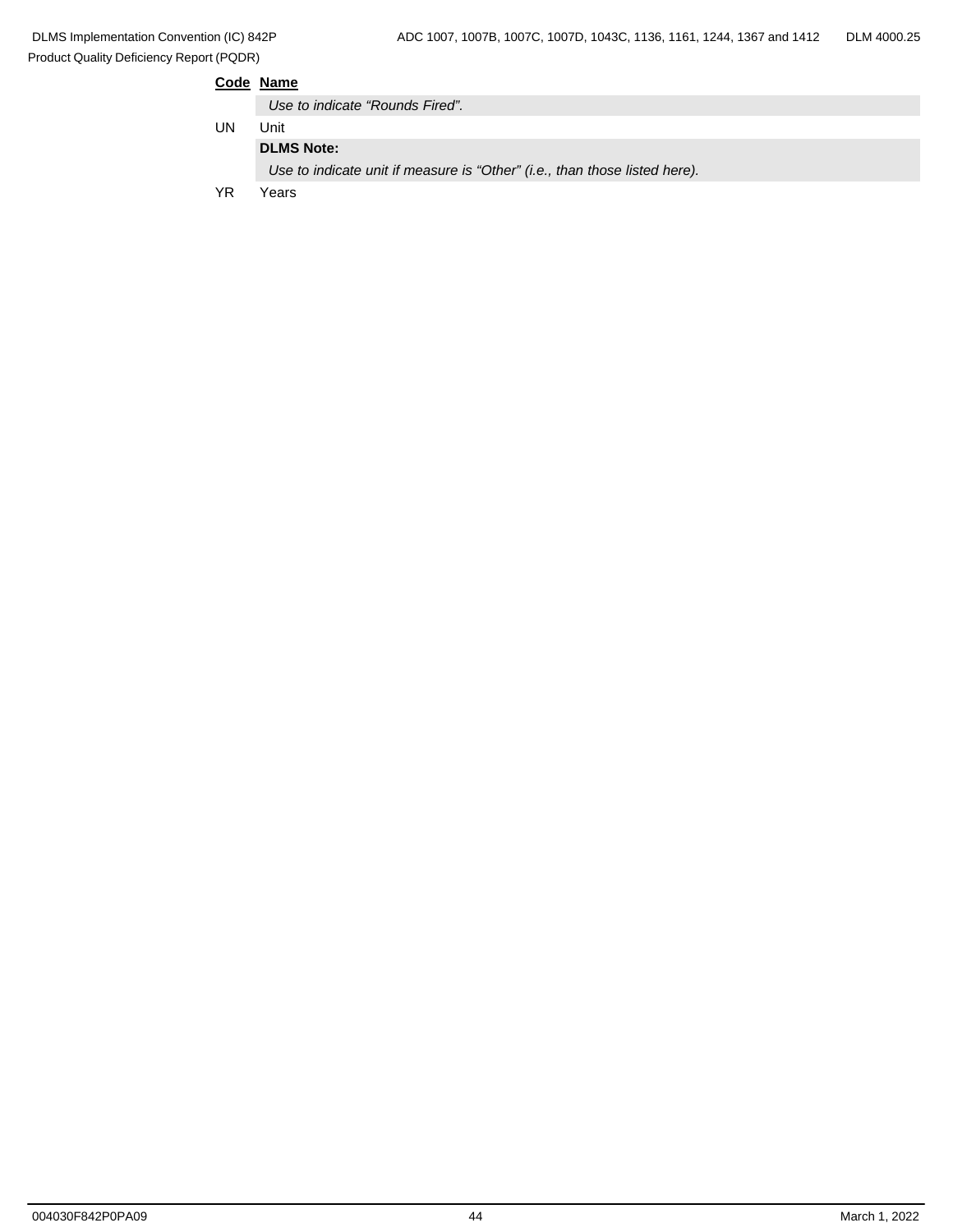| <b>AMT</b>                                                                         |                  |                | <b>Monetary Amount</b>                                                                                                                                                                                                                                                       |          |                   | Pos: 2730             | Max: >1<br><b>Detail - Optional</b> |
|------------------------------------------------------------------------------------|------------------|----------------|------------------------------------------------------------------------------------------------------------------------------------------------------------------------------------------------------------------------------------------------------------------------------|----------|-------------------|-----------------------|-------------------------------------|
|                                                                                    |                  |                |                                                                                                                                                                                                                                                                              |          |                   | Loop: NCD             | Elements: 2                         |
| <b>User Option (Usage): Used</b><br>Purpose: To indicate the total monetary amount |                  |                |                                                                                                                                                                                                                                                                              |          |                   |                       |                                     |
| <b>Element Summary:</b>                                                            |                  |                |                                                                                                                                                                                                                                                                              |          |                   |                       |                                     |
| <u>Ref</u><br>AMT01                                                                | <u>ld</u><br>522 |                | <b>Element Name</b><br><b>Amount Qualifier Code</b>                                                                                                                                                                                                                          | Req<br>M | <b>Type</b><br>ID | <b>Min/Max</b><br>1/3 | <u>Usage</u><br>Must use            |
|                                                                                    |                  |                | <b>Description:</b> Code to qualify amount<br><b>DLMS Note:</b> The following codes are authorized.                                                                                                                                                                          |          |                   |                       |                                     |
|                                                                                    |                  | 10             | Code Name<br>Shipment Value in U.S. Dollars<br><b>DLMS Note:</b><br>1. Use to indicate "total" value of defectives items in Defective Unit Cost. This is the cost of the deficient                                                                                           |          |                   |                       |                                     |
|                                                                                    |                  |                | materiel based on the unit of issue.<br>2. Field size $= 15$ .<br>3. This element may be populated or updated by all processing points.                                                                                                                                      |          |                   |                       |                                     |
|                                                                                    |                  | 2H             | <b>Operating Expenses</b>                                                                                                                                                                                                                                                    |          |                   |                       |                                     |
|                                                                                    |                  |                | <b>DLMS Note:</b>                                                                                                                                                                                                                                                            |          |                   |                       |                                     |
|                                                                                    |                  |                | 1. Use to indicate the amount of recovered or reconsideration received by processing the PQDR (also<br>known as Recovery Value).<br>2. Field size $= 15$ .<br>3. This element may be populated or updated by all processing points.                                          |          |                   |                       |                                     |
|                                                                                    |                  | <b>PD</b>      | Credit                                                                                                                                                                                                                                                                       |          |                   |                       |                                     |
|                                                                                    |                  |                | <b>DLMS Note:</b>                                                                                                                                                                                                                                                            |          |                   |                       |                                     |
|                                                                                    |                  |                | 1. Use to indicate the amount of credit/debit being authorized or recommended (also known as DLA<br>Credit Value).                                                                                                                                                           |          |                   |                       |                                     |
|                                                                                    |                  |                | 2. Use in the Document Number Loop (HL01=W).                                                                                                                                                                                                                                 |          |                   |                       |                                     |
|                                                                                    |                  |                | 3. If multiple document numbers are applicable, identify the credit amount applicable to the document<br>number included in the Report Loop (HL01=RP) and use a separate Document Number Loop<br>(HL01=W) for each additional document number and credit amount combination. |          |                   |                       |                                     |
|                                                                                    |                  |                | 4. When providing a credit amount, also provide the credit date (DTM01=188) (and the DLA Credit<br>Memo Number, when applicable) in the same loop.                                                                                                                           |          |                   |                       |                                     |
|                                                                                    |                  |                | 5. This element may only be populated/updated by the Screening Point or Action Point.                                                                                                                                                                                        |          |                   |                       |                                     |
|                                                                                    |                  | <b>RP</b>      | Repair<br><b>DLMS Note:</b>                                                                                                                                                                                                                                                  |          |                   |                       |                                     |
|                                                                                    |                  |                | 1. Use to identify the Estimated Repair Cost to repair the deficient materiel.                                                                                                                                                                                               |          |                   |                       |                                     |
|                                                                                    |                  |                | 2. Field size $= 15$ .                                                                                                                                                                                                                                                       |          |                   |                       |                                     |
|                                                                                    |                  | Z <sub>3</sub> | 3. This element may only be populated or updated by the Originating Point, or the Screening Point.<br>Unit Cost of Discrepant Material                                                                                                                                       |          |                   |                       |                                     |
|                                                                                    |                  |                | <b>DLMS Note:</b>                                                                                                                                                                                                                                                            |          |                   |                       |                                     |
|                                                                                    |                  |                | 1. Use to identify "unit" value of a "single" defective item in Defective Unit Cost. This is the cost of the<br>deficient materiel based on the unit of issue.                                                                                                               |          |                   |                       |                                     |
|                                                                                    |                  |                | 2. Field size $= 15$ .                                                                                                                                                                                                                                                       |          |                   |                       |                                     |

*3. This element may only be populated or updated by the Originating Point, Screening Point, or Action*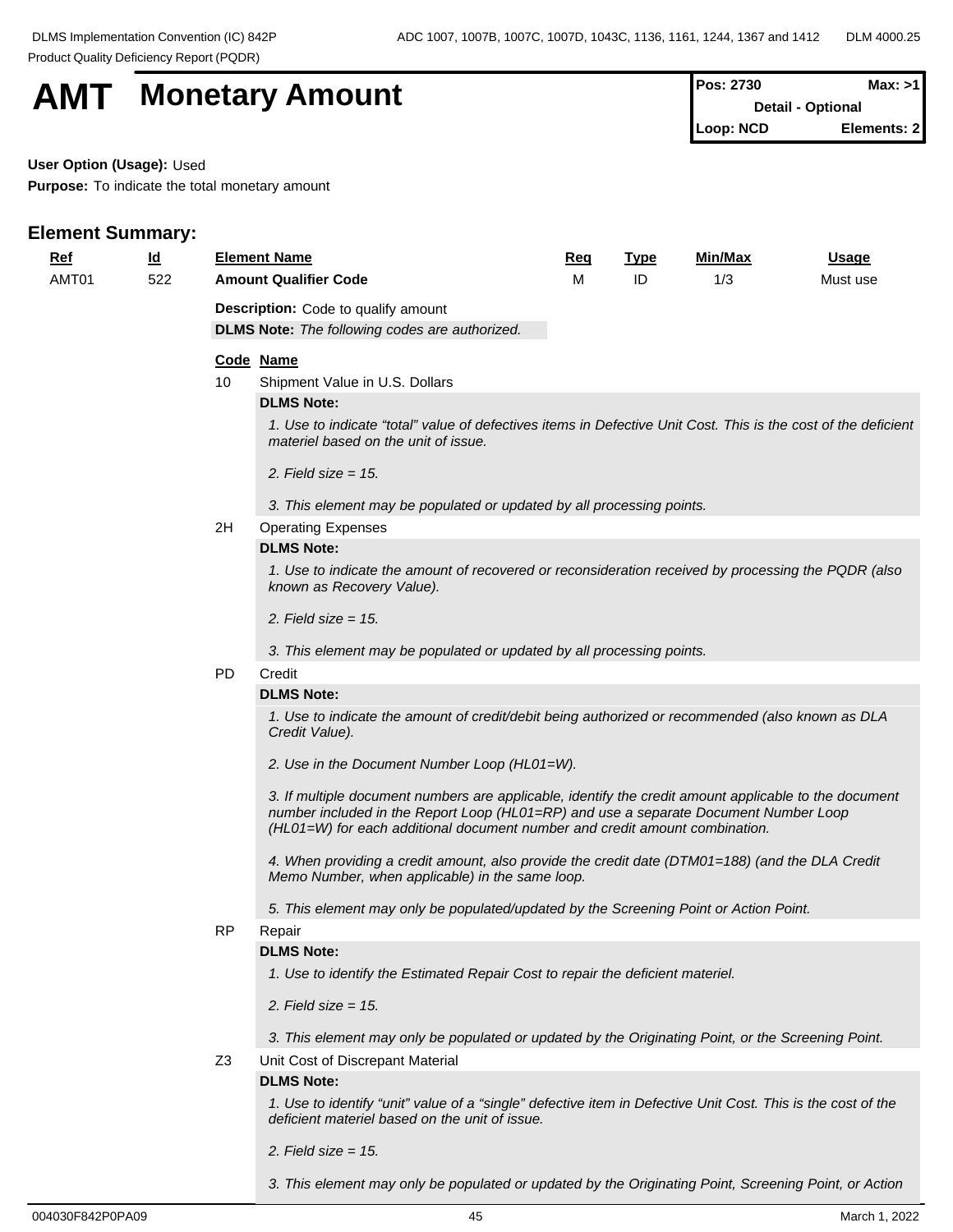|       |     | Code Name<br>Point.                                                                                     |   |   |      |          |
|-------|-----|---------------------------------------------------------------------------------------------------------|---|---|------|----------|
| AMT02 | 782 | <b>Monetary Amount</b>                                                                                  | м | R | 1/18 | Must use |
|       |     | <b>Description: Monetary amount</b>                                                                     |   |   |      |          |
|       |     | <b>DLMS Note:</b> Dollar values may be expressed in<br>whole dollars (with no decimal) or in dollar and |   |   |      |          |

*cents (with a decimal included).*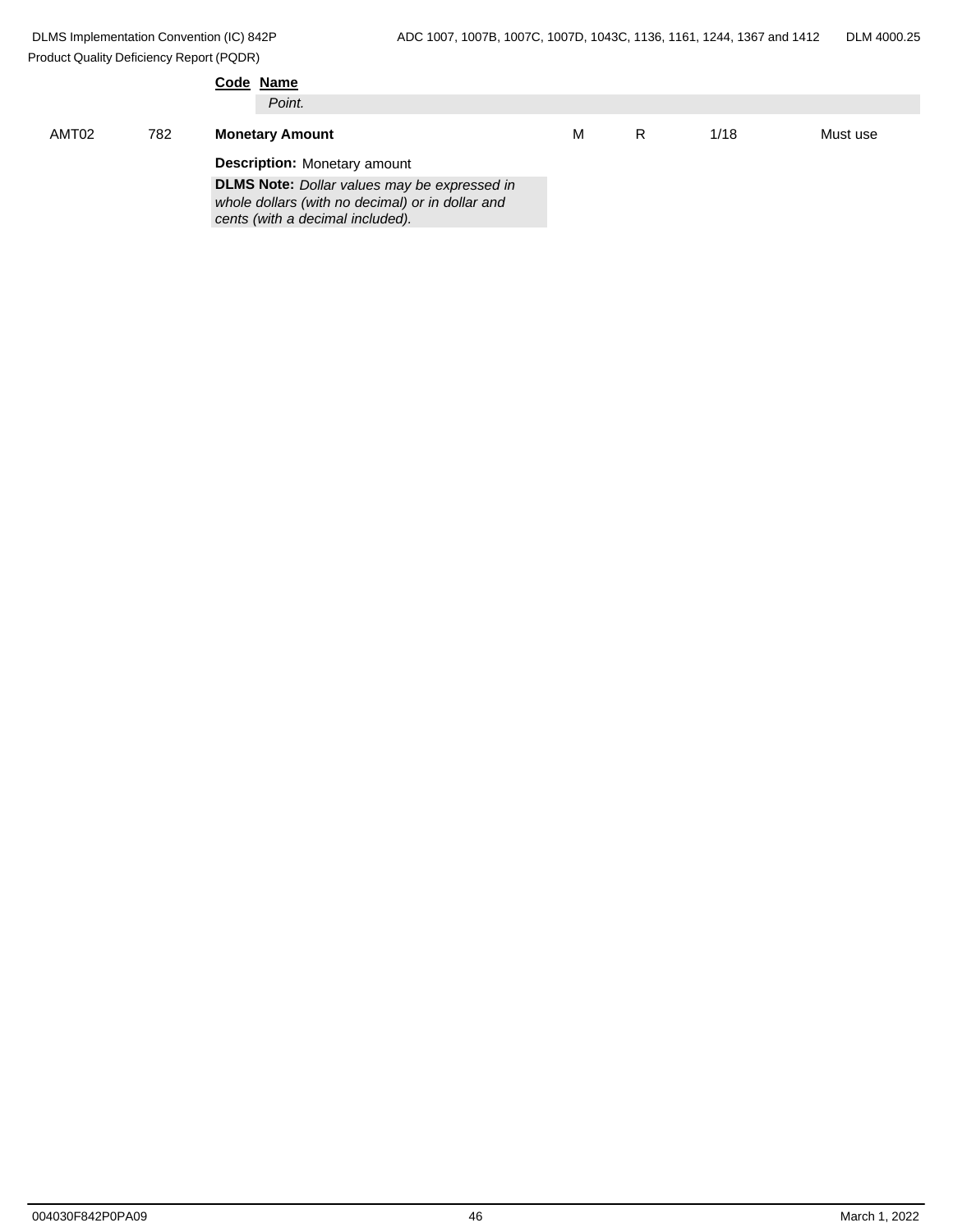

| <b>N1</b> | <b>Name</b> | <b>Pos: 2800</b>         | Max: $1$    |  |
|-----------|-------------|--------------------------|-------------|--|
|           |             | <b>Detail - Optional</b> |             |  |
|           |             | Loop: N1                 | Elements: 4 |  |

## **User Option (Usage):** Used

**Purpose:** To identify a party by type of organization, name, and code

# **Syntax Rules:**

- 1. R0203 At least one of N102 or N103 is required.
- 2. P0304 If either N103 or N104 is present, then the other is required.

# **Comments:**

- 1. This segment, used alone, provides the most efficient method of providing organizational identification. To obtain this efficiency the "ID Code" (N104) must provide a key to the table maintained by the transaction processing party.
- 2. N105 and N106 further define the type of entity in N101.

# **DLMS Note:**

*Use to identify other agencies involved with the processing of the PQDR. Also, use in IUID loop to identify the Enterprise Identifier.*

| $Ref$            | $\underline{\mathsf{Id}}$ |                | <b>Element Name</b>                                                                                                                                                   | Req | <b>Type</b> | Min/Max | <b>Usage</b> |
|------------------|---------------------------|----------------|-----------------------------------------------------------------------------------------------------------------------------------------------------------------------|-----|-------------|---------|--------------|
| N <sub>101</sub> | 98                        |                | <b>Entity Identifier Code</b>                                                                                                                                         | м   | ID          | 2/3     | Must use     |
|                  |                           |                | Description: Code identifying an organizational<br>entity, a physical location, property or an individual<br><b>DLMS Note:</b> The following codes are authorized.    |     |             |         |              |
|                  |                           |                | Code Name                                                                                                                                                             |     |             |         |              |
|                  |                           | 41             | Submitter                                                                                                                                                             |     |             |         |              |
|                  |                           |                | <b>DLMS Note:</b>                                                                                                                                                     |     |             |         |              |
|                  |                           |                | 1. Use to identify the Originator DoDAAC when different than the address identified with the<br>DoDAAC-From in 1/N101/1200.                                           |     |             |         |              |
|                  |                           |                | 2. This element may only be populated or updated by the Originating Point.                                                                                            |     |             |         |              |
|                  |                           | 91             | <b>Action Party</b>                                                                                                                                                   |     |             |         |              |
|                  |                           |                | <b>DLMS Note:</b>                                                                                                                                                     |     |             |         |              |
|                  |                           |                | 1. Use to identify the Action Point DoDAAC when different than the address identified with the<br>DoDAAC-From in 1/N101/1200.                                         |     |             |         |              |
|                  |                           |                | 2. This element may only be populated/updated by the Screening Point or the Action Point.                                                                             |     |             |         |              |
|                  |                           | 92             | <b>Support Party</b>                                                                                                                                                  |     |             |         |              |
|                  |                           |                | <b>DLMS Note:</b>                                                                                                                                                     |     |             |         |              |
|                  |                           |                | 1. Use to identify the Support Point DoDAAC when different than the address identified with the<br>DoDAAC-From in 1/N101/1200.                                        |     |             |         |              |
|                  |                           |                | 2. This element may only be populated/updated by the Action Point, and the Support Point.                                                                             |     |             |         |              |
|                  |                           | C <sub>4</sub> | <b>Contract Administration Office</b>                                                                                                                                 |     |             |         |              |
|                  |                           |                | <b>DLMS Note:</b>                                                                                                                                                     |     |             |         |              |
|                  |                           |                | 1. Use to identify DLA Form 1227, DCMA Review Release Authority or Preparer by DoDAAC.                                                                                |     |             |         |              |
|                  |                           |                | 2. This element may only be populated/updated by the Support Point.                                                                                                   |     |             |         |              |
|                  |                           | CA             | Carrier                                                                                                                                                               |     |             |         |              |
|                  |                           |                | <b>DLMS Note:</b>                                                                                                                                                     |     |             |         |              |
|                  |                           |                | 1. Use to identify the PQDR exhibit carrier by Standard Carrier Alpha Code (SCAC). Used by the<br>shipping activity to identify the carrier transporting the exhibit. |     |             |         |              |
|                  |                           |                | 2. If the SCAC is not available, cite "Hand" (Hand Carry) or "DTS" (Defense Transportation Service), as<br>applicable.                                                |     |             |         |              |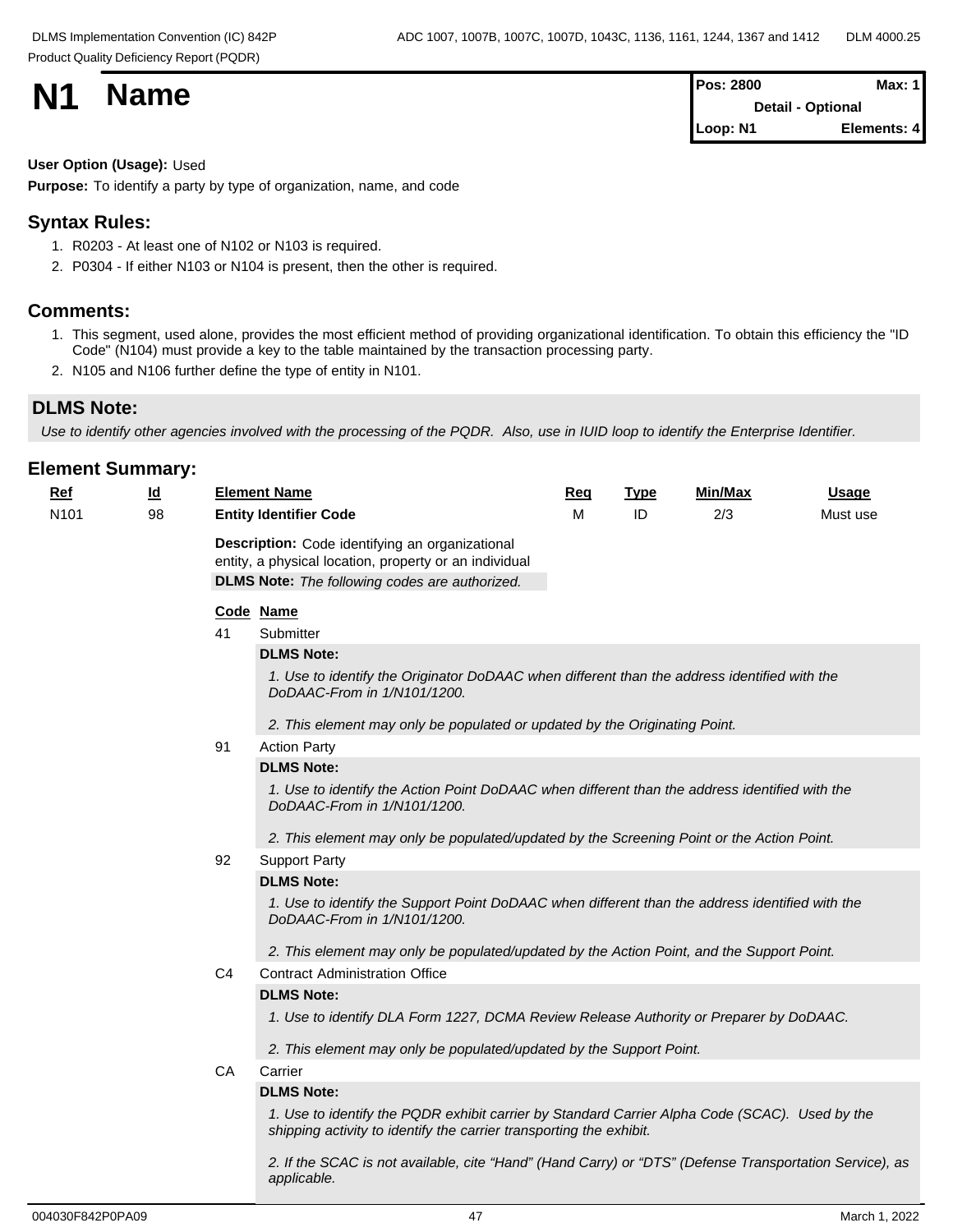*3. Refer to United States Transportation Command (USTRANSCOM) Reference Data Management (TRDM) for valid codes.*

*4. Refer to ADC 1007C.*

LG Location of Goods

## **DLMS Note:**

*Use to identify Exhibit Holding DoDAAC/CAGE of the organization that is holding the exhibit. Aka Exhibit Location.*

### MF Manufacturer of Goods

## **DLMS Note:**

*1. Use to identify the Supplier/Manufacturer CAGE, DUNS or DUNSS Plus 4.*

*2. PQDRII Definition: Manufacturers/Suppliers Commercial and Government Entity (CAGE), Dunn and Bradstreet Number (DUNS) and/or DUNS Plus Four number.*

#### PG Prime Contractor

#### **DLMS Note:**

*1. Use to identify the Prime Contractors Code (CAGE) for the supplier of the nonconforming materiel.*

*2. Contractor and Government Entity (CAGE) Code of the Supplier.*

RN Repair or Refurbish Location

## **DLMS Note:**

*Use to identify the Last Repair Facility, aka Last Rework Facility, when different than the address identified with the DODAAC-From in 1/N101/1200.*

### SH Shipper

## **DLMS Note:**

*1. Use to identify Shipper of the nonconforming materiel. Shipper Code must be CAGE or DoDAAC.*

*2. PQDRII Definition: DoDAAC or CAGE of the Shipping activity who delivered the defective materiel.*

## ST Ship To

## **DLMS Note:**

*Use to identify the Exhibit Shipped To Address. This is the address to which the exhibit was shipped.*

### Z7 Mark-for Party

### **DLMS Note:**

*Use to identify the Mark For party to receive an exhibit.*

ZB Party to Receive Credit

## **DLMS Note:**

*1. Use to identify the DoDAAC for the activity to receive credit if not the PQDR originator's organization.*

*2. This element may only be populated or updated by the Originating Point or the Screening Point.*

ZD Party to Receive Reports

## **DLMS Note:**

*Use to identify additional party(ies) to receive a copy of the PQDR via electronic retransmission of the 842P.*

## ZQ Screening Point

## **DLMS Note:**

*1. Use to identify the Screening Point DoDAAC when different than the address identified with the DoDAAC-from N101.*

*2. This element may only be populated or updated by the Originating Point or the Screening Point.*

## DIR Distribution Recipient

## **DLMS Note:**

*Use to identify the recipient of the distribution copy forwarded by email or other non-transaction method.*

IAT Party Executing and Verifying

## **DLMS Note:**

*1. Use to indicate the Enterprise Identifier (EID) responsible for the UII.*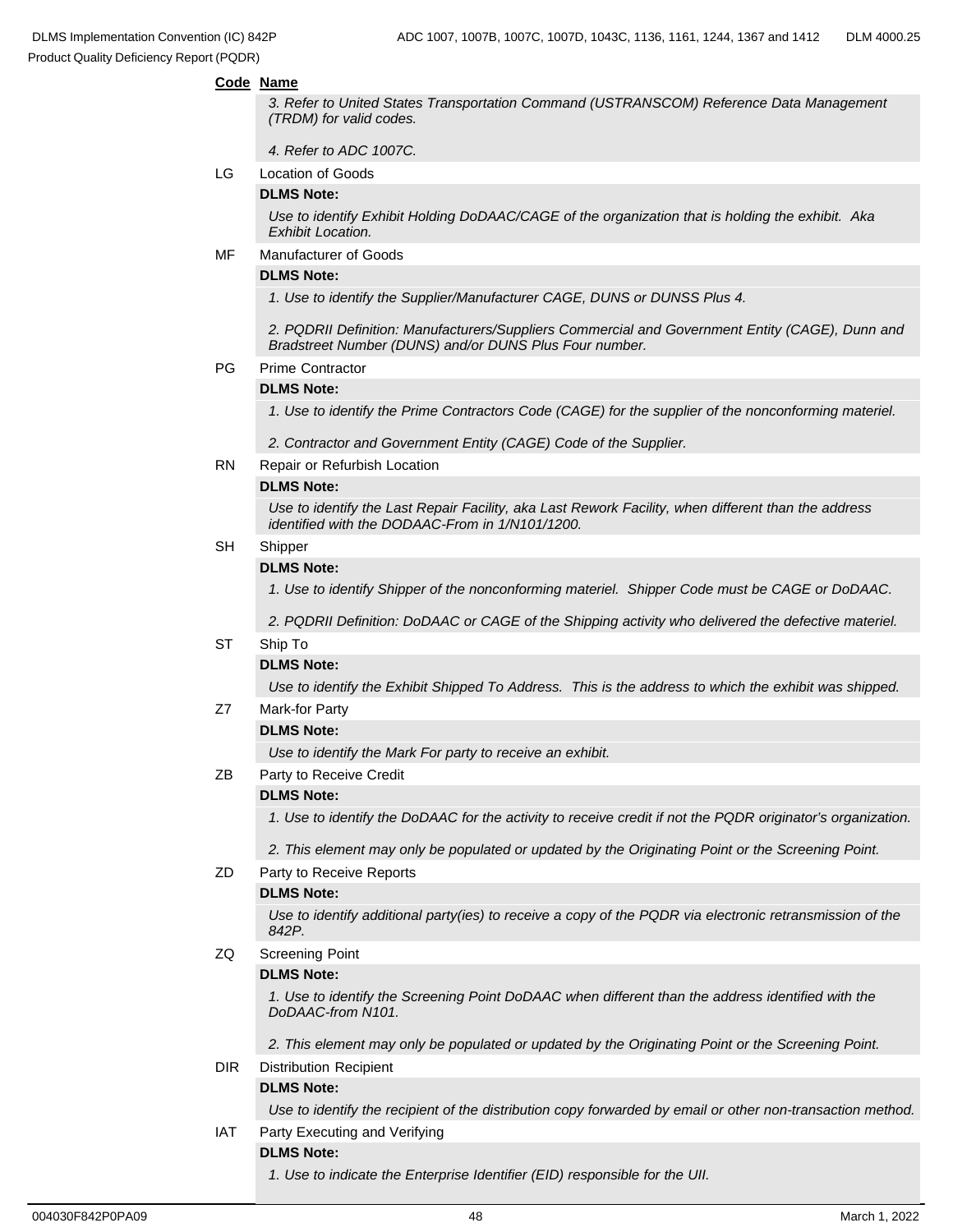| oduct Quality Deficiency Report (PQDR) |    |                                                                                                                                                                                                                                                                                                         |   |    |      |      |
|----------------------------------------|----|---------------------------------------------------------------------------------------------------------------------------------------------------------------------------------------------------------------------------------------------------------------------------------------------------------|---|----|------|------|
|                                        |    | Code Name<br>2. The value of the IUID Issuing Agency Code (IAC) may be derived from the qualifier used for the<br>Enterprise Identifier. Use only N103 qualifiers for which a corresponding IAC is noted.                                                                                               |   |    |      |      |
|                                        |    | <b>SUS</b><br><b>Supply Source</b>                                                                                                                                                                                                                                                                      |   |    |      |      |
|                                        |    | <b>DLMS Note:</b>                                                                                                                                                                                                                                                                                       |   |    |      |      |
|                                        |    | Use to identify the Source of Supply by Routing Identifier Code (RIC).                                                                                                                                                                                                                                  |   |    |      |      |
| N <sub>102</sub>                       | 93 | <b>Name</b>                                                                                                                                                                                                                                                                                             | X | AN | 1/60 | Used |
|                                        |    | <b>Description:</b> Free-form name                                                                                                                                                                                                                                                                      |   |    |      |      |
|                                        |    | <b>DLMS Note:</b> 1. Use to identify the name of the code<br>listed above (e.g., Portsmouth Naval Shipyard).                                                                                                                                                                                            |   |    |      |      |
|                                        |    | 2. This element may only be populated or updated<br>by the Originating Point or the Screening Point.                                                                                                                                                                                                    |   |    |      |      |
| N <sub>103</sub>                       | 66 | <b>Identification Code Qualifier</b>                                                                                                                                                                                                                                                                    | X | ID | 1/2  | Used |
|                                        |    | Description: Code designating the system/method<br>of code structure used for Identification Code (67)                                                                                                                                                                                                  |   |    |      |      |
|                                        |    | Code Name<br>$\overline{2}$<br>Standard Carrier Alpha Code (SCAC)<br>10<br>Department of Defense Activity Address Code (DODAAC)<br>33<br>Commercial and Government Entity (CAGE)<br>A2<br>Military Assistance Program Address Code (MAPAC)<br>M4<br>Department of Defense Routing Identifier Code (RIC) |   |    |      |      |
| N <sub>104</sub>                       | 67 | <b>Identification Code</b>                                                                                                                                                                                                                                                                              | X | AN | 2/80 | Used |
|                                        |    | <b>Description:</b> Code identifying a party or other code                                                                                                                                                                                                                                              |   |    |      |      |
|                                        |    | <b>DLMS Note:</b> Use to identify the name of the code<br>listed above. <i>i.e.</i> DoDAAC = $N39040$                                                                                                                                                                                                   |   |    |      |      |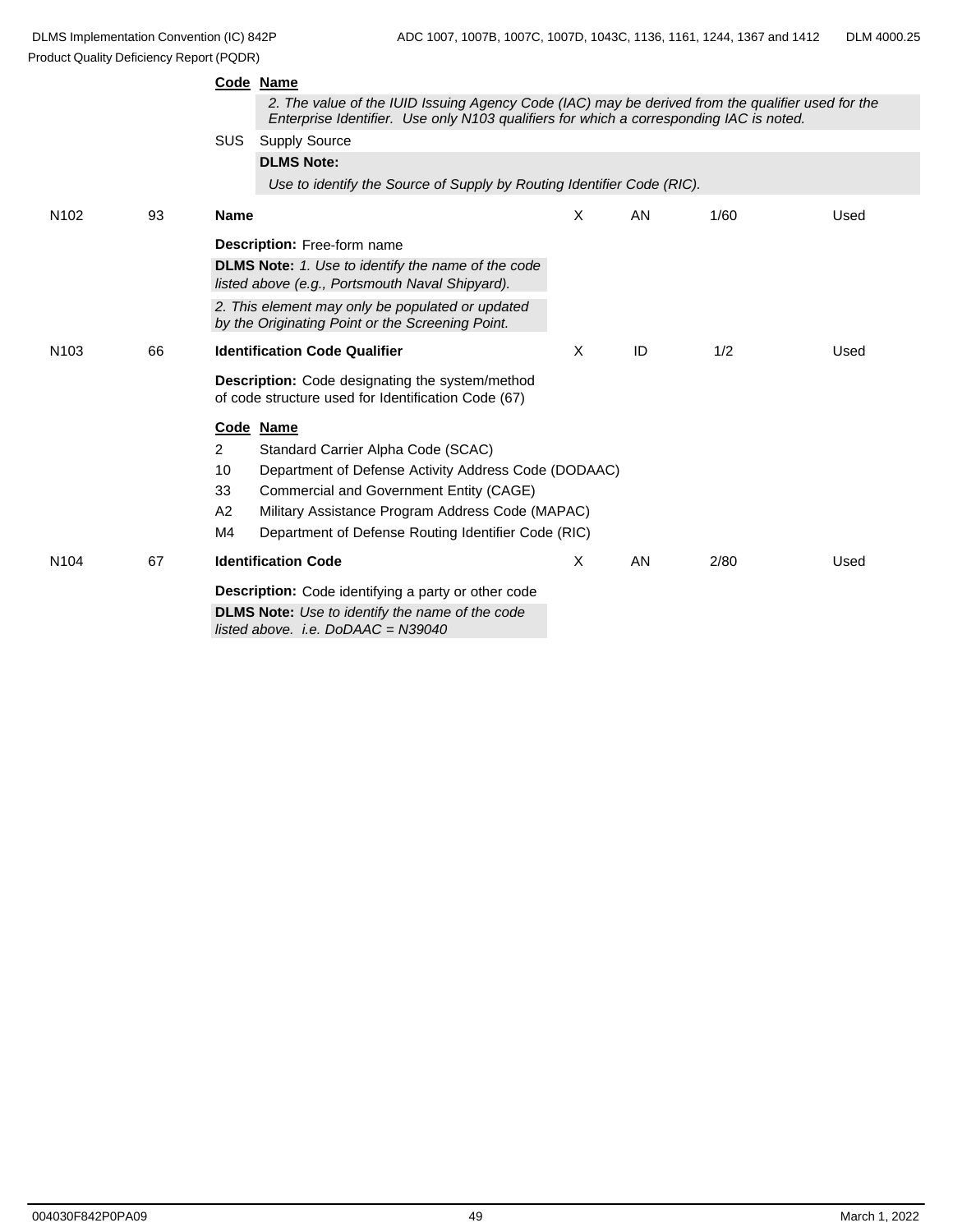# **N2 Additional Name Information Pos: 2900 Max: 2 Max: 2**

| I POS: 2900              | max: 21     |  |
|--------------------------|-------------|--|
| <b>Detail - Optional</b> |             |  |
| l Loop: N1               | Elements: 2 |  |

**User Option (Usage):** Used

**Purpose:** To specify additional names

# **Element Summary: Ref Id Element Name Req Type Min/Max Usage**

| N <sub>201</sub> | 93 | <b>Name</b>                                                                                                                               | M | AN | 1/60 | Must use |
|------------------|----|-------------------------------------------------------------------------------------------------------------------------------------------|---|----|------|----------|
|                  |    | <b>Description:</b> Free-form name                                                                                                        |   |    |      |          |
|                  |    | <b>DLMS Note:</b> 1. This equates to address line.                                                                                        |   |    |      |          |
|                  |    | 2. Used when customer input for the reporting<br>activity information is not available or differs from<br>data extracted from the DoDAAC. |   |    |      |          |
|                  |    | 3. This element may only be populated or updated<br>by the Originating Point or the Screening Point.                                      |   |    |      |          |
| N <sub>202</sub> | 93 | <b>Name</b>                                                                                                                               | O | AN | 1/60 | Must use |
|                  |    | <b>Description:</b> Free-form name                                                                                                        |   |    |      |          |
|                  |    | <b>DLMS Note:</b> 1. This equates to address line two.                                                                                    |   |    |      |          |
|                  |    | 2. Used when customer input for the reporting<br>activity information is not available or differs from<br>data extracted from the DoDAAC. |   |    |      |          |
|                  |    | 3. This element may only be populated or updated                                                                                          |   |    |      |          |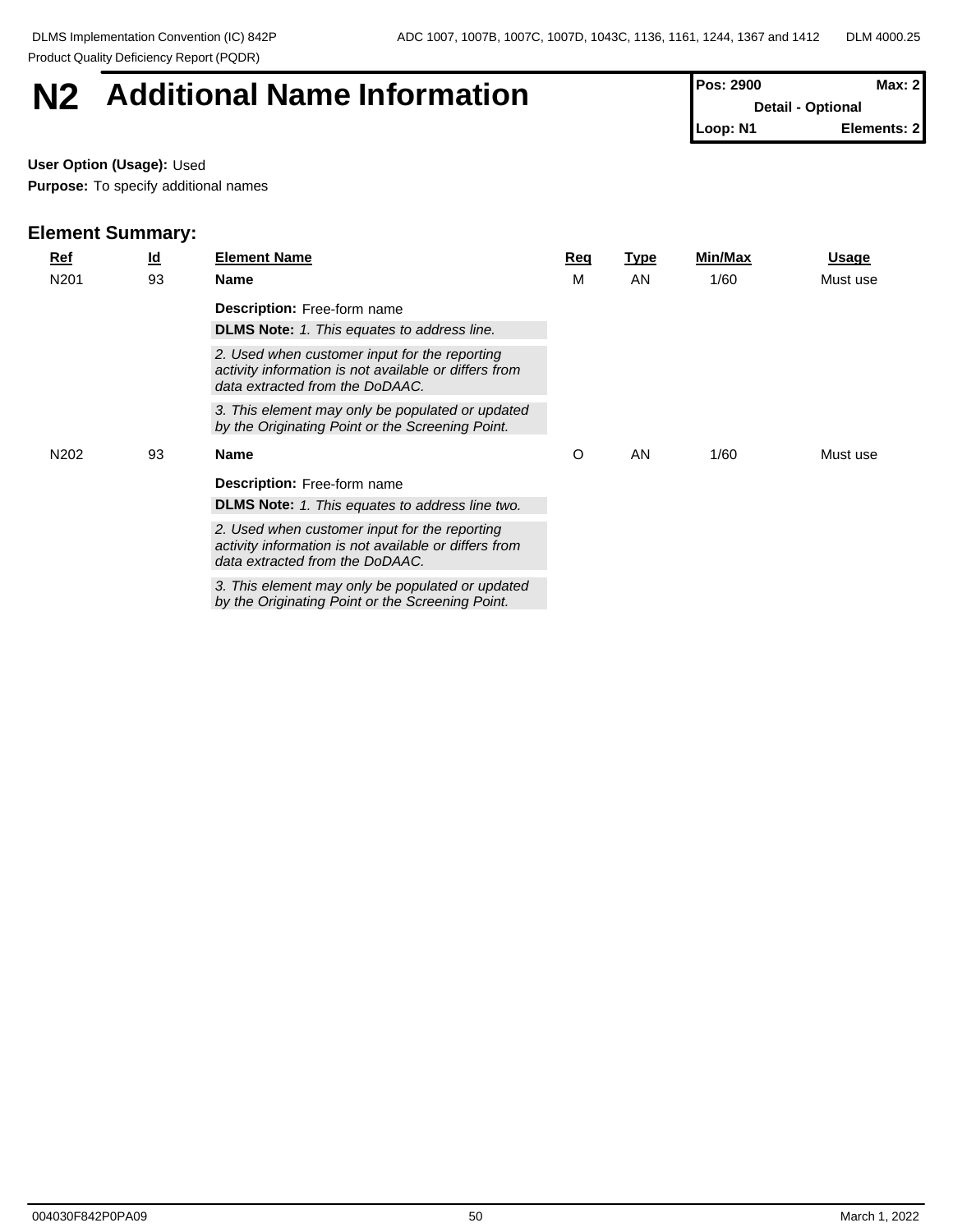# **N3** Address Information

| <b>I</b> Pos: 3000 | Max: 2                   |
|--------------------|--------------------------|
|                    | <b>Detail - Optional</b> |
| Loop: N1           | Elements: 2              |

**User Option (Usage):** Used

**Purpose:** To specify the location of the named party

| <u>Ref</u> | <u>ld</u> | <b>Element Name</b>                                                                                                                                                                         | Req | Type | Min/Max | Usage    |
|------------|-----------|---------------------------------------------------------------------------------------------------------------------------------------------------------------------------------------------|-----|------|---------|----------|
| N301       | 166       | <b>Address Information</b>                                                                                                                                                                  | М   | AN   | 1/55    | Must use |
|            |           | <b>Description: Address information</b>                                                                                                                                                     |     |      |         |          |
|            |           | <b>DLMS Note:</b> This equates to street address. Used<br>when customer input for the reporting activity<br>information is not available or differs from data<br>extracted from the DODAAC. |     |      |         |          |
| N302       | 166       | <b>Address Information</b>                                                                                                                                                                  | O   | AN   | 1/55    | Must use |
|            |           | <b>Description: Address information</b>                                                                                                                                                     |     |      |         |          |
|            |           | <b>DLMS Note:</b> This equates to street address. Used<br>when customer input for the reporting activity<br>information is not available or differs from data<br>extracted from the DODAAC. |     |      |         |          |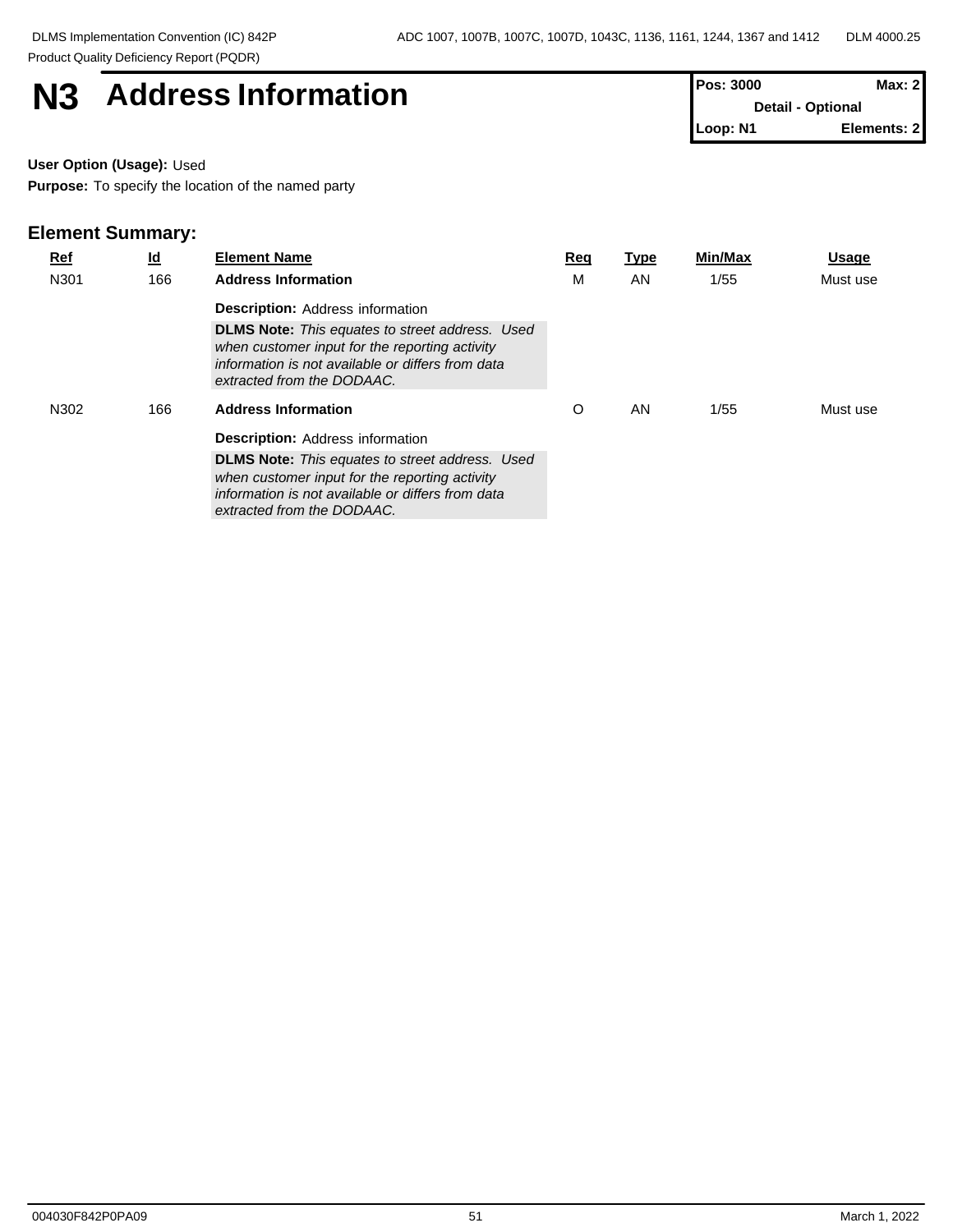# **N4 Geographic Location**

| <b>IPos: 3100</b>        | Max: 1      |
|--------------------------|-------------|
| <b>Detail - Optional</b> |             |
| Loop: N1                 | Elements: 4 |

**User Option (Usage):** Used

**Purpose:** To specify the geographic place of the named party

# **Syntax Rules:**

- 1. E0207 Only one of N402 or N407 may be present.
- 2. C0605 If N406 is present, then N405 is required.
- 3. C0704 If N407 is present, then N404 is required.

# **Comments:**

- 1. A combination of either N401 through N404, or N405 and N406 may be adequate to specify a location.
- 2. N402 is required only if city name (N401) is in the U.S. or Canada.

| <b>Ref</b> | $\underline{\mathsf{Id}}$ | <b>Element Name</b>                                                                                                                  | Reg     | <b>Type</b> | <b>Min/Max</b> | <u>Usage</u> |
|------------|---------------------------|--------------------------------------------------------------------------------------------------------------------------------------|---------|-------------|----------------|--------------|
| N401       | 19                        | <b>City Name</b>                                                                                                                     | $\circ$ | AN          | 2/30           | Used         |
|            |                           | <b>Description:</b> Free-form text for city name                                                                                     |         |             |                |              |
| N402       | 156                       | <b>State or Province Code</b>                                                                                                        | X       | ID          | 2/2            | Used         |
|            |                           | Description: Code (Standard State/Province) as<br>defined by appropriate government agency                                           |         |             |                |              |
| N403       | 116                       | <b>Postal Code</b>                                                                                                                   | O       | ID          | 3/15           | Used         |
|            |                           | <b>Description:</b> Code defining international postal<br>zone code excluding punctuation and blanks (zip<br>code for United States) |         |             |                |              |
| N404       | 26                        | <b>Country Code</b>                                                                                                                  | X       | ID          | 2/3            | Used         |
|            |                           | Description: Code identifying the country                                                                                            |         |             |                |              |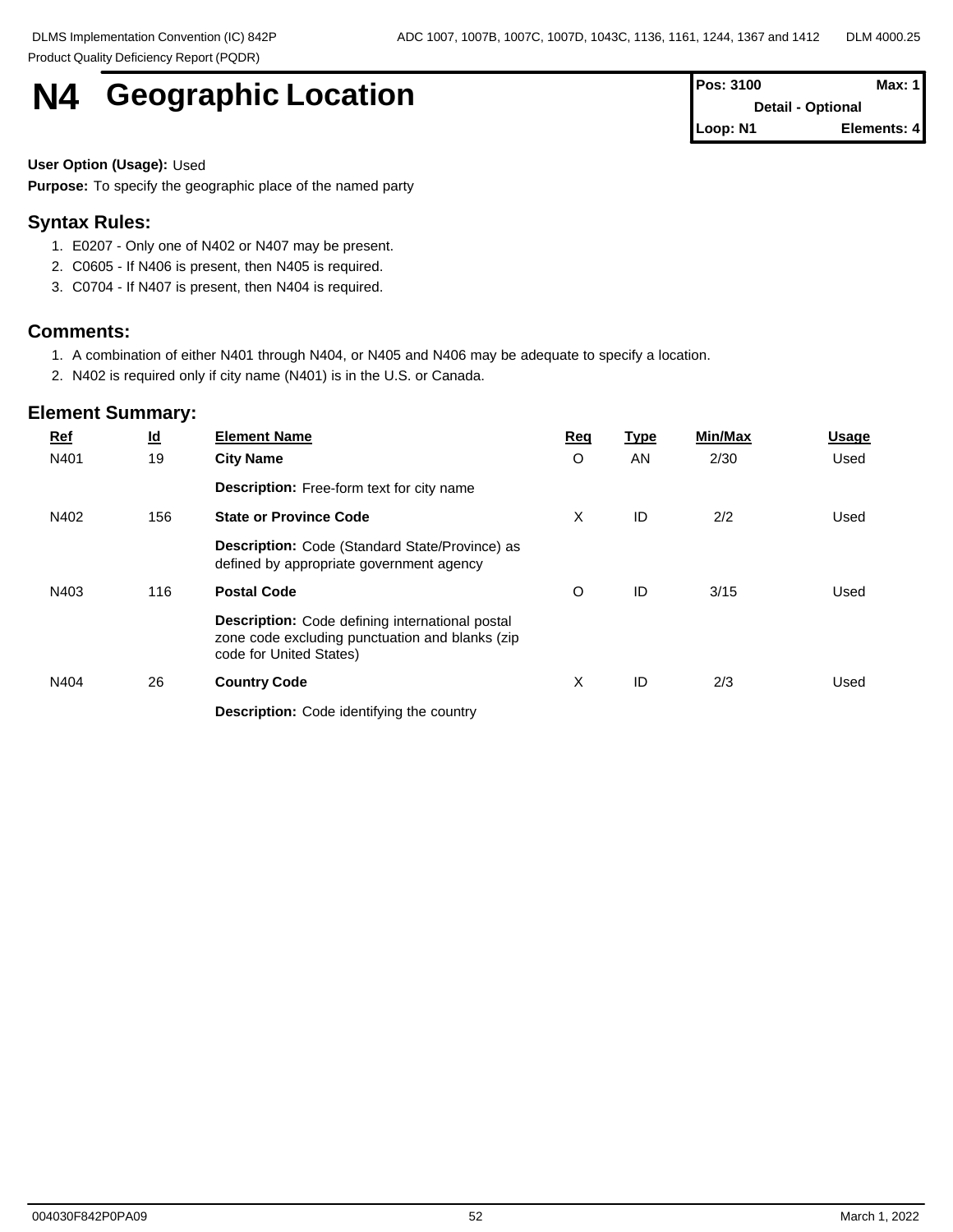# **PER Administrative Communications Contact**

| <b>Pos: 3300</b>         | Max: >1     |
|--------------------------|-------------|
| <b>Detail - Optional</b> |             |
| $\blacksquare$ Loop: N1  | Elements: 9 |

## **User Option (Usage):** Used

**Purpose:** To identify a person or office to whom administrative communications should be directed

# **Syntax Rules:**

- 1. P0304 If either PER03 or PER04 is present, then the other is required.
- 2. P0506 If either PER05 or PER06 is present, then the other is required.
- 3. P0708 If either PER07 or PER08 is present, then the other is required.

# **DLMS Note:**

*1. Use to identify the report preparer when the customer DoDAAC is identified in this loop (rather than in the transaction header). Only one POC may be identified as the report preparer.*

*2. Use a second repetition if needed to identify additional communication numbers. When used, must provide email address and at least one phone number.*

| <b>Element Summary:</b> |           |             |                                                                                                                                                             |                                                                                                                                                                                                                                                                                                                                                                                                                                                                                                                             |             |         |              |
|-------------------------|-----------|-------------|-------------------------------------------------------------------------------------------------------------------------------------------------------------|-----------------------------------------------------------------------------------------------------------------------------------------------------------------------------------------------------------------------------------------------------------------------------------------------------------------------------------------------------------------------------------------------------------------------------------------------------------------------------------------------------------------------------|-------------|---------|--------------|
| <b>Ref</b>              | <u>ld</u> |             | <b>Element Name</b>                                                                                                                                         | <u>Req</u>                                                                                                                                                                                                                                                                                                                                                                                                                                                                                                                  | <b>Type</b> | Min/Max | <b>Usage</b> |
| PER01                   | 366       |             | <b>Contact Function Code</b>                                                                                                                                | м                                                                                                                                                                                                                                                                                                                                                                                                                                                                                                                           | ID          | 2/2     | Must use     |
|                         |           |             | Description: Code identifying the major duty or<br>responsibility of the person or group named                                                              | 1. Use to identify the review official's information associated with DLA Form 1227 (also known as<br>Review Release Authority). This is the official that reviewed the 1227 previous to release.<br>2. This element may only be populated or updated by the Support Point or Action Point (if no Support<br>1. Use to identify the preparing official's information associated with the DLA Form 1227. AKA Prepared<br>2. This element may only be populated or updated by the Support Point or Action Point (if no Support |             |         |              |
|                         |           |             | Code Name                                                                                                                                                   |                                                                                                                                                                                                                                                                                                                                                                                                                                                                                                                             |             |         |              |
|                         |           | AU          | <b>Report Authorizer</b>                                                                                                                                    |                                                                                                                                                                                                                                                                                                                                                                                                                                                                                                                             |             |         |              |
|                         |           |             | <b>DLMS Note:</b>                                                                                                                                           |                                                                                                                                                                                                                                                                                                                                                                                                                                                                                                                             |             |         |              |
|                         |           |             |                                                                                                                                                             |                                                                                                                                                                                                                                                                                                                                                                                                                                                                                                                             |             |         |              |
|                         |           |             | Point).                                                                                                                                                     |                                                                                                                                                                                                                                                                                                                                                                                                                                                                                                                             |             |         |              |
|                         |           | PU          | <b>Report Preparer</b>                                                                                                                                      |                                                                                                                                                                                                                                                                                                                                                                                                                                                                                                                             |             |         |              |
|                         |           |             | <b>DLMS Note:</b>                                                                                                                                           |                                                                                                                                                                                                                                                                                                                                                                                                                                                                                                                             |             |         |              |
|                         |           |             | By.                                                                                                                                                         |                                                                                                                                                                                                                                                                                                                                                                                                                                                                                                                             |             |         |              |
|                         |           |             | Point).                                                                                                                                                     |                                                                                                                                                                                                                                                                                                                                                                                                                                                                                                                             |             |         |              |
|                         |           | <b>RP</b>   | Responsible Person                                                                                                                                          |                                                                                                                                                                                                                                                                                                                                                                                                                                                                                                                             |             |         |              |
|                         |           |             | <b>DLMS Note:</b>                                                                                                                                           |                                                                                                                                                                                                                                                                                                                                                                                                                                                                                                                             |             |         |              |
|                         |           |             | 1. Use to indicate a POC at receiving location. Also, use in PQDR exhibit shipments to indicate the<br>Government representative at the receiving location. |                                                                                                                                                                                                                                                                                                                                                                                                                                                                                                                             |             |         |              |
|                         |           |             | 2. This element may only be populated or updated by the Screening Point, Action Point, or Support<br>Point.                                                 |                                                                                                                                                                                                                                                                                                                                                                                                                                                                                                                             |             |         |              |
| PER <sub>02</sub>       | 93        | <b>Name</b> |                                                                                                                                                             | O                                                                                                                                                                                                                                                                                                                                                                                                                                                                                                                           | AN          | 1/60    | Used         |
|                         |           |             | Description: Free-form name                                                                                                                                 |                                                                                                                                                                                                                                                                                                                                                                                                                                                                                                                             |             |         |              |
| PER03                   | 365       |             | <b>Communication Number Qualifier</b>                                                                                                                       | X                                                                                                                                                                                                                                                                                                                                                                                                                                                                                                                           | ID          | 2/2     | Used         |
|                         |           |             | <b>Description:</b> Code identifying the type of<br>communication number                                                                                    |                                                                                                                                                                                                                                                                                                                                                                                                                                                                                                                             |             |         |              |
|                         |           |             | Code Name                                                                                                                                                   |                                                                                                                                                                                                                                                                                                                                                                                                                                                                                                                             |             |         |              |
|                         |           | AU          | Defense Switched Network                                                                                                                                    |                                                                                                                                                                                                                                                                                                                                                                                                                                                                                                                             |             |         |              |
|                         |           |             | <b>DLMS Note:</b>                                                                                                                                           |                                                                                                                                                                                                                                                                                                                                                                                                                                                                                                                             |             |         |              |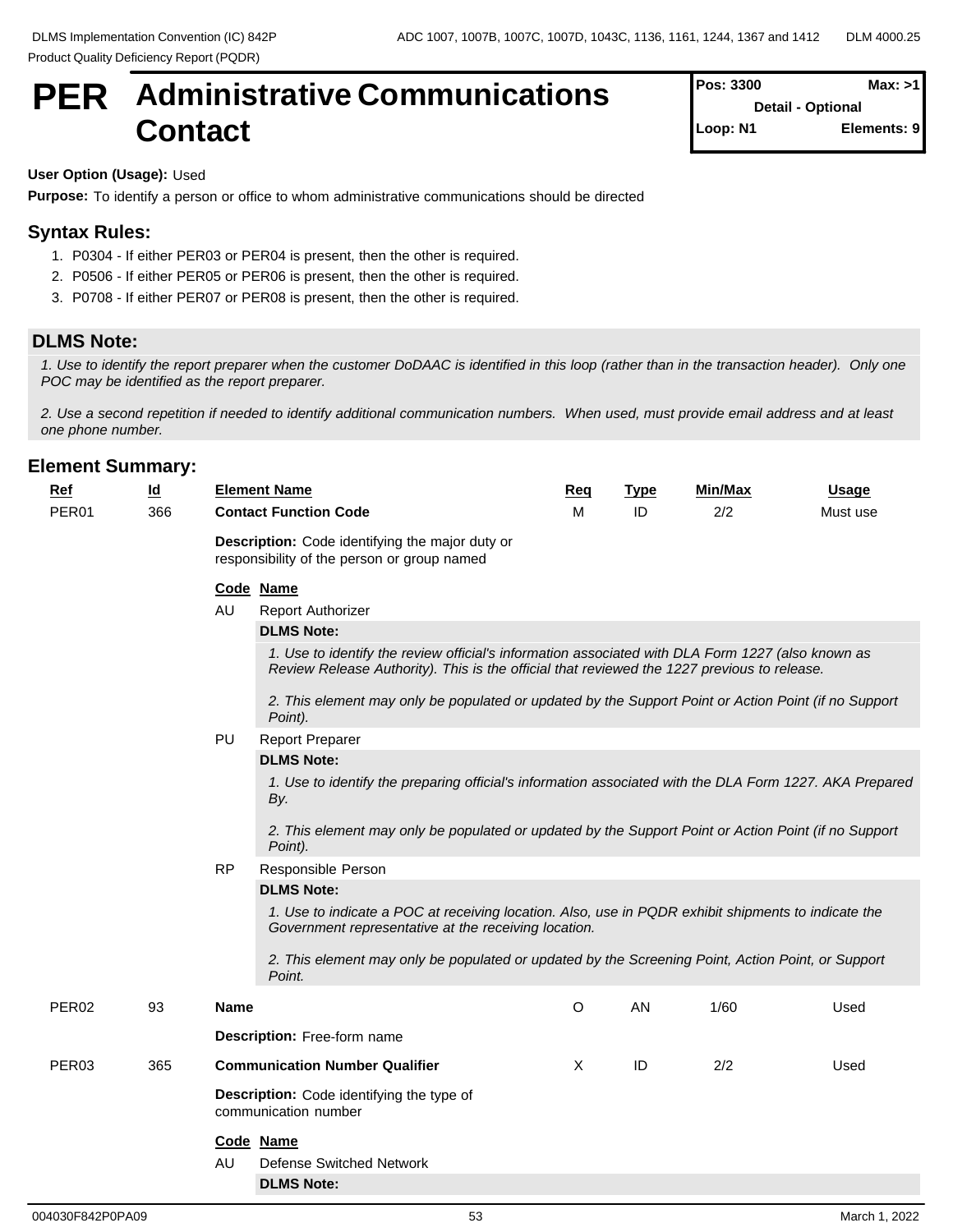| oduct Quality Deficiency Report (PQDR) |     |           |                                                                                                      |              |    |       |      |
|----------------------------------------|-----|-----------|------------------------------------------------------------------------------------------------------|--------------|----|-------|------|
|                                        |     |           | Code Name                                                                                            |              |    |       |      |
|                                        |     |           | 1. Use to identify the DSN Phone Number.                                                             |              |    |       |      |
|                                        |     |           | 2. This element may be populated or updated by all processing points.                                |              |    |       |      |
|                                        |     | EM        | <b>Electronic Mail</b>                                                                               |              |    |       |      |
|                                        |     |           | <b>DLMS Note:</b>                                                                                    |              |    |       |      |
|                                        |     |           | 1. Use to identify the E-mail address.                                                               |              |    |       |      |
|                                        |     |           | 2. This element may be populated or updated by all processing points.                                |              |    |       |      |
|                                        |     | TE        | Telephone                                                                                            |              |    |       |      |
|                                        |     |           | <b>DLMS Note:</b>                                                                                    |              |    |       |      |
|                                        |     |           | 1. Use to identify the Commercial Phone Number.                                                      |              |    |       |      |
|                                        |     |           | 2. This element may be populated or updated by all processing points.                                |              |    |       |      |
| PER04                                  | 364 |           | <b>Communication Number</b>                                                                          | $\times$     | AN | 1/256 | Used |
|                                        |     |           | <b>Description:</b> Complete communications number<br>including country or area code when applicable |              |    |       |      |
| PER <sub>05</sub>                      | 365 |           | <b>Communication Number Qualifier</b>                                                                | $\times$     | ID | 2/2   | Used |
|                                        |     |           | Description: Code identifying the type of<br>communication number                                    |              |    |       |      |
|                                        |     |           | <b>DLMS Note:</b> Use to identify an alternate                                                       |              |    |       |      |
|                                        |     |           | communications number which can be used to<br>contact the specified point of contact.                |              |    |       |      |
|                                        |     |           | Code Name                                                                                            |              |    |       |      |
|                                        |     | AU        | <b>Defense Switched Network</b>                                                                      |              |    |       |      |
|                                        |     |           | <b>DLMS Note:</b>                                                                                    |              |    |       |      |
|                                        |     |           | 1. Use to identify the DSN Phone Number.                                                             |              |    |       |      |
|                                        |     |           | 2. This element may be populated or updated by all processing points.                                |              |    |       |      |
|                                        |     | EM        | <b>Electronic Mail</b>                                                                               |              |    |       |      |
|                                        |     |           | <b>DLMS Note:</b>                                                                                    |              |    |       |      |
|                                        |     |           | 1. Use to identify the E-mail address.                                                               |              |    |       |      |
|                                        |     |           | 2. This element may be populated or updated by all processing points.                                |              |    |       |      |
|                                        |     | <b>TE</b> | Telephone                                                                                            |              |    |       |      |
|                                        |     |           | <b>DLMS Note:</b>                                                                                    |              |    |       |      |
|                                        |     |           | 1. Use to identify the Commercial Phone Number.                                                      |              |    |       |      |
|                                        |     |           | 2. This element may be populated or updated by all processing points.                                |              |    |       |      |
| PER <sub>06</sub>                      | 364 |           | <b>Communication Number</b>                                                                          | X            | AN | 1/256 | Used |
|                                        |     |           | <b>Description:</b> Complete communications number<br>including country or area code when applicable |              |    |       |      |
| PER07                                  | 365 |           | <b>Communication Number Qualifier</b>                                                                | $\mathsf{X}$ | ID | 2/2   | Used |
|                                        |     |           | <b>Description:</b> Code identifying the type of<br>communication number                             |              |    |       |      |
|                                        |     |           | Code Name                                                                                            |              |    |       |      |
|                                        |     | AU        | <b>Defense Switched Network</b>                                                                      |              |    |       |      |
|                                        |     |           | <b>DLMS Note:</b>                                                                                    |              |    |       |      |
|                                        |     |           | 1. Use to identify the DSN Phone Number.                                                             |              |    |       |      |
|                                        |     |           |                                                                                                      |              |    |       |      |
|                                        |     |           | 2. This element may be populated or updated by all processing points.                                |              |    |       |      |
|                                        |     | EM        | <b>Electronic Mail</b>                                                                               |              |    |       |      |
|                                        |     |           | <b>DLMS Note:</b>                                                                                    |              |    |       |      |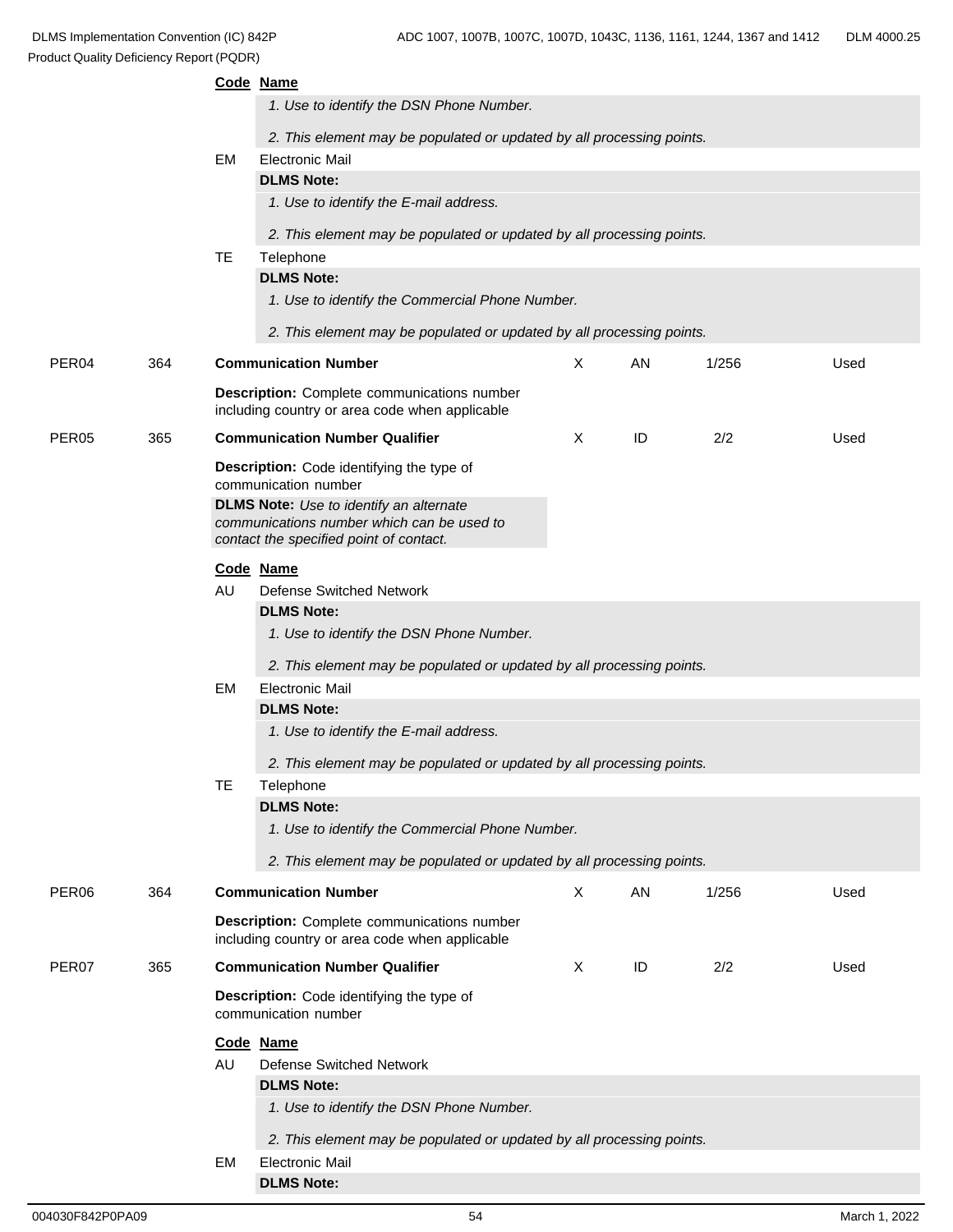|                   |     |           | Code Name                                                                                                                                                                  |          |     |       |      |
|-------------------|-----|-----------|----------------------------------------------------------------------------------------------------------------------------------------------------------------------------|----------|-----|-------|------|
|                   |     |           | 1. Use to identify the E-mail address.                                                                                                                                     |          |     |       |      |
|                   |     |           | 2. This element may be populated or updated by all processing points.                                                                                                      |          |     |       |      |
|                   |     | <b>TE</b> | Telephone                                                                                                                                                                  |          |     |       |      |
|                   |     |           | <b>DLMS Note:</b>                                                                                                                                                          |          |     |       |      |
|                   |     |           | 1. Use to identify the Commercial Phone Number.                                                                                                                            |          |     |       |      |
|                   |     |           | 2. This element may be populated or updated by all processing points.                                                                                                      |          |     |       |      |
| PER <sub>08</sub> | 364 |           | <b>Communication Number</b>                                                                                                                                                | X        | AN. | 1/256 | Used |
|                   |     |           | <b>Description:</b> Complete communications number<br>including country or area code when applicable                                                                       |          |     |       |      |
| PER <sub>09</sub> | 443 |           | <b>Contact Inquiry Reference</b>                                                                                                                                           | $\Omega$ | AN  | 1/20  | Used |
|                   |     |           | <b>Description:</b> Additional reference number or<br>description to clarify a contact number                                                                              |          |     |       |      |
|                   |     |           | <b>DLMS Note:</b> 1. Use as needed to identify the office<br>symbol or activity code for the party identified. May<br>also reflect position title of the point of contact. |          |     |       |      |
|                   |     |           | 2. This element may be populated or updated by all<br>processing points.                                                                                                   |          |     |       |      |
|                   |     |           |                                                                                                                                                                            |          |     |       |      |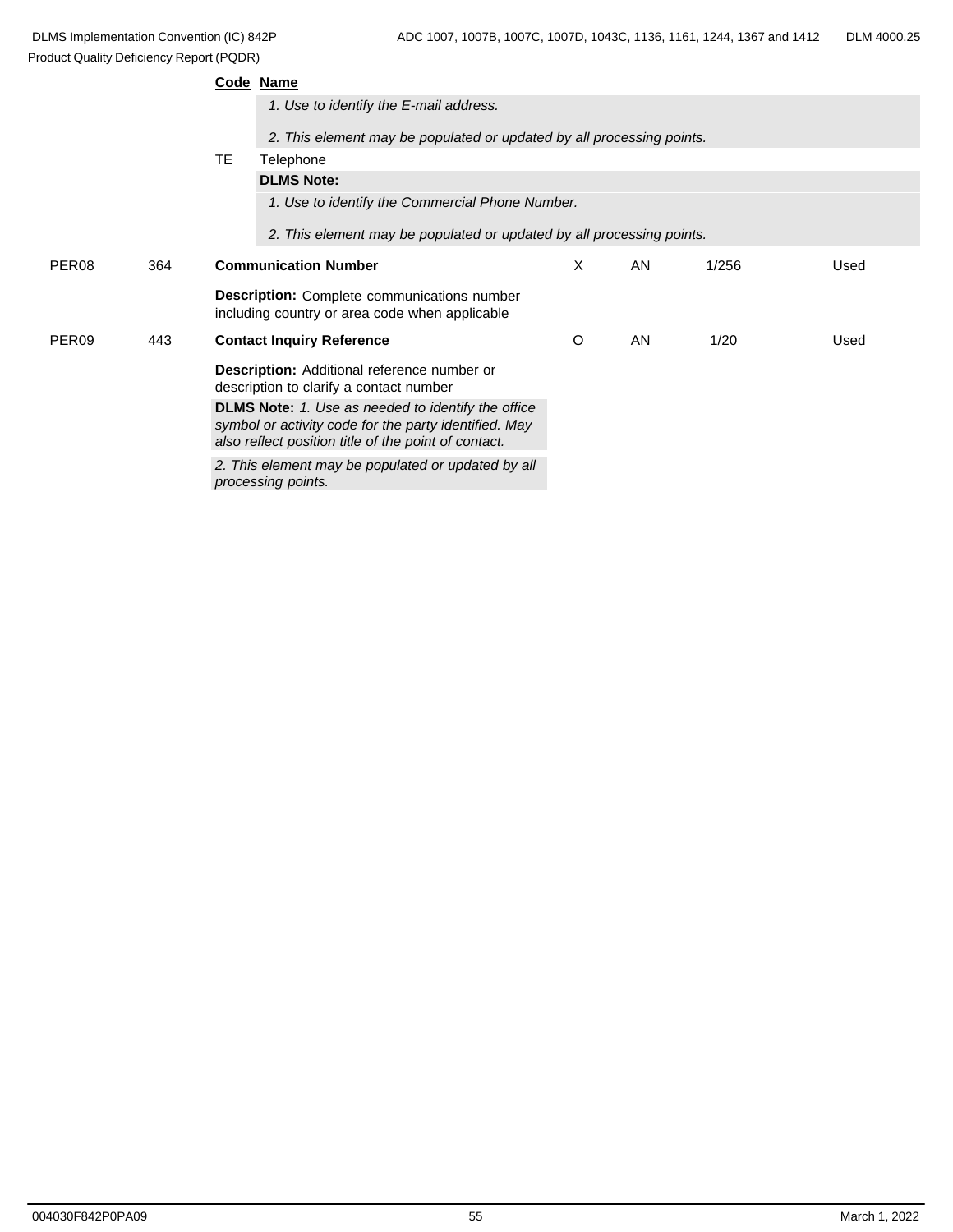# **NCA** Nonconformance Action

| <b>Pos: 3400</b>         | Max: 1       |
|--------------------------|--------------|
| <b>Detail - Optional</b> |              |
| Loop: NCA                | Elements: 21 |

## **User Option (Usage):** Used

**Purpose:** To specify the action that is to be taken in response to a nonconformance condition

# **Syntax Rules:**

- 1. R0203 At least one of NCA02 or NCA03 is required.
- 2. P0405 If either NCA04 or NCA05 is present, then the other is required.

# **Semantics:**

1. NCA03 describes the action that is to be undertaken.

# **Comments:**

1. NCA04 is used to specify the quantity that is associated with NCA02 or NCA03.

# **DLMS Note:**

*Used to describe actions taken in response to the original PQDR report.*

| <b>Ref</b>        | $\underline{\mathsf{Id}}$ | <b>Element Name</b>                                                                                                                                                                           | <b>Req</b> | <u>Type</u> | Min/Max | <b>Usage</b> |
|-------------------|---------------------------|-----------------------------------------------------------------------------------------------------------------------------------------------------------------------------------------------|------------|-------------|---------|--------------|
| NCA01             | 350                       | <b>Assigned Identification</b>                                                                                                                                                                | $\circ$    | AN          | 1/20    | Used         |
|                   |                           | <b>Description:</b> Alphanumeric characters assigned for<br>differentiation within a transaction set<br><b>DLMS Note:</b> For all transactions cite numeric 1 to<br>satisfy ANSI requirement. |            |             |         |              |
| NCA <sub>02</sub> | 887                       | Nonconformance Resultant Response Code                                                                                                                                                        | X          | ID          | 1/2     | Used         |
|                   |                           | <b>Description:</b> Code identifying a response that is the<br>result of a nonconformance situation                                                                                           |            |             |         |              |
|                   |                           | Code Name                                                                                                                                                                                     |            |             |         |              |
|                   |                           | <b>RS</b><br><b>Response Requirements Follow</b>                                                                                                                                              |            |             |         |              |
|                   |                           | <b>DLMS Note:</b>                                                                                                                                                                             |            |             |         |              |
|                   |                           | Use to satisfy ANSI syntax requirements.                                                                                                                                                      |            |             |         |              |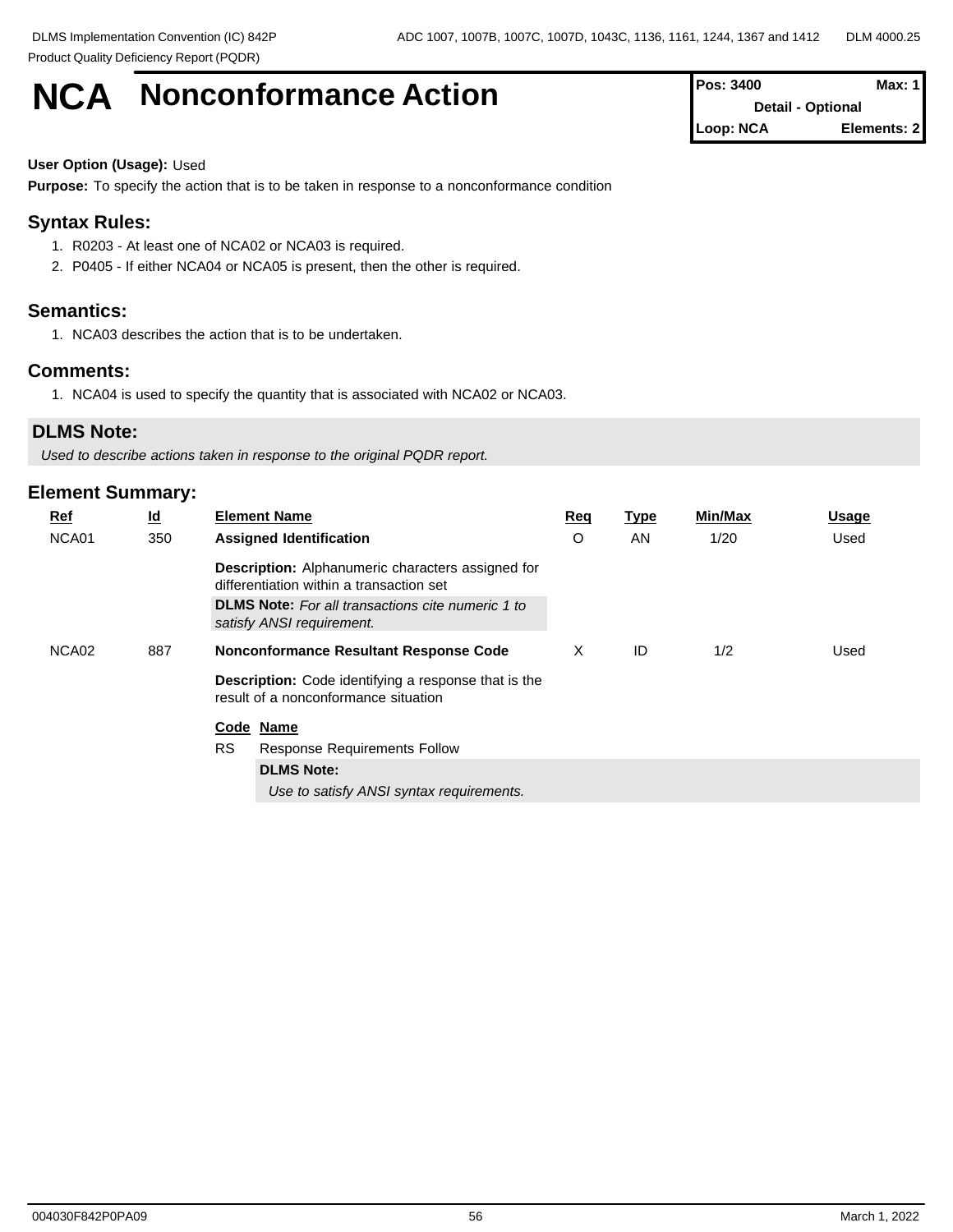# **NTE** Note/Special Instruction

| <b>Pos: 3500</b> | Max: > 11                |
|------------------|--------------------------|
|                  | <b>Detail - Optional</b> |
| Loop: NCA        | Elements: 2              |

## **User Option (Usage):** Used

**Purpose:** To transmit information in a free-form format, if necessary, for comment or special instruction

# **Comments:**

1. The NTE segment permits free-form information/data which, under ANSI X12 standard implementations, is not machine processible. The use of the NTE segment should therefore be avoided, if at all possible, in an automated environment.

# **DLMS Note:**

*For each qualifier in NTE01, repeat the NTE segment as needed, with up to 80 characters in each iteration, until the maximum length specified for each data element (e.g., PQDR element length for Quality information (qualifier TRS) = 2000 characters in the NTE02) is conveyed.*

| <u>Ref</u> | <u>ld</u> | <b>Element Name</b>                                                                                                                                                           | Req      | <b>Type</b> | Min/Max | <b>Usage</b> |
|------------|-----------|-------------------------------------------------------------------------------------------------------------------------------------------------------------------------------|----------|-------------|---------|--------------|
| NTE01      | 363       | <b>Note Reference Code</b>                                                                                                                                                    | $\Omega$ | ID          | 3/3     | Used         |
|            |           | Description: Code identifying the functional area or<br>purpose for which the note applies<br><b>DLMS Note:</b> The following codes are authorized.                           |          |             |         |              |
|            |           | Code Name                                                                                                                                                                     |          |             |         |              |
|            |           | <b>ACI</b> Additional Claim Information                                                                                                                                       |          |             |         |              |
|            |           | <b>DLMS Note:</b>                                                                                                                                                             |          |             |         |              |
|            |           | 1. Used to identify Supplemental Data to provide additional information pertinent to the PQDR<br>investigation.                                                               |          |             |         |              |
|            |           | 2. Field size $=$ 4000.                                                                                                                                                       |          |             |         |              |
|            |           | 3. This element may be populated/updated by the Action Point or the Support Point.                                                                                            |          |             |         |              |
|            |           | <b>ACN</b> Action Taken                                                                                                                                                       |          |             |         |              |
|            |           | <b>DLMS Note:</b>                                                                                                                                                             |          |             |         |              |
|            |           | 1. Use to Identify the Final Reply Results narrative describing the final results of the investigation.                                                                       |          |             |         |              |
|            |           |                                                                                                                                                                               |          |             |         |              |
|            |           | 2. Field size $= 2000$ .                                                                                                                                                      |          |             |         |              |
|            |           | 3. This element may be populated/updated by the Action Point or the Support Point.                                                                                            |          |             |         |              |
|            |           | AES Actual Evaluation Summary                                                                                                                                                 |          |             |         |              |
|            |           | <b>DLMS Note:</b>                                                                                                                                                             |          |             |         |              |
|            |           | 1. Use to identify Evaluation of Current Production. This is the DCMA representative's assessment of<br>the effect on current production. Equates to DLA Form 1227, Block 15. |          |             |         |              |
|            |           | 2. Field size $= 2000$ .                                                                                                                                                      |          |             |         |              |
|            |           | 3. This element may only be populated or updated by the Support Point.                                                                                                        |          |             |         |              |
|            |           | CAR Other Related Information                                                                                                                                                 |          |             |         |              |
|            |           | <b>DLMS Note:</b>                                                                                                                                                             |          |             |         |              |
|            |           | 1. Use to identify the Corrective Action by Contractor describing the actions the contractor took to fix<br>problem. Equates to DLA Form 1227, Block 13.                      |          |             |         |              |
|            |           | 2. Field size $= 2000$ .                                                                                                                                                      |          |             |         |              |
|            |           | 3. This element may only be populated or updated by the Support Point.                                                                                                        |          |             |         |              |
|            |           | CBB Consideration to be Received                                                                                                                                              |          |             |         |              |
|            |           | <b>DLMS Note:</b>                                                                                                                                                             |          |             |         |              |
|            |           | 1. Use to identify the Contractors Position on repair or replacement of materiel. Equates to DLA Form<br>1227 Block 16.                                                       |          |             |         |              |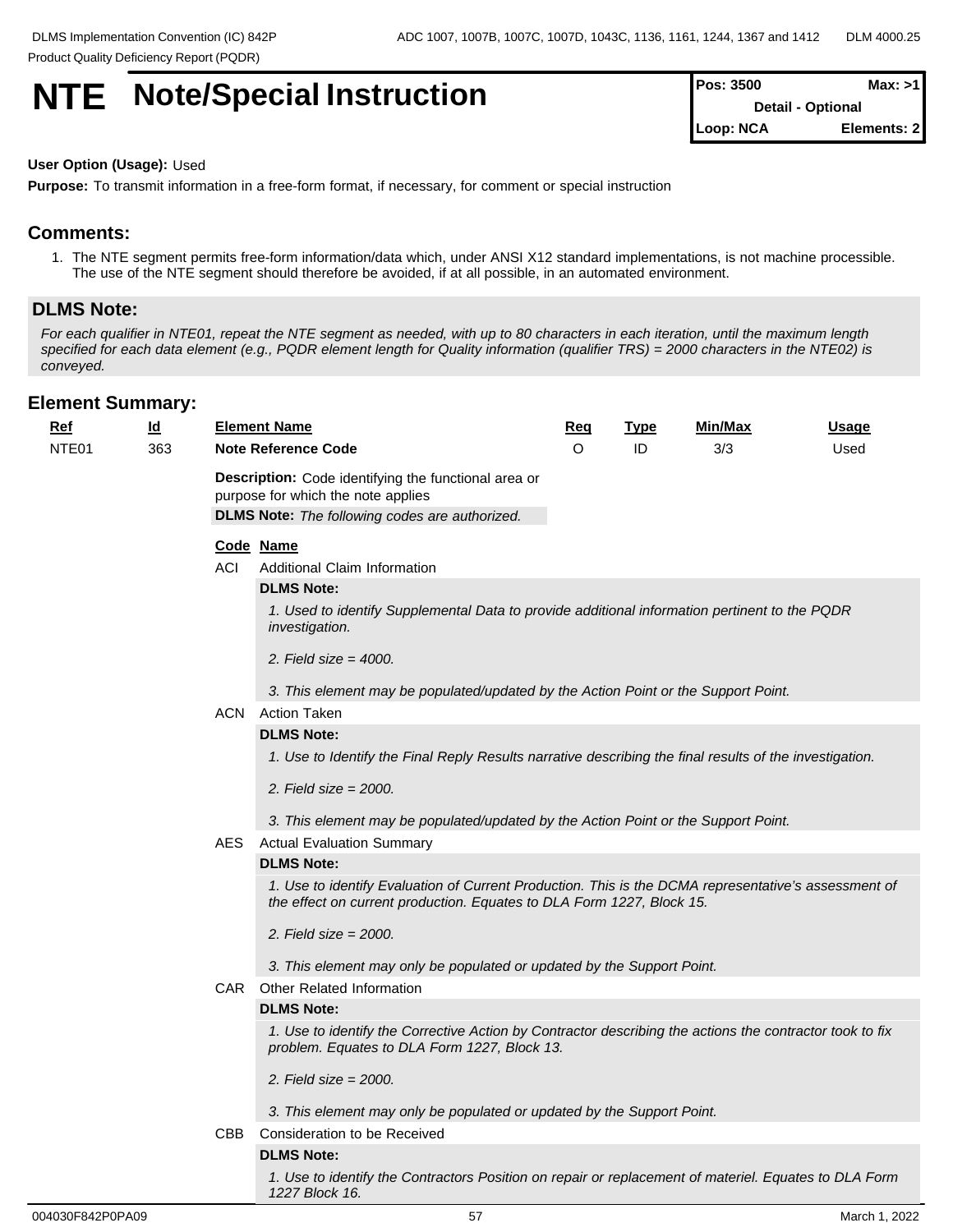- *2. Field size = 2000.*
- *3. This element may only be populated or updated by the Support Point.*

CER Certification Narrative

#### **DLMS Note:**

*1. Use to identify Final Reply for Alerts narrative. This is the PQDR Joint Regulation narrative requesting screening of materiel. Optional for USAF.*

*2. Field size = 2000.*

*3. This element may only be populated or updated by the Action Point.*

#### EAT Asset Disposition

### **DLMS Note:**

*1. Use to identify the Materiel Disposition instructions.*

*2. Field size = 2000.*

*3. Definition: Use to identify the Materiel Disposition instructions to the Support Point for the defective item narrative.*

*4. This element may only be populated or updated by the Action Point.*

IID Inventory (Stock) Description

#### **DLMS Note:**

*1. Use to document the Results of Depot Surveillance. This is the depot stock screening information including any findings as a result of screening depot stocks for similar problems.*

*2. Field size = 2000.*

*3. This element may only be populated or updated by the Action Point or the Support Point.*

ORI Order Instructions

## **DLMS Note:**

*1. Use to provide, explain, or otherwise describe unique Shipping Instructions.*

*2. Field size = 2000.*

*3. This element may be used by the Action Point and updated by the Screening Point and/or the Support Point.*

OTH Other Instructions

#### **DLMS Note:**

*1. Use to identify the Exhibit Final Disposition Instruction containing the Action Point instruction to Screening or Support Point for final handling of the exhibit.*

*2. Field size = 2000.*

*3. This element may only be populated or updated by the Screening Point, Action Point, or Support Point.*

#### REC Recommendation

#### **DLMS Note:**

*1. Use to identify the Findings and recommendations of Investigation. This is a narrative describing the results of the investigation, action taken to correct the deficiency, and the corrective action to prevent recurrence.*

*2. Field size = 4000.*

*3. This element may only be populated or updated by the Action Point.*

REP Report

#### **DLMS Note:**

*1. Use to identify the Preventive Action Taken (Answer) narrative. Derived from the DLA Form 1227.*

*2. Field size = 2000.*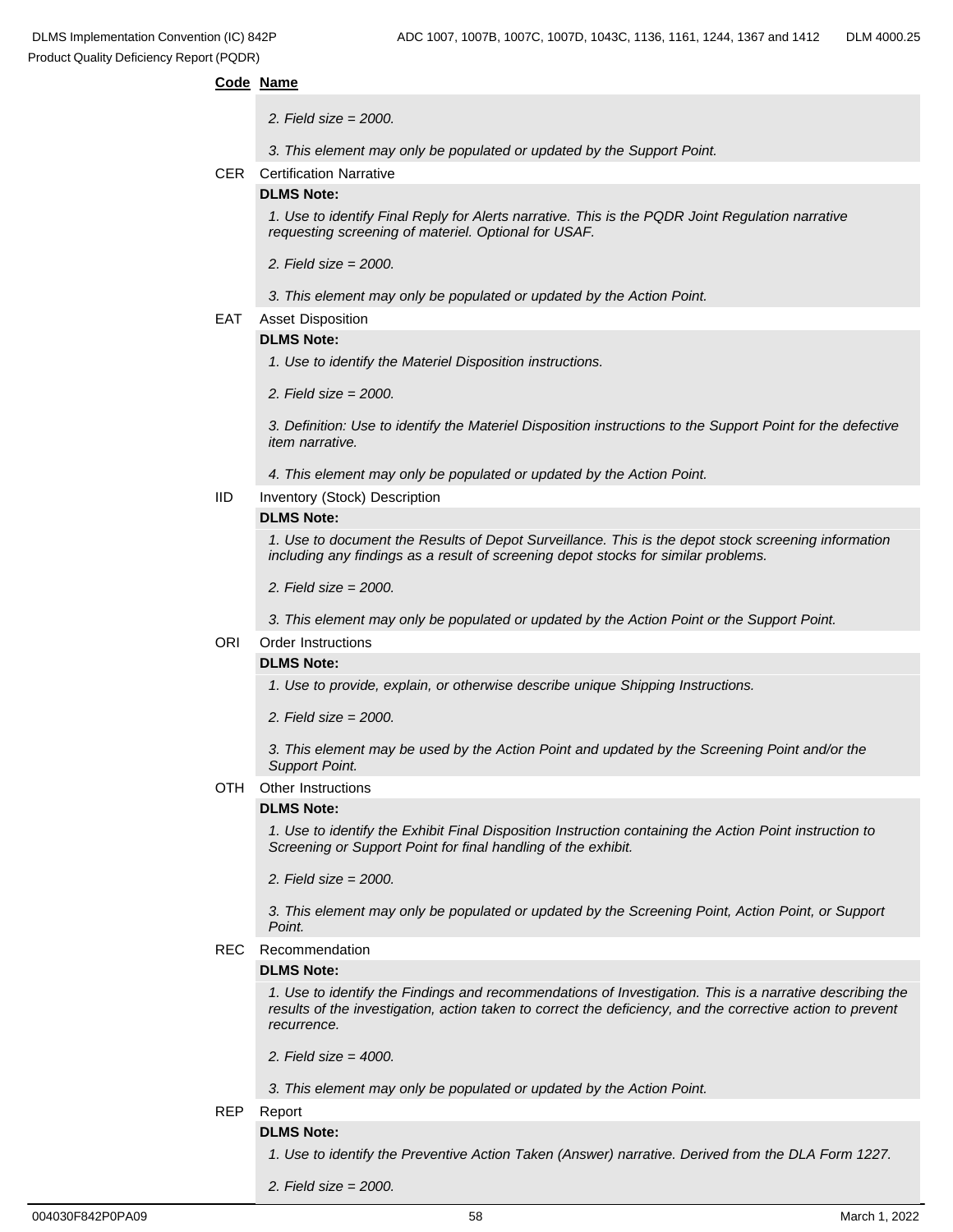#### RPT Report Remarks

## **DLMS Note:**

*1. Use to identify Remarks and Recommendations providing any government or contractor comments related to the investigation. Equates to DLA Form 1227, Block 17.*

*2. Field size = 2000.*

*3. This element may only be populated or updated by the Support Point.*

#### SSC Status Comment

#### **DLMS Note:**

*1. Use to identify the Enclosures Distribution. This identifies attachments and mailing codes associated with the 1227. Equates to DLA Form 1227, Block 18.*

*2. Field size = 2000.*

*3. This element may only be populated or updated by the Support Point.*

## TRS Quality Information

## **DLMS Note:**

*1. Use to identify the Cause of Deficiency narrative describing the Root cause of deficiency found during the investigation. Equates to DLA Form 1227, Block 12.*

*2. Field size = 2000.*

*3. This element may only be populated or updated by the Support Point.*

#### WHI Warehouse Instruction

## **DLMS Note:**

*1. Use to identify Corrective Actions by Government narrative. This provides DCMA's verification corrective actions. Equates to DLA Form 1227, Block 14.*

*2. Field size = 2000.*

*3. This element may only be populated or updated by the Support Point.*

#### NTE02 352 **Description**

M AN 1/80 Must use

**Description:** A free-form description to clarify the related data elements and their content

**DLMS Note:** *1. Differences in system field sizes may exist. Coordinate with receiving systems to ensure they have the capability accept the quantity of data sent.*

*2. Use multiple repetitions of NTE, with up to 80 positions for each line, until reaching the maximum length specified.*

*3. Special characters are not allowed except as specified. Valid characters are: @ # \$ ( ) - = + , / & ; : and .*